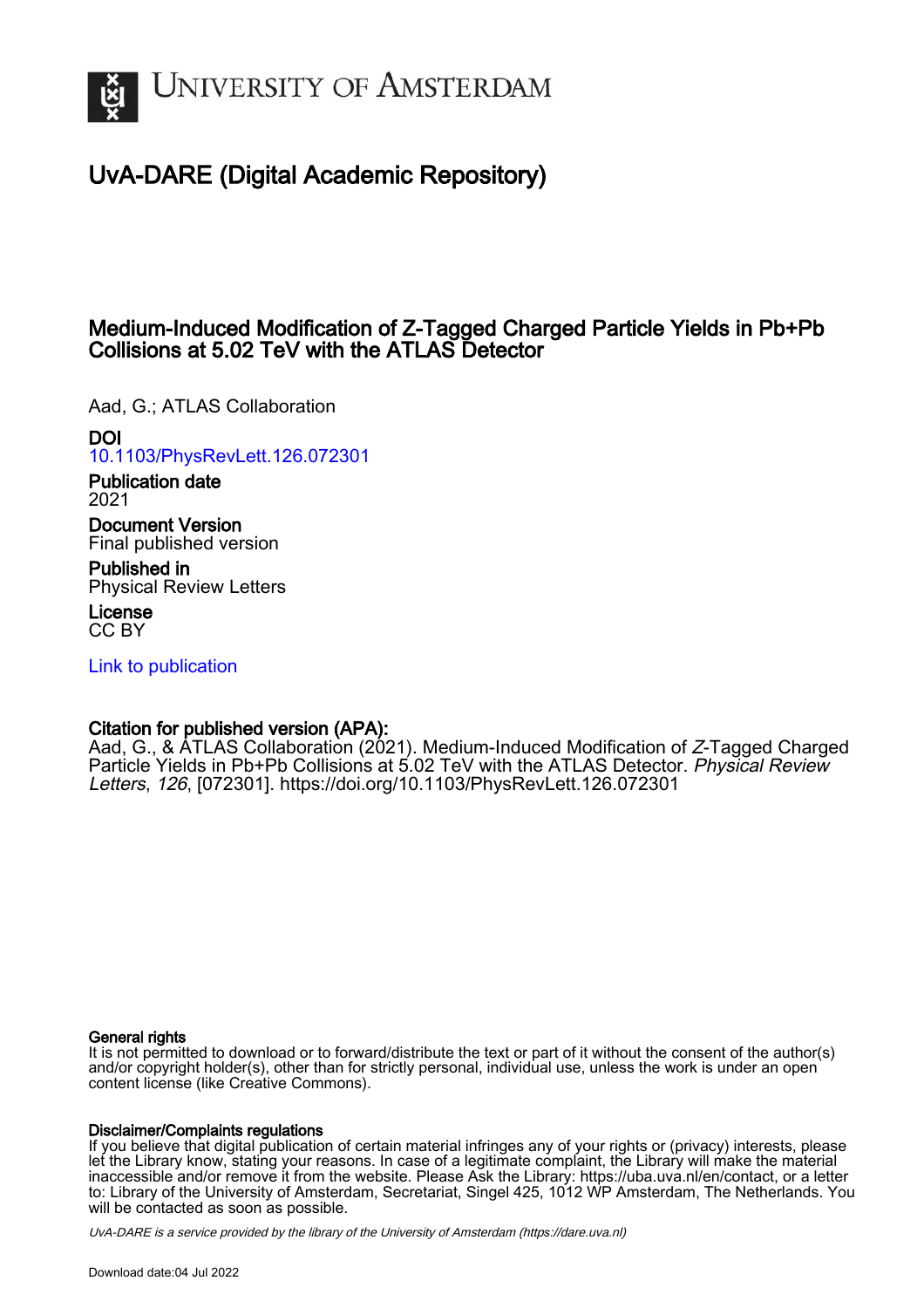### Medium-Induced Modification of Z-Tagged Charged Particle Yields in Pb + Pb Collisions at 5.02 TeV with the ATLAS Detector

G. Aad  $et \ al.^*$ 

(ATLAS Collaboration)

(Received 25 August 2020; revised 3 November 2020; accepted 8 January 2021; published 19 February 2021)

The yield of charged particles opposite to a Z boson with large transverse momentum  $(p_T)$  is measured in 260 pb<sup>-1</sup> of pp and 1.7 nb<sup>-1</sup> of Pb + Pb collision data at 5.02 TeV per nucleon pair recorded with the ATLAS detector at the Large Hadron Collider. The Z boson tag is used to select hard-scattered partons with specific kinematics, and to observe how their showers are modified as they propagate through the quarkgluon plasma created in Pb + Pb collisions. Compared with  $pp$  collisions, charged-particle yields in Pb + Pb collisions show significant modifications as a function of charged-particle  $p<sub>T</sub>$  in a way that depends on event centrality and Z boson  $p<sub>T</sub>$ . The data are compared with a variety of theoretical calculations and provide new information about the medium-induced energy loss of partons in a  $p_T$  regime difficult to measure through other channels.

DOI: [10.1103/PhysRevLett.126.072301](https://doi.org/10.1103/PhysRevLett.126.072301)

Collisions of heavy nuclei at ultrarelativistic energies at the Large Hadron Collider (LHC) and the Relativistic Heavy Ion Collider (RHIC) are understood to produce an extended region of hot and dense matter where partons exist in a deconfined state known as the quark-gluon plasma (QGP). The high density of unscreened color charges in the QGP causes the showers of hard-scattered partons with large transverse momentum  $(p_T)$  to be modified as they traverse the medium [\[1\].](#page-5-0) These modifications are observed in measurements of dijet and photonjet momentum imbalance  $[2-5]$ , and in jet fragmentation functions [\[6,7\]](#page-5-2).

The large integrated luminosity of  $Pb + Pb$  collisions delivered during LHC Run 2 has enabled measurements of jets produced in association with a high- $p<sub>T</sub>$  Z boson. At leading order, the Z boson and the jet are produced back to back in the azimuthal plane, with equal  $p<sub>T</sub>$ . Since Z bosons and their decay leptons, or similarly, photons, do not participate in the strong interaction and are not modified by the QGP [\[8,9\],](#page-5-3) they provide an estimate of the  $p<sub>T</sub>$  and azimuthal direction of the partner hard-scattered parton before the developing shower is modified through interactions with the QGP [\[10,11\]](#page-5-4). Measurements of photon-tagged fragmentation functions at the LHC [\[12,13\]](#page-5-5) and photon-hadron correlations at RHIC [\[14,15\]](#page-6-0) used this feature to perform detailed studies of jet quenching. At fixed  $p<sub>T</sub>$ , jets balancing Z bosons and photons arise from processes with different  $Q^2$ , and can test the sensitivity of the energy loss process to parton virtuality. Additionally, the use of isolated photons at low photon  $p_T$  ( $\leq 60$  GeV) is difficult due to the large hadrondecay background, motivating the use of Z bosons. A measurement of  $Z + \text{jet}$  production with  $p_T^Z > 60 \text{ GeV}$  by CMS demonstrates that the total  $p_T$  carried inside the jet cone is decreased in  $Pb + Pb$  events compared with that in  $pp$  events [\[16\]](#page-6-1). However, the modification of the jet's constituent particle  $p_T$  distributions, or any lower  $p_T^2$ selections, have not yet been studied.

This Letter presents a measurement of the yield of charged particles produced opposite in azimuth to a Z boson with  $p_T^Z > 15 \text{ GeV}$  in Pb + Pb and pp collisions at a boson with  $p_T^2 > 15$  GeV in Pb + Pb and pp collisions at a<br>nucleon-nucleon center-of-mass energy  $\sqrt{s_{NN}} = 5.02$  TeV with the ATLAS detector at the LHC. The Pb + Pb and  $p p$ data were recorded in 2018 and 2017, respectively, and correspond to integrated luminosities of up to 1.7 nb<sup>−</sup><sup>1</sup> and 260 pb<sup>−</sup><sup>1</sup>. The charged particles are required to have  $p_T^{\text{ch}} > 1 \text{ GeV}$  and be approximately back to back with the Z boson in the transverse plane, with azimuthal separation  $\Delta \phi$  larger than  $3\pi/4$  [\[17\].](#page-6-2) In simulations of pp collisions, particles meeting these criteria reside primarily in the leading jet azimuthally opposite to the Z boson. The per-Z yields of charged particles,  $N_{ch}$ , are reported as a function of  $p_T^{\text{ch}}$ ,  $(1/N_Z)(d^2N_{\text{ch}}/dp_T^{\text{ch}}d\Delta\phi)$ , in pp and Pb + Pb collisions. To quantify the modification resulting from the partons' propagation through the QGP, the ratio of particle yields between Pb + Pb and  $pp$  collisions,  $I_{AA}$ , is reported and compared with the expectations from theoretical calculations. This measurement explores phenomena similar to those in measurements of the photon-tagged jet fragmentation function [\[12\]](#page-5-5). However, requiring a

<sup>\*</sup> Full author list given at the end of the article.

Published by the American Physical Society under the terms of the [Creative Commons Attribution 4.0 International](https://creativecommons.org/licenses/by/4.0/) license. Further distribution of this work must maintain attribution to the author(s) and the published article's title, journal citation, and DOI.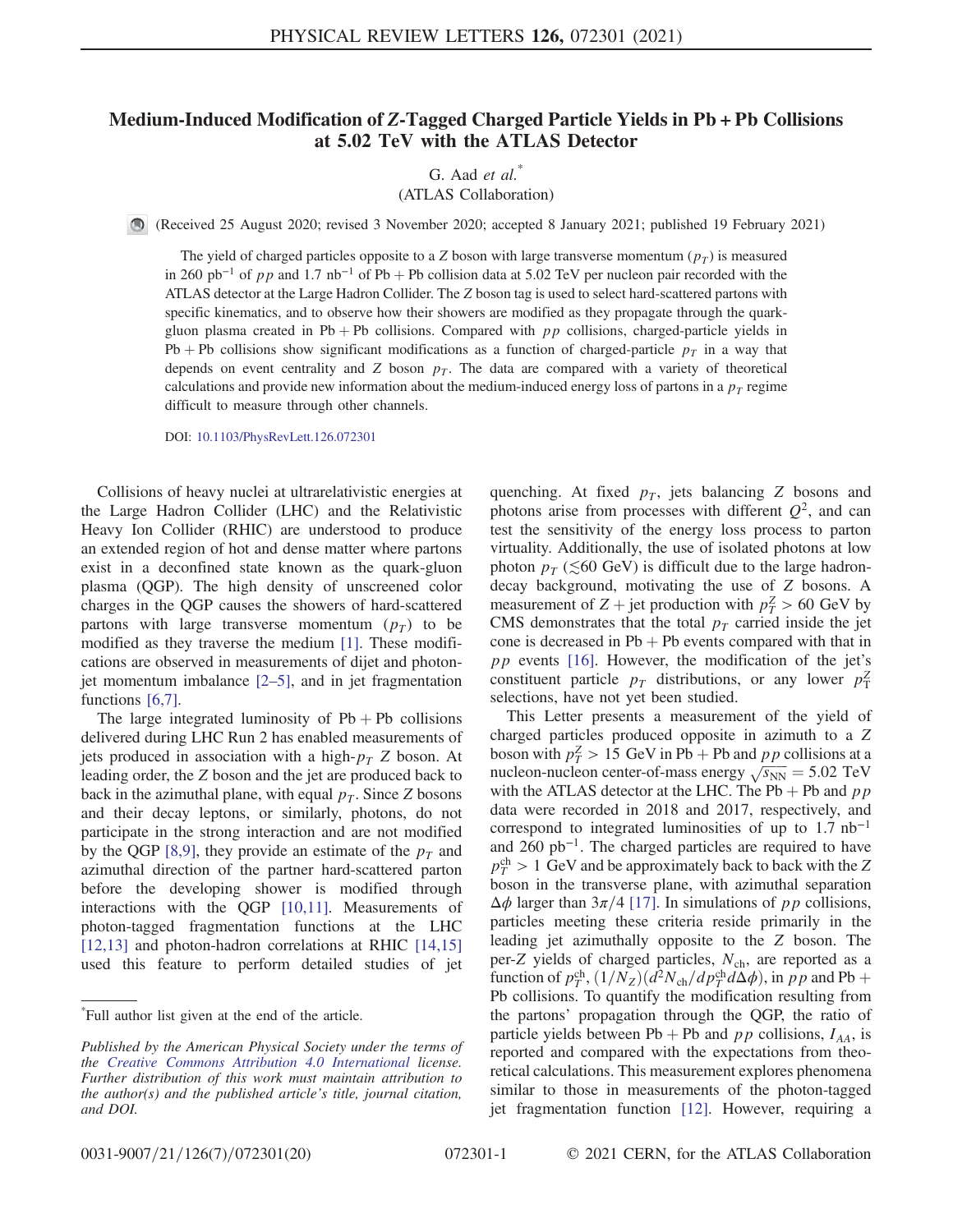reconstructed jet may result in a bias towards events with less energy loss than average [\[18](#page-6-3)–20]. Since there is no such requirement in this measurement, it provides additional insight into energy loss in an unbiased way, at low  $p_T^{Z/\gamma}$  values which have not yet been measured at the LHC and where theoretical models have not been tested.

The ATLAS experiment [\[21\]](#page-6-4) is a multipurpose particle detector with a forward-backward symmetric cylindrical geometry and a near  $4\pi$  coverage in solid angle. It consists of an inner tracking detector surrounded by a superconducting solenoid providing a 2 T axial magnetic field, electromagnetic and hadron calorimeters, and a muon spectrometer. The inner tracking detector covers the pseudorapidity range  $|\eta| < 2.5$ . It consists of silicon pixel, silicon microstrip, and transition radiation tracking detectors [\[22,23\]](#page-6-5). Lead/liquid-argon (LAr) sampling calorimeters provide electromagnetic (EM) energy measurements with high granularity. A steel/scintillator-tile hadron calorimeter covers the central pseudorapidity range  $(|\eta| < 1.7)$ . Liquid-argon calorimeters with separate EM and hadronic compartments instrument the end cap (up to  $|\eta| = 3.2$ ) and forward (FCal, up to  $|\eta| = 4.9$ ) regions. The muon spectrometer surrounds the calorimeters and includes three air-core toroidal superconducting magnets with field integrals ranging between 2.0 and 6.0 T m, a system of precision tracking chambers, and fast detectors for triggering. During  $Pb + Pb$  data taking, the muon system was operational for only 1.4  $nb^{-1}$  of the total integrated luminosity. Thus the dimuon channel is analyzed only in this subset of data.

Events with a high- $p_T$  electron or muon are initially selected for analysis by the single-lepton triggers described in Refs. [\[24,25\]](#page-6-6). The centrality of  $Pb + Pb$  events is defined using the total transverse energy measured in the FCal [\[4,26\]](#page-5-6),  $\Sigma E_T^{\text{Pb}}$ . Pb + Pb events are divided into three categories which correspond to the 0%–10%, 10%–30%, and 30%–80% centrality intervals in minimum-bias (MB) events, the smaller values indicating larger nuclear overlap regions and thus larger, hotter QGP regions. The orientation of the underlying event (UE) elliptic flow is determined from the azimuthal distribution of the FCal energy [\[27,28\]](#page-6-7). In *pp* events, the average number of interactions per bunch crossing ranged from 2 to 4, and thus all chargedparticle tracks are required to originate from the primary reconstructed vertex [\[29\]](#page-6-8).

constructed vertex [29].<br>Monte Carlo simulations of  $\sqrt{s} = 5.02$  TeV pp collisions with Z bosons decaying in the dielectron and dimuon channels, as well as data-driven studies, are used to correct the data for bin migration and reconstruction inefficiencies. Generated events were passed through a GEANT4 simulation [\[30,31\]](#page-6-9) of the ATLAS detector under the same conditions present during data taking and were digitized and reconstructed in the same way as the data. The Z boson events were generated at next-to-leading order (NLO) with the POWHEG-BOX v2 program [32–[35\]](#page-6-10) interfaced to the PYTHIA 8.186 parton shower model [\[36\].](#page-6-11) The NLO CT10 parton distribution function (PDF) set [\[37\]](#page-6-12) was used in the matrix element, while the CTEQ6L1 PDF set [\[38\]](#page-6-13) and the AZNLO tuned set of parameters [\[39\]](#page-6-14) were used to model the parton shower.

Four million events were generated to serve as the simulation sample for  $pp$  collisions. To model Pb + Pb events, fifteen million simulated pp events were overlaid at the detector-hit level with MB  $Pb + Pb$  events in data. This data-overlay sample was reweighted on an event-by-event basis to match the  $\Sigma E_T^{\text{Pb}}$  distribution for Pb + Pb events containing Z bosons.

The Z bosons in  $pp$  and  $Pb + Pb$  events are reconstructed in opposite-sign dielectron and dimuon decay channels using procedures similar to those described in Refs. [\[9,40\]](#page-5-7). Reconstructed electrons are required to have a transverse momentum  $p_T^e > 20$  GeV, to lie within the fiducial acceptance of the EM barrel ( $|\eta^e|$  < 1.37) or end cap (1.52  $|{\eta}e|$  < 2.47) detectors, and to satisfy "loose" likelihood-based identification criteria, which have been optimized separately for  $pp$  and  $Pb + Pb$  events [\[41\]](#page-6-15). Reconstructed muons are required to have a transverse momentum  $p_T^{\mu} > 20$  GeV, to lie within the fiducial acceptance of the muon spectrometer ( $|\eta^{\mu}| < 2.5$ ), and to pass the "medium" selection requirements described in Ref. [\[42\]](#page-6-16). The  $Z \rightarrow \ell \ell$  candidates are required to be within the mass range 76  $< m_{\ell\ell} < 106$  GeV and have  $p_T^Z > 15$  GeV. This selection ensures that the contribution from multijet and other backgrounds is smaller than 1.5% (0.1%) for the dielectron (dimuon) channel, and is considered negligible. In total, these criteria select approximately 21 000 (28 000)  $Z \rightarrow ee$  ( $Z \rightarrow \mu\mu$ ) events in pp data, and 3400 (4100) events in  $Pb + Pb$  data.

Each Z data event is assigned a series of weights, derived from simulation and data, to account for the trigger, reconstruction and selection efficiencies of its decay leptons. Individual lepton trigger efficiencies are determined directly in  $pp$  and Pb + Pb data using tag-and-probe techniques [\[24,25\]](#page-6-6), and are 0.70–0.80 for each muon and 0.75–0.95 for each electron. Reconstruction and selection efficiencies are determined using simulation and are 0.65–0.80 for muons and 0.65–0.95 for electrons. Although the efficiencies may vary substantially with the individual lepton  $p<sub>T</sub>$ ,  $\eta$ , and  $\phi$ , the resulting dependence on  $p_T^Z$  is weak due to the large Z mass and weak correlation between bosons and their decay leptons.

Charged-particle tracks are reconstructed from hits in the inner detector using an algorithm [\[43\]](#page-6-17) which, in  $Pb + Pb$ collisions, is optimized for the high-occupancy conditions [\[44\]](#page-6-18). They are required to meet several criteria intended to select primary charged particles [\[6\].](#page-5-2) All reconstructed tracks with  $p_T > 1$  GeV,  $|\eta| < 2.5$  and  $\Delta \phi > 3\pi/4$  are considered. The charged-particle yield is corrected for reconstruction and selection inefficiency on a per-track basis using a simulation-derived efficiency which varies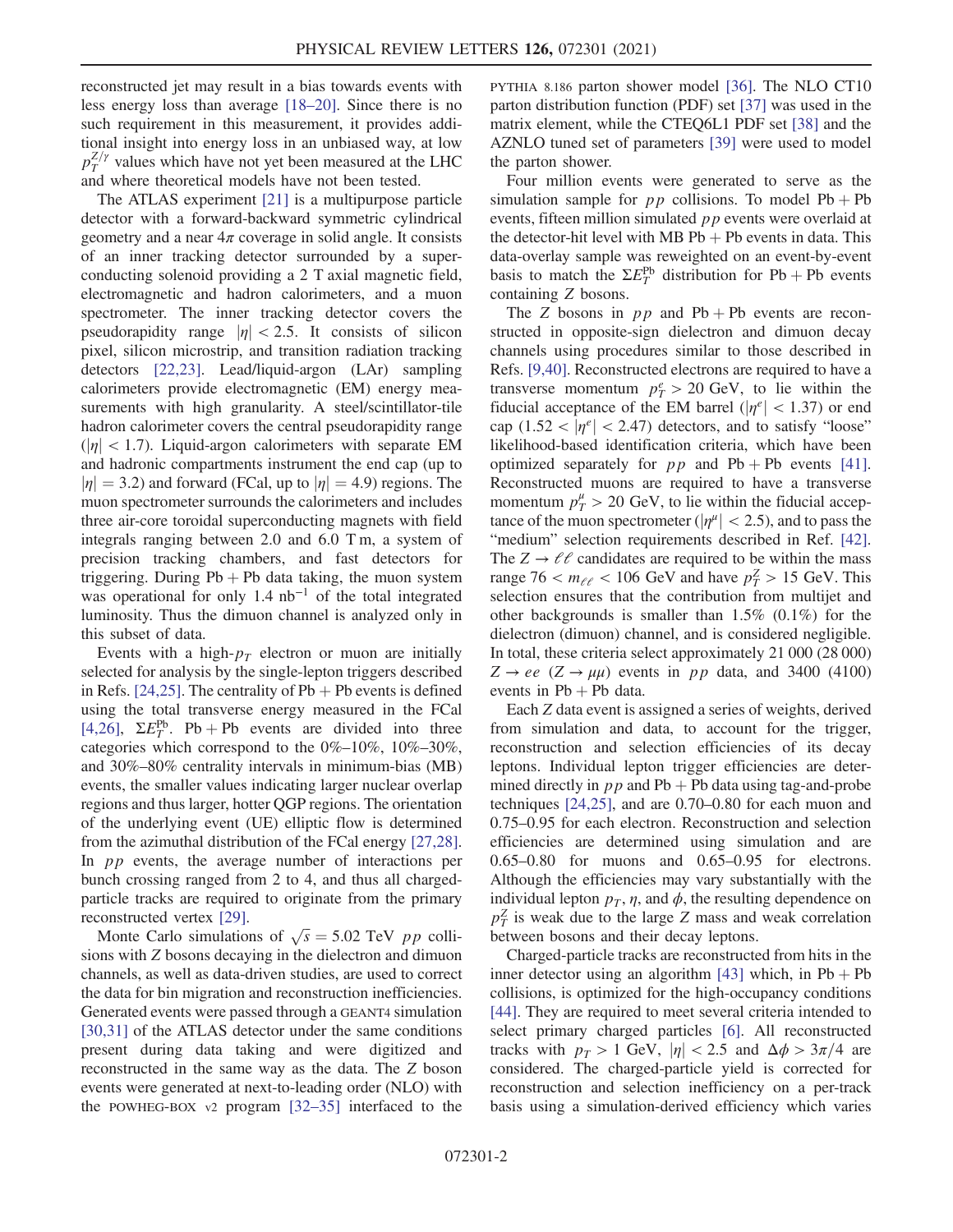from 0.6 to 0.8 depending on both detector occupancy and track kinematics. A small correction, typically 1%–2%, accounts for the contribution of reconstructed tracks not associated with primary particles. The  $p_T^{\text{ch}}$  resolution is found to have a negligible effect ( $\lesssim$ 0.3%) on the results and is not corrected for.

The contribution to the yield from UE particles in  $Pb + Pb$  collisions is estimated using MB events and is statistically subtracted from the measured yields. For each Z event in data, 40–160 unique MB events are used for this estimation. These MB events are centrality matched to within  $1\%$  in peripheral events, decreasing to within 0.1% in central events. Furthermore, to match the azimuthal modulation of the UE, the elliptic flow angles [\[28\]](#page-6-19) in the Z data event and in the matching MB event must match within  $\pi/16$ . The signal-to-background ratio varies strongly with  $p_T^{\text{ch}}, p_T^{\text{Z}}$ , and Pb + Pb centrality, with a minimum of  $5 \times 10^{-3}$  at the lowest  $p_T^{\text{ch}}$  and  $p_T^{\text{Z}}$  values in the most central events. In  $pp$  events, the UE is known to have larger activity in a  $Z$  event than in an ordinary MB  $p p$ collision [\[45,46\],](#page-6-20) necessitating a different procedure. Here, the UE is determined in events with  $1 < p_T^Z < 12 \text{ GeV}$  in the azimuthal region perpendicular to the Z boson to avoid the contribution from jet particles.

The data are further corrected for bin migration resulting from the finite resolution in the  $p_T^Z$  measurement. This is evaluated by comparing the per-Z charged-particle yields, where the Z selection is made at the generator level, with those after reconstruction, and is typically a  $2\% - 3\%$ correction.

The primary sources of systematic uncertainty in the yield measurement are those affecting the Z boson reconstruction, those affecting the charged-particle selection, and those affecting the UE background estimation and subtraction. The uncertainties associated with the electron and muon energy scales are evaluated using a common set of uncertainties [\[42,47\],](#page-6-16) and are typically negligible ( $\lesssim$ 1%) except at high  $p_T^{\text{ch}}$ . Those associated with lepton trigger and selection efficiency determination are smaller than the ones related to the energy scale. Several sources of trackingrelated uncertainty are considered, which are described in previous measurements of charged-particle fragmentation functions, and of which the largest is the sensitivity to the track selection criteria, which is 2%–3% [\[6,48\].](#page-5-2)

The uncertainty in the determination of the UE background yield is evaluated by propagating the statistical uncertainty of the UE estimation in MB events. The sensitivity of the UE estimation to the matching criteria for the elliptic flow [\[27\]](#page-6-7) angles between signal and MB events, or the additional requirement to match the triangular flow angles, are investigated. However, since these variations give statistically compatible results, they are not included. As a check of the background subtraction procedure, the full analysis is performed on simulated Z events overlaid with HIJING  $[49]$  Pb + Pb background, and compared with the generator-level distributions. An absolute uncertainty in the background estimation of 0.3% is derived using this study.

Finally, an internal consistency check is performed by comparing the per-Z yields between the electron and muon decay channels. A difference was observed in the 15 <  $p_T^Z < 30$  GeV selections and was included as an uncertainty of at most 4% in pp and 14% in central Pb + Pb events.

For the yields at low  $p_T^{\text{ch}}$  and in central events, the uncertainty from the UE determination is dominant and can be as large as 30%. For yields at high  $p_T^{\text{ch}}$  and in lowermultiplicity events, the uncertainties associated with the track selection and the lepton energy scale are typically dominant, and as large as 5%. Uncertainty sources common to Pb + Pb and  $pp$  are canceled in the  $I_{AA}$  ratio when possible, such that the resulting measurement is dominated by uncertainties specific to  $Pb + Pb$  events. In all cases, the statistical uncertainty in the  $I_{AA}$  is larger than the total systematic uncertainty.

Figure [1](#page-3-0) presents the charged-particle yield per Z boson, in Pb + Pb and pp events, as a function of  $p_T^{\text{ch}}$ , for the selection  $\Delta \phi > 3\pi/4$ . The yields in Pb + Pb collisions are observed to be modified relative to those in  $pp$  collisions.

<span id="page-3-0"></span>

FIG. 1. Charged-particle yield per Z boson as a function of  $p_T^{\text{ch}}$ , for the selection  $\Delta \phi > 3\pi/4$ , reported for  $15 < p_T^2 < 30$  GeV,  $30 < p_T^Z < 60$  GeV, and  $p_T^Z > 60$  GeV. Results are shown for  $pp$  events and the three centralities of Pb + Pb events. These are offset horizontally around the bin centers, which are located between the 0%–10% and 10%–30% points, for visibility. The vertical bars and boxes correspond to the statistical and systematic uncertainties of the data.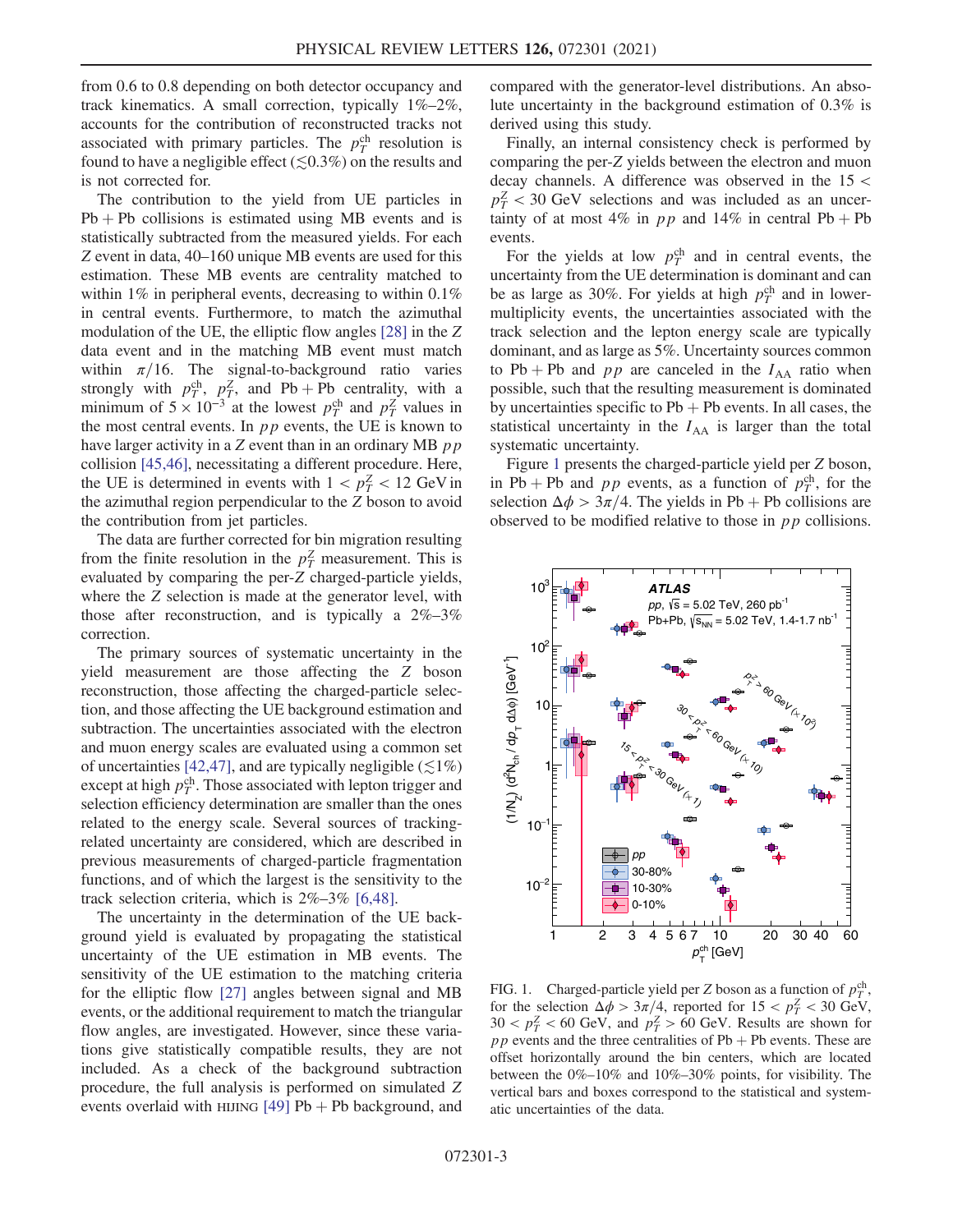<span id="page-4-0"></span>

FIG. 2. Ratio of the charged-particle yield in  $Pb + Pb$  collisions to that in *p p* collisions,  $I_{AA}$ , as a function of charged-particle  $p_T^{\text{ch}}$ , for the selection  $\Delta \phi > 3\pi/4$ . The vertical bars and boxes correspond to the statistical and systematic uncertainties of the data. The 0%–10% and 30%–80% data are offset horizontally for visibility.

To better reveal the modification, Fig. [2](#page-4-0) presents  $I_{AA}$  values, the ratios of yields in Pb + Pb events to those in  $pp$  events. The  $I_{AA}$  values are suppressed below unity at large  $p_T^{\text{ch}}$ , with a systematically larger suppression in more central events and for lower  $p_T^Z$  selections. For  $p_T^Z > 60$  GeV, the  $I_{AA}$  values at low  $p_T^{ch}$ , less than 2–3 GeV, are significantly different than those at high  $p_T^{\text{ch}}$ ,

and typically greater than unity. Lower  $p_T^Z$  selections are compatible with a similar increase at low  $p_T^{\text{ch}}$ , although the uncertainties limit the significance of this enhancement. The suppression over a wide range of  $p_T^{\text{ch}}$  values, and the general enhancement of the  $I_{AA}$  above unity at lower  $p_T^{\text{ch}}$ , are qualitatively similar to those observed in the ratios of jet fragmentation functions in photon-tagged events [\[12\]](#page-5-5).

Figure [3](#page-4-1) compares the  $I_{AA}$  in 0%–10% Pb + Pb events with the following theoretical calculations, where available, which use the same kinematic selections as the data: (1) a perturbative calculation within the framework of softcollinear effective field theory with Glauber gluons  $(SCET<sub>G</sub>)$  in the soft-gluon-emission (energy-loss) limit, with jet-medium coupling  $g = 2.0 \pm 0.2$  [\[50,51\];](#page-7-1) (2) the Hybrid Strong/Weak Coupling model [\[52\],](#page-7-2) which combines initial production using PYTHIA 8 with a parameterization of energy loss derived from holographic methods, including backreaction effects; (3) JEWEL, an MC event generator which simulates QCD jet evolution in heavy-ion collisions, including radiative and elastic energy loss processes, and configured to include medium recoils [\[53\]](#page-7-3); and (4) a coupled linearized Boltzmann transport (COLBT) and hydrodynamics model [\[54,55\],](#page-7-4) which includes jet-induced medium excitations. All models qualitatively reproduce the degree of suppression at large  $p_T^{\text{ch}}$ , greater than 10 GeV. The Hybrid model, JEWEL and COLBT qualitatively capture the increase at low  $p_T^{\text{ch}}$ . For these three models, removing the backreaction, medium recoils, and jet-induced medium excitations, respectively, results in a significant underprediction of the data in this region. Several of these models also capture the relative difference in the  $I_{AA}$  between the three  $p_T^Z$  selections. A full evaluation of theoretical uncertainties is needed to further discriminate between the mechanisms of energy loss and medium response in the data.

<span id="page-4-1"></span>

FIG. 3. The  $I_{AA}$  ratio as a function of  $p_T^{\text{ch}}$  in data compared with theoretical calculations (see text), for the selection  $\Delta \phi > 3\pi/4$ . The vertical bars and boxes correspond to the statistical and systematic uncertainties, while the shaded bands represent the theoretical uncertainty (statistical for JEWEL, Hybrid, and COLBT-hydro, parametric for  $SCET_G$ ). The  $I_{AA}$  is shown for 0%–10% Pb + Pb events for  $p_T^Z = 15{\text -}30 \text{ GeV}$  (left), 30–60 GeV (center), and > 60 GeV (right).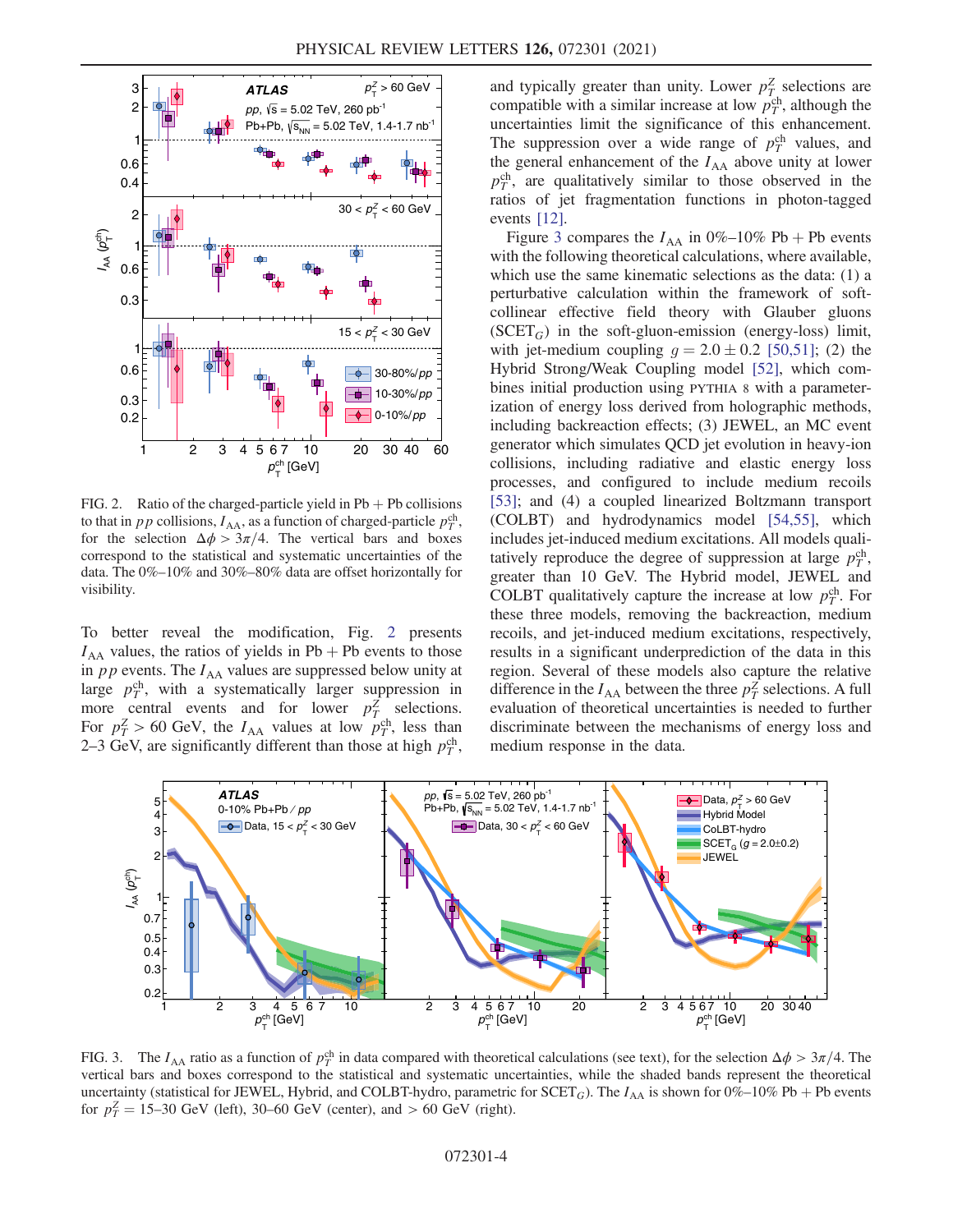In conclusion, this Letter presents a measurement of charged-particle yields produced in the azimuthal direction opposite to a Z boson with  $p_T > 15$  GeV. The measurement is performed using 260 pb<sup>-1</sup> of pp and up to 1.7 nb<sup>-1</sup> of  $Pb + Pb$  collision data at 5.02 TeV with the ATLAS detector at the Large Hadron Collider. The per-Z yields are systematically modified in  $Pb + Pb$  collisions compared with  $pp$  collisions due to the interactions between the parton shower and the hot and dense QGP medium. The charged-particle  $p_T$  distribution in Pb + Pb collisions is softer than that in  $pp$  collisions, with a suppression at high  $p_T^{\text{ch}}$  and an enhancement at low  $p_T^{\text{ch}}$ . The degree of modification varies with  $Pb + Pb$  event centrality, consistent with a larger and hotter QGP being created in more central events. At high  $p_T^Z$ , the modification pattern is qualitatively similar to that observed in measurements of photon-tagged jet fragmentation functions. In addition to the particular theoretical comparisons presented here, the data will allow systematic tests of models across centrality and  $p_T^Z$  selections. The data can also test energy loss models for low- $p_T$  partons that are otherwise difficult to access experimentally at the LHC, but which are valuable for direct comparison to future measurements at RHIC.

We thank CERN for the very successful operation of the LHC, as well as the support staff from our institutions without whom ATLAS could not be operated efficiently. We acknowledge the support of ANPCyT, Argentina; YerPhI, Armenia; ARC, Australia; BMWFW and FWF, Austria; ANAS, Azerbaijan; SSTC, Belarus; CNPq and FAPESP, Brazil; NSERC, NRC and CFI, Canada; CERN; CONICYT, Chile; CAS, MOST and NSFC, China; COLCIENCIAS, Colombia; MSMT CR, MPO CR and VSC CR, Czech Republic; DNRF and DNSRC, Denmark; IN2P3-CNRS and CEA-DRF/IRFU, France; SRNSFG, Georgia; BMBF, HGF and MPG, Germany; GSRT, Greece; RGC and Hong Kong SAR, China; ISF and Benoziyo Center, Israel; INFN, Italy; MEXT and JSPS, Japan; CNRST, Morocco; NWO, Netherlands; RCN, Norway; MNiSW and NCN, Poland; FCT, Portugal; MNE/IFA, Romania; MES of Russia and NRC KI, Russia Federation; JINR; MESTD, Serbia; MSSR, Slovakia; ARRS and MIZŠ, Slovenia; DST/NRF, South Africa; MICINN, Spain; SRC and Wallenberg Foundation, Sweden; SERI, SNSF and Cantons of Bern and Geneva, Switzerland; MOST, Taiwan; TAEK, Turkey; STFC, United Kingdom; DOE and NSF, United States of America. In addition, individual groups and members have received support from BCKDF, CANARIE, Compute Canada and CRC, Canada; ERC, ERDF, Horizon 2020, Marie Skłodowska-Curie Actions and COST, European Union; Investissements d'Avenir Labex, Investissements d'Avenir Idex and ANR, France; DFG and AvH Foundation, Germany; Herakleitos, Thales and Aristeia programmes co-financed by EU-ESF and the Greek NSRF, Greece; BSF-NSF and GIF, Israel; La Caixa Banking Foundation, CERCA Programme Generalitat de Catalunya and PROMETEO and GenT Programmes Generalitat Valenciana, Spain; Göran Gustafssons Stiftelse, Sweden; The Royal Society and Leverhulme Trust, United Kingdom. The crucial computing support from all WLCG partners is acknowledged gratefully, in particular from CERN, the ATLAS Tier-1 facilities at TRIUMF (Canada), NDGF (Denmark, Norway, Sweden), CC-IN2P3 (France), KIT/GridKA (Germany), INFN-CNAF (Italy), NL-T1 (Netherlands), PIC (Spain), ASGC (Taiwan), RAL (UK) and BNL (USA), the Tier-2 facilities worldwide and large non-WLCG resource providers. Major contributors of computing resources are listed in Ref. [\[56\]](#page-7-5).

- <span id="page-5-1"></span><span id="page-5-0"></span>[1] W. Busza, K. Rajagopal, and W. van der Schee, Heavy ion collisions: The big picture and the big questions, [Annu. Rev.](https://doi.org/10.1146/annurev-nucl-101917-020852) [Nucl. Part. Sci.](https://doi.org/10.1146/annurev-nucl-101917-020852) 68, 339 (2018).
- [2] ATLAS Collaboration, Measurement of jet  $p_T$  correlations ATLAS Collaboration, Measurement or jet  $p_T$  correlations<br>in Pb + Pb and pp collisions at  $\sqrt{s_{NN}} = 2.76$  TeV with the ATLAS detector, [Phys. Lett. B](https://doi.org/10.1016/j.physletb.2017.09.078) 774, 379 (2017).
- <span id="page-5-6"></span>[3] CMS Collaboration, Jet momentum dependence of jet CMS Collaboration, Jet momentum dependence or jet<br>quenching in PbPb collisions at  $\sqrt{s_{NN}} = 2.76$  TeV, [Phys. Lett. B](https://doi.org/10.1016/j.physletb.2012.04.058) 712, 176 (2012).
- [4] ATLAS Collaboration, Measurement of photon-jet transverse momentum correlations in 5.02 TeV Pb + Pb and  $p p$ collisions with ATLAS, [Phys. Lett. B](https://doi.org/10.1016/j.physletb.2018.12.023) 789, 167 (2019).
- <span id="page-5-2"></span>[5] CMS Collaboration, Study of jet quenching with isolatedphoton+jet correlations in PbPb and pp collisions at  $\sqrt{s_{NN}}$  = 5.02 TeV, [Phys. Lett. B](https://doi.org/10.1016/j.physletb.2018.07.061) **785**, 14 (2018).
- [6] ATLAS Collaboration, Measurement of jet fragmentation in ATLAS Collaboration, Measurement of jet fragmentation in<br>Pb + Pb and pp collisions at  $\sqrt{s_{NN}} = 5.02$  TeV with the ATLAS detector, Phys. Rev. C 98[, 024908 \(2018\)](https://doi.org/10.1103/PhysRevC.98.024908).
- <span id="page-5-3"></span>[7] CMS Collaboration, Measurement of jet fragmentation in CMS Collaboration, Measurement of jet fragmentation in PbPb and *pp* collisions at  $\sqrt{s_{NN}} = 2.76$  TeV, [Phys. Rev. C](https://doi.org/10.1103/PhysRevC.90.024908) 90[, 024908 \(2014\).](https://doi.org/10.1103/PhysRevC.90.024908)
- <span id="page-5-7"></span>[8] ATLAS Collaboration, Measurement of Z Boson Produc-ATLAS Collaboration, Measurement of Z Boson Production in Pb-Pb Collisions at  $\sqrt{s_{NN}} = 2.76$  TeV with the ATLAS Detector, Phys. Rev. Lett. 110[, 022301 \(2013\)](https://doi.org/10.1103/PhysRevLett.110.022301).
- <span id="page-5-4"></span>[9] ATLAS Collaboration, Z boson production in  $Pb + Pb$ ATLAS Collaboration, Z boson production in Pb + Pb<br>collisions at  $\sqrt{s_{NN}}$  = 5.02 TeV measured by the ATLAS experiment, Phys. Lett. B 802[, 135262 \(2020\)](https://doi.org/10.1016/j.physletb.2020.135262).
- [10] V. Kartvelishvili, R. Kvatadze, and R. Shanidze, On Z and  $Z + jet$  production in heavy ion collisions, [Phys. Lett. B](https://doi.org/10.1016/0370-2693(95)00865-I) 356[, 589 \(1995\)](https://doi.org/10.1016/0370-2693(95)00865-I).
- <span id="page-5-5"></span>[11] R. B. Neufeld and I. Vitev,  $Z^0$ -Tagged Jet Event Asymmetry in Heavy-Ion Collisions at the CERN Large Hadron Collider, Phys. Rev. Lett. 108[, 242001 \(2012\)](https://doi.org/10.1103/PhysRevLett.108.242001).
- [12] ATLAS Collaboration, Comparison of Fragmentation Functions for Jets Dominated by Light Quarks and Gluons from  $pp$  and Pb + Pb Collisions in ATLAS, [Phys. Rev. Lett.](https://doi.org/10.1103/PhysRevLett.123.042001) 123, [042001 \(2019\).](https://doi.org/10.1103/PhysRevLett.123.042001)
- [13] CMS Collaboration, Observation of Medium-Induced Modifications of Jet Fragmentation in Pb-Pb Collisions at  $\sqrt{s_{NN}}$  = 5.02 TeV Using Isolated Photon-Tagged Jets, Phys. Rev. Lett. 121[, 242301 \(2018\).](https://doi.org/10.1103/PhysRevLett.121.242301)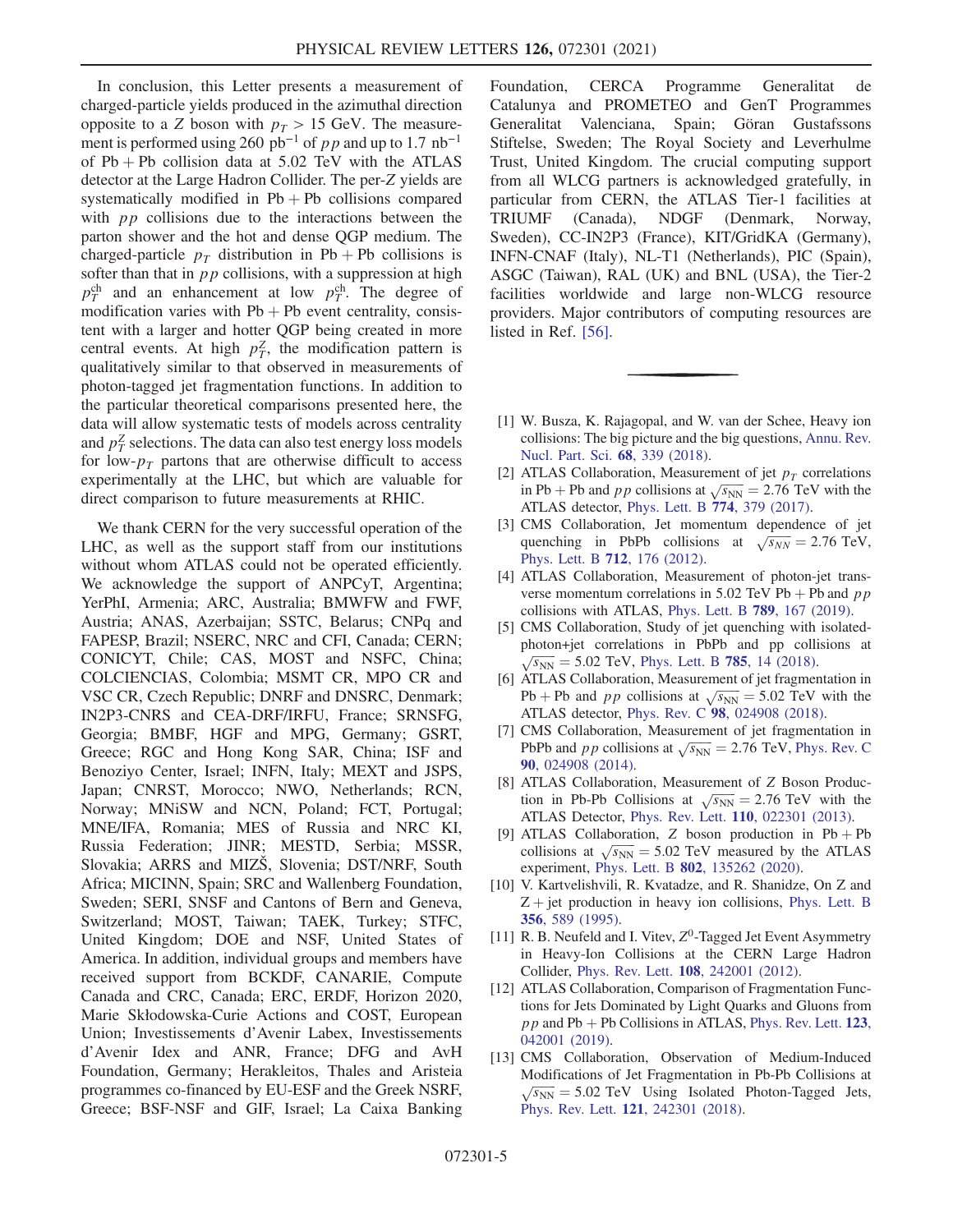- <span id="page-6-0"></span>[14] PHENIX Collaboration, Medium Modification of Jet Frag-PHENIX Collaboration, Medium Modification of Jet Fragmentation in Au + Au Collisions at  $\sqrt{s_{NN}} = 200 \text{ GeV}$ Measured in Direct Photon-Hadron Correlations, [Phys.](https://doi.org/10.1103/PhysRevLett.111.032301) Rev. Lett. 111[, 032301 \(2013\).](https://doi.org/10.1103/PhysRevLett.111.032301)
- [15] STAR Collaboration, Jet-like correlations with direct-STAR Collaboration, Jet-like correlations with direct-<br>photon and neutral-pion triggers at  $\sqrt{s_{NN}} = 200 \text{ GeV}$ , [Phys. Lett. B](https://doi.org/10.1016/j.physletb.2016.07.046) 760, 689 (2016).
- <span id="page-6-1"></span>[16] CMS Collaboration, Study of Jet Quenching with  $Z + jet$  Correlations in Pb-Pb and pp Collisions at  $\sqrt{s_{NN}}$  = 5.02 TeV, Phys. Rev. Lett. 119[, 082301 \(2017\).](https://doi.org/10.1103/PhysRevLett.119.082301)
- <span id="page-6-2"></span>[17] ATLAS uses a right-handed coordinate system with its origin at the nominal interaction point (IP) in the center of the detector and the  $\zeta$  axis along the beam pipe. Cylindrical coordinates  $(r, \phi)$  are used in the transverse plane,  $\phi$ being the azimuthal angle around the  $\zeta$  axis. The pseudorapidity is defined in terms of the polar angle  $\theta$  as  $\eta = -\ln \tan(\theta/2)$ .
- <span id="page-6-3"></span>[18] STAR Collaboration, Experimental studies of di-jet survival and surface emission bias in  $Au + Au$  collisions via angular correlations with respect to back-to-back leading hadrons, Phys. Rev. C 83 [\(2011\) 061901.](https://doi.org/10.1103/PhysRevC.83.061901)
- [19] T. Renk, Biased showers: A common conceptual framework for the interpretation of high- $P<sub>T</sub>$  observables in heavy-ion collisions, Phys. Rev. C 88[, 054902 \(2013\).](https://doi.org/10.1103/PhysRevC.88.054902)
- [20] J. G. Milhano and K. C. Zapp, Origins of the di-jet asymmetry in heavy-ion collisions, [Eur. Phys. J. C](https://doi.org/10.1140/epjc/s10052-016-4130-9) 76, [288 \(2016\).](https://doi.org/10.1140/epjc/s10052-016-4130-9)
- <span id="page-6-4"></span>[21] ATLAS Collaboration, The ATLAS experiment at the CERN large hadron collider, [J. Instrum.](https://doi.org/10.1088/1748-0221/3/08/S08003) 3, S08003 [\(2008\).](https://doi.org/10.1088/1748-0221/3/08/S08003)
- <span id="page-6-5"></span>[22] ATLAS Collaboration, ATLAS insertable B-layer technical design report, CERN Report No. ATLAS-TDR-19, 2010, [https://cds.cern.ch/record/1291633.](https://cds.cern.ch/record/1291633)
- [23] B. Abbott et al., Production and integration of the ATLAS insertable B-layer, J. Instrum. 13[, T05008 \(2018\).](https://doi.org/10.1088/1748-0221/13/05/T05008)
- <span id="page-6-6"></span>[24] ATLAS Collaboration, Performance of the ATLAS trigger system in 2015, [Eur. Phys. J. C](https://doi.org/10.1140/epjc/s10052-017-4852-3) 77, 317 (2017).
- [25] ATLAS Collaboration, Performance of electron and photon triggers in ATLAS during LHC Run 2, [Eur. Phys. J. C](https://doi.org/10.1140/epjc/s10052-019-7500-2) 80, 47 [\(2020\).](https://doi.org/10.1140/epjc/s10052-019-7500-2)
- [26] ATLAS Collaboration, Prompt and non-prompt  $J/\psi$  and  $\psi(2S)$  suppression at high transverse momentum in 5.02 TeV  $Pb + Pb$  collisions with the ATLAS experiment, [Eur. Phys. J. C](https://doi.org/10.1140/epjc/s10052-018-6219-9) 78, 762 (2018).
- <span id="page-6-7"></span>[27] ATLAS Collaboration, Measurement of the azimuthal ATLAS Conaboration, Measurement or the azimuthal<br>anisotropy of charged particles produced in  $\sqrt{s_{NN}} =$ 5.02 TeV  $Pb + Pb$  collisions with the ATLAS detector, [Eur. Phys. J. C](https://doi.org/10.1140/epjc/s10052-018-6468-7) 78, 997 (2018).
- <span id="page-6-19"></span>[28] ATLAS Collaboration, Measurement of azimuthal anisotropy of muons from charm and bottom hadrons in anisotropy or muons from charm and bottom hadrons in<br>Pb + Pb collisions at  $\sqrt{s_{NN}}$  = 5.02 TeV with the ATLAS detector, Phys. Lett. B 807 [\(2020\) 135595.](https://doi.org/10.1016/j.physletb.2020.135595)
- <span id="page-6-8"></span>[29] ATLAS Collaboration, Track reconstruction performance of ATLAS Collaboration, Track reconstruction performance of<br>the ATLAS inner detector at  $\sqrt{s} = 13$  TeV, CERN Report No. ATL-PHYS-PUB-2015-018, 2015, [https://cds.cern.ch/](https://cds.cern.ch/record/2037683) [record/2037683.](https://cds.cern.ch/record/2037683)
- <span id="page-6-9"></span>[30] S. Agostinelli et al., GEANT4-A simulation toolkit, [Nucl.](https://doi.org/10.1016/S0168-9002(03)01368-8) [Instrum. Methods Phys. Res., Sect. A](https://doi.org/10.1016/S0168-9002(03)01368-8) 506, 250 (2003).
- [31] ATLAS Collaboration, The ATLAS simulation infrastructure, [Eur. Phys. J. C](https://doi.org/10.1140/epjc/s10052-010-1429-9) 70, 823 (2010).
- <span id="page-6-10"></span>[32] P. Nason, A new method for combining NLO QCD with shower Monte Carlo algorithms, [J. High Energy Phys. 11](https://doi.org/10.1088/1126-6708/2004/11/040) [\(2004\) 040.](https://doi.org/10.1088/1126-6708/2004/11/040)
- [33] S. Frixione, P. Nason, and C. Oleari, Matching NLO QCD computations with parton shower simulations: The POWHEG method, [J. High Energy Phys. 11 \(2007\) 070.](https://doi.org/10.1088/1126-6708/2007/11/070)
- [34] S. Alioli, P. Nason, C. Oleari, and E. Re, NLO vector-boson production matched with shower in POWHEG, [J. High](https://doi.org/10.1088/1126-6708/2008/07/060) [Energy Phys. 07 \(2008\) 060.](https://doi.org/10.1088/1126-6708/2008/07/060)
- [35] S. Alioli, P. Nason, C. Oleari, and E. Re, A general framework for implementing NLO calculations in shower Monte Carlo programs: The POWHEG BOX, [J. High Energy](https://doi.org/10.1007/JHEP06(2010)043) [Phys. 06 \(2010\) 043.](https://doi.org/10.1007/JHEP06(2010)043)
- <span id="page-6-11"></span>[36] T. Sjöstrand, S. Mrenna, and P.Z. Skands, A brief introduction to PYTHIA 8.1, [Comput. Phys. Commun.](https://doi.org/10.1016/j.cpc.2008.01.036) 178, 852 [\(2008\).](https://doi.org/10.1016/j.cpc.2008.01.036)
- <span id="page-6-12"></span>[37] H.-L. Lai, M. Guzzi, J. Huston, Z. Li, P. M. Nadolsky, J. Pumplin, and C. P. Yuan, New parton distributions for collider physics, Phys. Rev. D 82[, 074024 \(2010\)](https://doi.org/10.1103/PhysRevD.82.074024).
- <span id="page-6-13"></span>[38] J. Pumplin, D. R. Stump, J. Huston, H.-L. Lai, P. Nadolsky, and W.-K. Tung, New generation of parton distributions with uncertainties from global QCD analysis, [J. High](https://doi.org/10.1088/1126-6708/2002/07/012) [Energy Phys. 07 \(2002\) 012.](https://doi.org/10.1088/1126-6708/2002/07/012)
- <span id="page-6-14"></span>[39] ATLAS Collaboration, Measurement of the  $Z/\gamma^*$  boson transverse momentum distribution in  $pp$  collisions at  $\sqrt{s}$  = 7 TeV with the ATLAS detector, [J. High Energy](https://doi.org/10.1007/JHEP09(2014)145) [Phys. 09 \(2014\) 145.](https://doi.org/10.1007/JHEP09(2014)145)
- [40] ATLAS Collaboration, Measurements of W and Z boson ATLAS Collaboration, Measurements of W and Z boson<br>production in pp collisions at  $\sqrt{s} = 5.02$  TeV with the ATLAS detector, [Eur. Phys. J. C](https://doi.org/10.1140/epjc/s10052-019-6622-x) 79, 128 (2019); , Erratum, [Eur. Phys. J. C](https://doi.org/10.1140/epjc/s10052-019-6870-9) 79, 374 (2019).
- <span id="page-6-15"></span>[41] ATLAS Collaboration, Electron reconstruction and identification in the ATLAS experiment using the 2015 and 2016 LHC proton-proton collision data at  $\sqrt{s}$  = 13 TeV, [Eur. Phys. J. C](https://doi.org/10.1140/epjc/s10052-019-7140-6) 79, 639 (2019).
- <span id="page-6-16"></span>[42] ATLAS Collaboration, Muon reconstruction performance of the ATLAS detector in proton-proton collision data at  $\sqrt{s}$  = 13 TeV, [Eur. Phys. J. C](https://doi.org/10.1140/epjc/s10052-016-4120-y) 76, 292 (2016).
- <span id="page-6-17"></span>[43] ATLAS Collaboration, Performance of the ATLAS track reconstruction algorithms in dense environments in LHC Run 2, [Eur. Phys. J. C](https://doi.org/10.1140/epjc/s10052-017-5225-7) 77, 673 (2017).
- <span id="page-6-18"></span>[44] ATLAS Collaboration, Measurement of charged-particle ATLAS Collaboration, Measurement of charged-particle<br>spectra in Pb + Pb collisions at  $\sqrt{s_{NN}} = 2.76$  TeV with the ATLAS detector at the LHC, [J. High Energy Phys. 09](https://doi.org/10.1007/JHEP09(2015)050) [\(2015\) 050.](https://doi.org/10.1007/JHEP09(2015)050)
- <span id="page-6-20"></span>[45] CMS Collaboration, Measurement of the underlying event activity in inclusive Z boson production in proton-proton activity in inclusive Z boson production in proton-proton<br>collisions at  $\sqrt{s} = 13$  TeV, [J. High Energy Phys. 07 \(2018\)](https://doi.org/10.1007/JHEP07(2018)032) [032.](https://doi.org/10.1007/JHEP07(2018)032)
- [46] ATLAS Collaboration, Measurement of distributions sensitive to the underlying event in inclusive Z boson production tive to the underlying event in inclusive Z boson production<br>in *pp* collisions at  $\sqrt{s} = 13$  TeV with the ATLAS detector, [Eur. Phys. J. C](https://doi.org/10.1140/epjc/s10052-019-7162-0) 79, 666 (2019).
- [47] ATLAS Collaboration, Electron and photon performance measurements with the ATLAS detector using the 2015– 2017 LHC proton-proton collision data, [J. Instrum.](https://doi.org/10.1088/1748-0221/14/12/P12006) 14, [P12006 \(2019\)](https://doi.org/10.1088/1748-0221/14/12/P12006).
- [48] ATLAS Collaboration, Study of the material of the ATLAS inner detector for Run 2 of the LHC, [J. Instrum.](https://doi.org/10.1088/1748-0221/12/12/P12009) 12, P12009 [\(2017\).](https://doi.org/10.1088/1748-0221/12/12/P12009)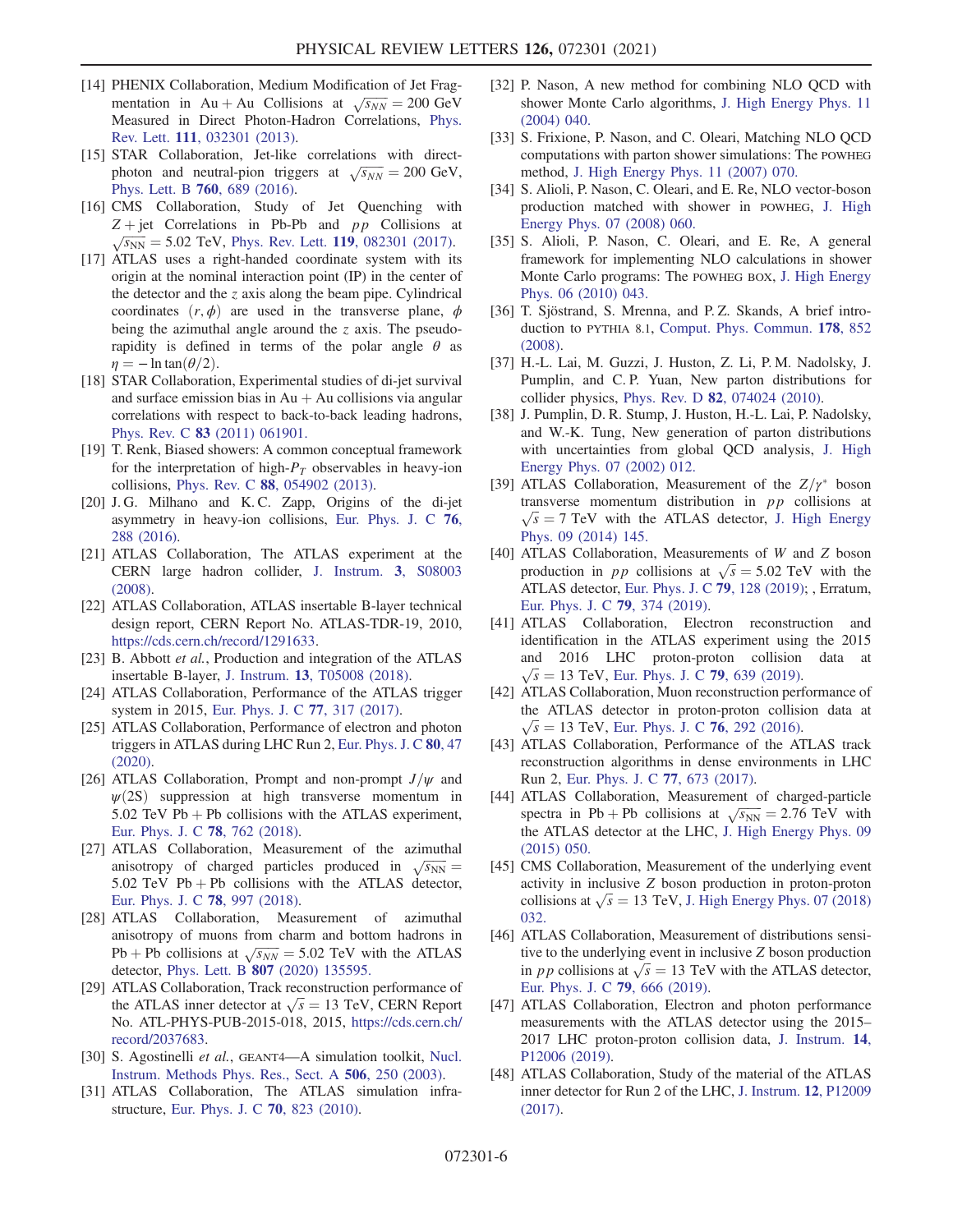- <span id="page-7-0"></span>[49] M. Gyulassy and X.-N. Wang, HIJING 1.0: A Monte Carlo program for parton and particle production in high-energy hadronic and nuclear collisions, [Comput. Phys. Commun.](https://doi.org/10.1016/0010-4655(94)90057-4) 83[, 307 \(1994\).](https://doi.org/10.1016/0010-4655(94)90057-4)
- <span id="page-7-1"></span>[50] Y.-T. Chien, A. Emerman, Z.-B. Kang, G. Ovanesyan, and I. Vitev, Jet quenching from QCD evolution, [Phys. Rev. D](https://doi.org/10.1103/PhysRevD.93.074030) 93, [074030 \(2016\).](https://doi.org/10.1103/PhysRevD.93.074030)
- [51] H. T. Li and I. Vitev, Jet charge modification in finite QCD matter, Phys. Rev. D 101[, 076020 \(2020\)](https://doi.org/10.1103/PhysRevD.101.076020).
- <span id="page-7-2"></span>[52] J. Casalderrey-Solana, D. C. Gulhan, J. G. Milhano, D. Pablos, and K. Rajagopal, Predictions for boson-jet observables and fragmentation function ratios from a hybrid strong/weak coupling model for jet quenching, [J. High](https://doi.org/10.1007/JHEP03(2016)053) [Energy Phys. 03 \(2016\) 053.](https://doi.org/10.1007/JHEP03(2016)053)
- <span id="page-7-3"></span>[53] R. Kunnawalkam Elayavalli and K. C. Zapp, Simulating  $V +$  jet processes in heavy ion collisions with JEWEL, [Eur.](https://doi.org/10.1140/epjc/s10052-016-4534-6) Phys. J. C 76[, 695 \(2016\).](https://doi.org/10.1140/epjc/s10052-016-4534-6)
- <span id="page-7-4"></span>[54] W. Chen, S. Cao, T. Luo, L.-G. Pang, and X.-N. Wang, Effects of jet-induced medium excitation in  $\gamma$ -hadron correlation in  $A + A$  collisions, [Phys. Lett. B](https://doi.org/10.1016/j.physletb.2017.12.015) 777, 86 [\(2018\)](https://doi.org/10.1016/j.physletb.2017.12.015).
- [55] W. Chen, S. Cao, T. Luo, L.-G. Pang, and X.-N. Wang, Medium modification of  $\gamma$ -jet fragmentation functions in  $Pb + Pb$  collisions at LHC, [Phys. Lett. B](https://doi.org/10.1016/j.physletb.2020.135783)  $810$ , 135783 [\(2020\).](https://doi.org/10.1016/j.physletb.2020.135783)
- <span id="page-7-5"></span>[56] ATLAS Collaboration, ATLAS computing acknowledgements, CERN Report No. ATL-SOFT-PUB-2020-001, 2020, <https://cds.cern.ch/record/2717821>.

<span id="page-7-11"></span><span id="page-7-10"></span><span id="page-7-9"></span><span id="page-7-8"></span><span id="page-7-7"></span><span id="page-7-6"></span>G. Aad,<sup>102</sup> B. Abbott,<sup>128</sup> D. C. Abbott,<sup>103</sup> A. Abed Abud,<sup>36</sup> K. Abeling,<sup>53</sup> D. K. Abhayasinghe,<sup>94</sup> S. H. Abidi,<sup>167</sup> O. S. AbouZeid,<sup>40</sup> N. L. Abraham,<sup>156</sup> H. Abramowicz,<sup>161</sup> H. Abreu,<sup>160</sup> Y. Abulaiti,<sup>6</sup> B. S. Acharya,<sup>67a,67b[,b](#page-19-0)</sup> B. Achkar,<sup>53</sup> L. Adam,<sup>100</sup> C. Adam Bourdarios,<sup>5</sup> L. Adamczyk,<sup>84a</sup> L. Adamek,<sup>167</sup> J. Adelman,<sup>121</sup> M. Adersberger,<sup>114</sup> A. Adiguzel,<sup>12c</sup> S. Adorni,<sup>54</sup> T. Adye,<sup>143</sup> A. A. Affolder,<sup>145</sup> Y. Afik,<sup>160</sup> C. Agapopoulou,<sup>65</sup> M. N. Agaras,<sup>38</sup> A. Aggarwal,<sup>119</sup> C. Agheorghiesei,<sup>28c</sup> J. A. Aguilar-Saavedra,<sup>139f,139[a,c](#page-19-1)</sup> A. Ahmad,<sup>36</sup> F. Ahmadov,<sup>80</sup> W. S. Ahmed,<sup>104</sup> X. Ai,<sup>18</sup> G. Aielli,<sup>74a,74b</sup> S. Akatsuka,  $86$  M. Akbiyik,<sup>100</sup> T. P. A. Åkesson,<sup>97</sup> E. Akilli,<sup>54</sup> A. V. Akimov,<sup>111</sup> K. Al Khoury,<sup>65</sup> G. L. Alberghi,<sup>23b,23a</sup> J. Albert,<sup>176</sup> M. J. Alconada Verzini,<sup>161</sup> S. Alderweireldt,<sup>36</sup> M. Aleksa,<sup>36</sup> I. N. Aleksandrov,<sup>80</sup> C. Alexa,<sup>28b</sup> T. Alexopoulos,<sup>10</sup> A. Alfonsi,<sup>120</sup> F. Alfonsi,<sup>23b,23a</sup> M. Alhroob,<sup>128</sup> B. Ali,<sup>141</sup> S. Ali,<sup>158</sup> M. Aliev,<sup>166</sup> G. Alimonti,<sup>69a</sup> C. Allaire,<sup>36</sup> B. M. M. Allbrooke,<sup>156</sup> B. W. Allen,<sup>131</sup> P. P. Allport,<sup>21</sup> A. Aloisio,<sup>70a,70b</sup> F. Alonso,<sup>89</sup> C. Alpigiani,<sup>148</sup> E. Alunno Camelia, <sup>74a,74b</sup> M. Alvarez Estevez, <sup>99</sup> M. G. Alviggi, <sup>70a,70b</sup> Y. Amaral Coutinho, <sup>81b</sup> A. Ambler, <sup>104</sup> L. Ambroz, <sup>134</sup> C. Amelung,<sup>36</sup> D. Amidei,<sup>106</sup> S. P. Amor Dos Santos,<sup>139a</sup> S. Amoroso,<sup>46</sup> C. S. Amrouche,<sup>54</sup> F. An,<sup>79</sup> C. Anastopoulos,<sup>149</sup> N. Andari,<sup>144</sup> T. Andeen,<sup>11</sup> J. K. Anders,<sup>20</sup> S. Y. Andrean,<sup>45a,45b</sup> A. Andreazza,<sup>69a,69b</sup> V. Andrei,<sup>61a</sup> C. R. Anelli,<sup>176</sup> S. Angelidakis, <sup>9</sup> A. Angerami, <sup>39</sup> A. V. Anisenkov, <sup>122b,122a</sup> A. Annovi, <sup>72a</sup> C. Antel, <sup>54</sup> M. T. Anthony, <sup>149</sup> E. Antipov, <sup>129</sup> M. Antonelli,<sup>51</sup> D. J. A. Antrim,<sup>18</sup> F. Anulli,<sup>73a</sup> M. Aoki,<sup>82</sup> J. A. Aparisi Pozo,<sup>174</sup> M. A. Aparo,<sup>156</sup> L. Aperio Bella,<sup>46</sup> N. Aranzabal,<sup>36</sup> V. Araujo Ferraz,<sup>81a</sup> R. Araujo Pereira,<sup>81b</sup> C. Arcangeletti,<sup>51</sup> A. T. H. Arce,<sup>49</sup> F. A. Arduh,<sup>89</sup> J-F. Arguin,<sup>110</sup> S. Argyropoulos,<sup>52</sup> J.-H. Arling,<sup>46</sup> A. J. Armbruster,<sup>36</sup> A. Armstrong,<sup>171</sup> O. Arnaez,<sup>167</sup> H. Arnold,<sup>120</sup> Z. P. Arrubarrena Tame, <sup>114</sup> G. Artoni, <sup>134</sup> H. Asada, <sup>117</sup> K. Asai, <sup>126</sup> S. Asai, <sup>163</sup> T. Asawatavonvanich, <sup>165</sup> N. Asbah, <sup>59</sup> E. M. Asimakopoulou,<sup>172</sup> L. Asquith,<sup>156</sup> J. Assahsah,<sup>35d</sup> K. Assamagan,<sup>26b</sup> R. Astalos,<sup>29a</sup> R. J. Atkin,<sup>33a</sup> M. Atkinson,<sup>173</sup> N. B. Atlay,<sup>19</sup> H. Atmani,<sup>65</sup> P. A. Atmasiddha,<sup>106</sup> K. Augsten,<sup>141</sup> V. A. Austrup,<sup>182</sup> G. Avolio,<sup>36</sup> M. K. Ayoub,<sup>15a</sup> G. Azuelos,  $^{110,d}$  $^{110,d}$  $^{110,d}$  D. Babal,  $^{29a}$  H. Bachacou,  $^{144}$  K. Bachas,  $^{162}$  F. Backman,  $^{45a,45b}$  P. Bagnaia,  $^{73a,73b}$  M. Bahmani,  $^{85}$ H. Bahrasemani,<sup>152</sup> A. J. Bailey,<sup>174</sup> V. R. Bailey,<sup>173</sup> J. T. Baines,<sup>143</sup> C. Bakalis,<sup>10</sup> O. K. Baker,<sup>183</sup> P. J. Bakker,<sup>120</sup> E. Bakos,<sup>16</sup> D. Bakshi Gupta, <sup>8</sup> S. Balaji,<sup>157</sup> R. Balasubramanian,<sup>120</sup> E. M. Baldin,<sup>122b,122a</sup> P. Balek,<sup>180</sup> F. Balli,<sup>144</sup> W. K. Balunas,<sup>134</sup> J. Balz,<sup>100</sup> E. Banas,<sup>85</sup> M. Bandieramonte,<sup>138</sup> A. Bandyopadhyay,<sup>24</sup> Sw. Banerjee,<sup>18[1,e](#page-19-3)</sup> L. Barak,<sup>161</sup> W. M. Barbe,<sup>38</sup> E. L. Barberio,<sup>105</sup> D. Barberis,<sup>55b,55a</sup> M. Barbero,<sup>102</sup> G. Barbour,<sup>95</sup> T. Barillari,<sup>115</sup> M-S. Barisits,<sup>36</sup> J. Barkeloo,<sup>131</sup> T. Barklow, <sup>153</sup> R. Barnea, <sup>160</sup> B. M. Barnett, <sup>143</sup> R. M. Barnett, <sup>18</sup> Z. Barnovska-Blenessy, <sup>60a</sup> A. Baroncelli, <sup>60a</sup> G. Barone, <sup>26b</sup> A. J. Barr,<sup>134</sup> L. Barranco Navarro,<sup>45a,45b</sup> F. Barreiro,<sup>99</sup> J. Barreiro Guimarães da Costa,<sup>15a</sup> U. Barron,<sup>161</sup> S. Barsov,<sup>137</sup> F. Bartels,<sup>61a</sup> R. Bartoldus,<sup>153</sup> G. Bartolini,<sup>102</sup> A. E. Barton,<sup>90</sup> P. Bartos,<sup>29a</sup> A. Basalaev,<sup>46</sup> A. Basan,<sup>100</sup> A. Bassalat,<sup>6[5,f](#page-19-4)</sup> M. J. Basso, <sup>167</sup> R. L. Bates, <sup>57</sup> S. Batlamous, <sup>35e</sup> J. R. Batley, <sup>32</sup> B. Batool, <sup>151</sup> M. Battaglia, <sup>145</sup> M. Bauce, <sup>73a, 73b</sup> F. Bauer, <sup>144</sup> P. Bauer,<sup>24</sup> H. S. Bawa,<sup>31</sup> A. Bayirli,<sup>12c</sup> J. B. Beacham,<sup>49</sup> T. Beau,<sup>135</sup> P. H. Beauchemin,<sup>170</sup> F. Becherer,<sup>52</sup> P. Bechtle,<sup>24</sup> H. C. Beck,<sup>53</sup> H. P. Beck,<sup>20[,g](#page-19-5)</sup> K. Becker,<sup>178</sup> C. Becot,<sup>46</sup> A. Beddall,<sup>12d</sup> A. J. Beddall,<sup>12a</sup> V. A. Bednyakov,<sup>80</sup> M. Bedognetti,<sup>120</sup> C. P. Bee,<sup>155</sup> T. A. Beermann,<sup>182</sup> M. Begalli,<sup>81b</sup> M. Begel,<sup>26b</sup> A. Behera,<sup>155</sup> J. K. Behr,<sup>46</sup> F. Beisiegel,<sup>24</sup> M. Belfkir,<sup>5</sup> A. S. Bell,<sup>95</sup> G. Bella,<sup>161</sup> L. Bellagamba,<sup>23b</sup> A. Bellerive,<sup>34</sup> P. Bellos,<sup>9</sup> K. Beloborodov,<sup>122b,122a</sup> K. Belotskiy,<sup>112</sup> N. L. Belyaev,<sup>112</sup> D. Benchekroun,<sup>35a</sup> N. Benekos,<sup>10</sup> Y. Benhammou,<sup>161</sup> D. P. Benjamin,<sup>6</sup> M. Benoit,<sup>26b</sup> J. R. Bensinger,<sup>27</sup> S. Bentvelsen,<sup>120</sup> L. Beresford,<sup>134</sup> M. Beretta,<sup>51</sup> D. Berge,<sup>19</sup> E. Bergeaas Kuutmann,<sup>172</sup> N. Berger,<sup>5</sup> B. Bergmann,<sup>141</sup>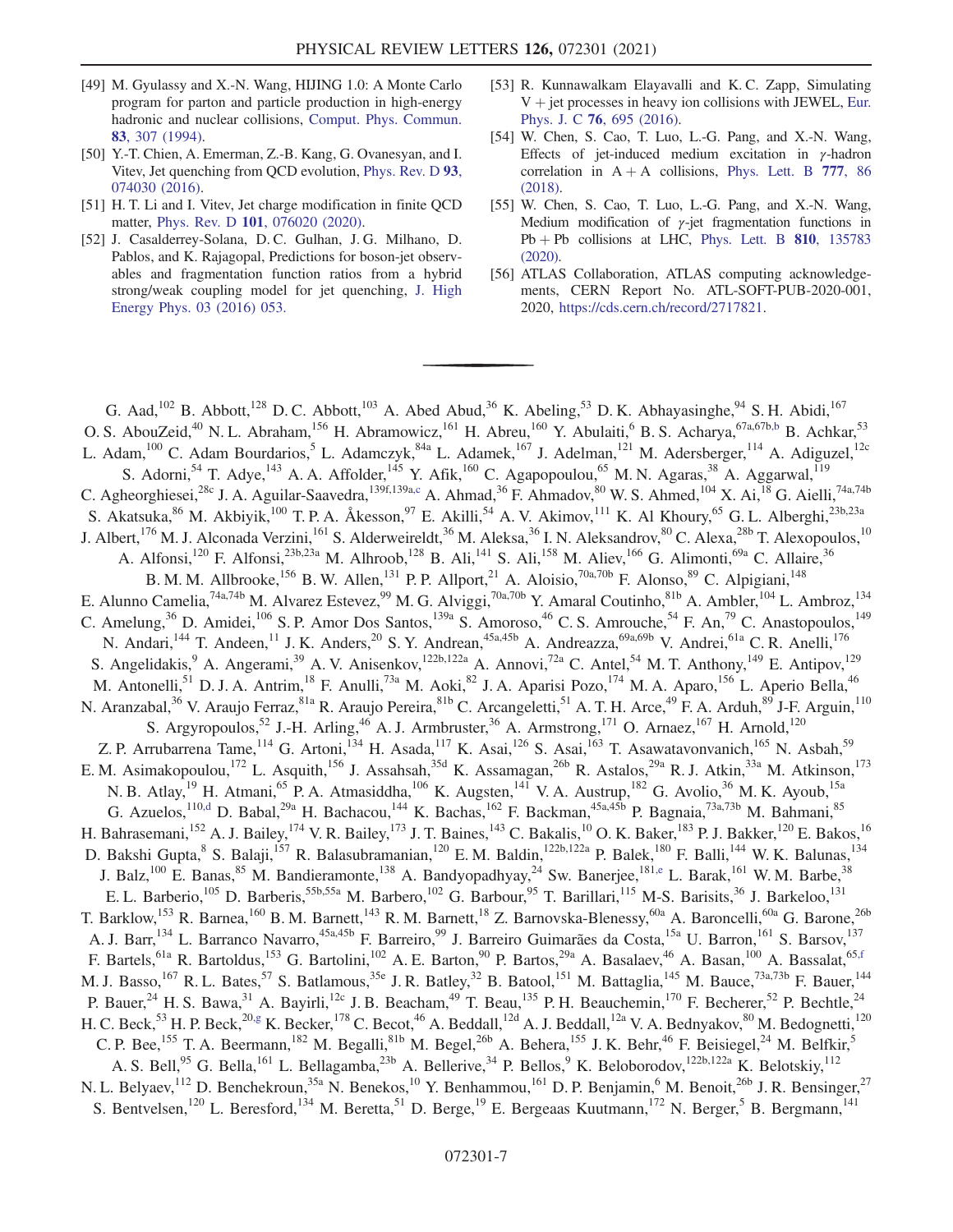<span id="page-8-4"></span><span id="page-8-3"></span><span id="page-8-2"></span><span id="page-8-1"></span><span id="page-8-0"></span>L. J. Bergsten,<sup>27</sup> J. Beringer,<sup>18</sup> S. Berlendis,<sup>7</sup> G. Bernardi,<sup>135</sup> C. Bernius,<sup>153</sup> F. U. Bernlochner,<sup>24</sup> T. Berry,<sup>94</sup> P. Berta,<sup>100</sup> A. Berthold,<sup>48</sup> I. A. Bertram,<sup>90</sup> O. Bessidskaia Bylund,<sup>182</sup> N. Besson,<sup>144</sup> A. Bethani,<sup>101</sup> S. Bethke,<sup>115</sup> A. Betti,<sup>42</sup> A. J. Bevan, <sup>93</sup> J. Beyer, <sup>115</sup> S. Bhatta, <sup>155</sup> D. S. Bhattacharya, <sup>177</sup> P. Bhattarai, <sup>27</sup> V. S. Bhopatkar, <sup>6</sup> R. Bi, <sup>138</sup> R. M. Bianchi, <sup>138</sup> O. Biebel,<sup>114</sup> D. Biedermann,<sup>19</sup> R. Bielski,<sup>36</sup> K. Bierwagen,<sup>100</sup> N. V. Biesuz,<sup>72a,72b</sup> M. Biglietti,<sup>75a</sup> T. R. V. Billoud,<sup>141</sup> M. Bindi,<sup>53</sup> A. Bingul,<sup>12d</sup> C. Bini,<sup>73a,73b</sup> S. Biondi,<sup>23b,23a</sup> C. J. Birch-sykes,<sup>101</sup> M. Birman,<sup>180</sup> T. Bisanz,<sup>36</sup> J. P. Biswal,<sup>3</sup> D. Biswas, <sup>181[,e](#page-19-3)</sup> A. Bitadze, <sup>101</sup> C. Bittrich, <sup>48</sup> K. Bjørke, <sup>133</sup> T. Blazek, <sup>29a</sup> I. Bloch, <sup>46</sup> C. Blocker, <sup>27</sup> A. Blue, <sup>57</sup> U. Blumenschein,<sup>93</sup> G. J. Bobbink,<sup>120</sup> V. S. Bobrovnikov,<sup>122b,122a</sup> S. S. Bocchetta,<sup>97</sup> D. Bogavac,<sup>14</sup> A. G. Bogdanchikov,<sup>122b,122a</sup> C. Bohm,<sup>45a</sup> V. Boisvert,<sup>94</sup> P. Bokan,<sup>172,53</sup> T. Bold,<sup>84a</sup> A. E. Bolz,<sup>61b</sup> M. Bomben,<sup>135</sup> M. Bona,<sup>93</sup> J. S. Bonilla, <sup>131</sup> M. Boonekamp, <sup>144</sup> C. D. Booth, <sup>94</sup> A. G. Borbély, <sup>57</sup> H. M. Borecka-Bielska, <sup>91</sup> L. S. Borgna, <sup>95</sup> A. Borisov, <sup>123</sup> G. Borissov,<sup>90</sup> D. Bortoletto,<sup>134</sup> D. Boscherini,<sup>23b</sup> M. Bosman,<sup>14</sup> J. D. Bossio Sola,<sup>104</sup> K. Bouaouda,<sup>35a</sup> J. Boudreau,<sup>138</sup> E. V. Bouhova-Thacker, <sup>90</sup> D. Boumediene, <sup>38</sup> A. Boveia, <sup>127</sup> J. Boyd, <sup>36</sup> D. Boye, <sup>33c</sup> I. R. Boyko, <sup>80</sup> A. J. Bozson, <sup>94</sup> J. Bracinik,<sup>21</sup> N. Brahimi,<sup>60d</sup> G. Brandt,<sup>182</sup> O. Brandt,<sup>32</sup> F. Braren,<sup>46</sup> B. Brau,<sup>103</sup> J. E. Brau,<sup>131</sup> W. D. Breaden Madden,<sup>57</sup> K. Brendlinger,<sup>46</sup> R. Brener,<sup>160</sup> L. Brenner,<sup>36</sup> R. Brenner,<sup>172</sup> S. Bressler,<sup>180</sup> B. Brickwedde,<sup>100</sup> D. L. Briglin,<sup>21</sup> D. Britton,<sup>57</sup> D. Britzger,  $^{115}$  I. Brock,  $^{24}$  R. Brock,  $^{107}$  G. Brooijmans,  $^{39}$  W. K. Brooks,  $^{146d}$  E. Brost,  $^{26b}$  P. A. Bruckman de Renstrom,  $^{85}$ B. Brüers,<sup>46</sup> D. Bruncko,<sup>29b</sup> A. Bruni,<sup>23b</sup> G. Bruni,<sup>23b</sup> M. Bruschi,<sup>23b</sup> N. Bruscino,<sup>73a,73b</sup> L. Bryngemark,<sup>153</sup> T. Buanes,<sup>17</sup> Q. Buat,  $^{155}$  P. Buchholz,  $^{151}$  A. G. Buckley,  $^{57}$  I. A. Budagov,  $^{80}$  M. K. Bugge,  $^{133}$  F. Bührer,  $^{52}$  O. Bulekov,  $^{112}$  B. A. Bullard,  $^{59}$ T. J. Burch,<sup>121</sup> S. Burdin,<sup>91</sup> C. D. Burgard,<sup>120</sup> A. M. Burger,<sup>129</sup> B. Burghgrave,<sup>8</sup> J. T. P. Burr,<sup>46</sup> C. D. Burton,<sup>11</sup> J. C. Burzynski,<sup>103</sup> V. Büscher,<sup>100</sup> E. Buschmann,<sup>53</sup> P. J. Bussey,<sup>57</sup> J. M. Butler,<sup>25</sup> C. M. Buttar,<sup>57</sup> J. M. Butterworth,<sup>95</sup> P. Butti,<sup>36</sup> W. Buttinger,<sup>143</sup> C. J. Buxo Vazquez,<sup>107</sup> A. Buzatu,<sup>158</sup> A. R. Buzykaev,<sup>122b,122a</sup> G. Cabras,<sup>23b,23a</sup> S. Cabrera Urbán,<sup>174</sup> D. Caforio,<sup>56</sup> H. Cai,<sup>138</sup> V. M. M. Cairo,<sup>153</sup> O. Cakir,<sup>4a</sup> N. Calace,<sup>36</sup> P. Calafiura,<sup>18</sup> G. Calderini,<sup>135</sup> P. Calfayan,<sup>66</sup> G. Callea,<sup>57</sup> L. P. Caloba,<sup>81b</sup> A. Caltabiano,<sup>74a,74b</sup> S. Calvente Lopez,<sup>99</sup> D. Calvet,<sup>38</sup> S. Calvet,<sup>38</sup> T. P. Calvet,<sup>102</sup> M. Calvetti,<sup>72a,72b</sup> R. Camacho Toro,<sup>135</sup> S. Camarda,<sup>36</sup> D. Camarero Munoz,<sup>99</sup> P. Camarri,<sup>74a,74b</sup> M. T. Camerlingo,<sup>75a,75b</sup> D. Cameron,<sup>133</sup> C. Camincher,<sup>36</sup> S. Campana,<sup>36</sup> M. Campanelli,<sup>95</sup> A. Camplani,<sup>40</sup> V. Canale,<sup>70a,70b</sup> A. Canesse,<sup>104</sup> M. Cano Bret,<sup>78</sup> J. Cantero,<sup>129</sup> T. Cao,<sup>161</sup> Y. Cao,<sup>173</sup> M. D. M. Capeans Garrido,<sup>36</sup> M. Capua,<sup>41b,41a</sup> R. Cardarelli,<sup>74a</sup> F. Cardillo,<sup>174</sup> G. Carducci,<sup>41b,41a</sup> I. Carli,<sup>142</sup> T. Carli,<sup>36</sup> G. Carlino,<sup>70a</sup> B. T. Carlson,<sup>138</sup> E. M. Carlson,<sup>176,168a</sup> L. Carminati,<sup>69a,69b</sup> R. M. D. Carney,<sup>153</sup> S. Caron,<sup>119</sup> E. Carquin,<sup>146d</sup> S. Carrá,<sup>46</sup> G. Carratta,<sup>23b,23a</sup> J. W. S. Carter,<sup>167</sup> T. M. Carter,<sup>50</sup> M. P. Casado,<sup>14[,h](#page-19-6)</sup> A. F. Casha,<sup>167</sup> E. G. Castiglia,<sup>183</sup> F. L. Castillo,<sup>174</sup> L. Castillo Garcia,<sup>14</sup> V. Castillo Gimenez, <sup>174</sup> N. F. Castro, <sup>139a, 139e</sup> A. Catinaccio, <sup>36</sup> J. R. Catmore, <sup>133</sup> A. Cattai, <sup>36</sup> V. Cavaliere, <sup>26b</sup> V. Cavasinni,<sup>72a,72b</sup> E. Celebi,<sup>12b</sup> F. Celli,<sup>134</sup> K. Cerny,<sup>130</sup> A. S. Cerqueira,<sup>81a</sup> A. Cerri,<sup>156</sup> L. Cerrito,<sup>74a,74b</sup> F. Cerutti,<sup>18</sup> A. Cervelli,<sup>23b,23a</sup> S. A. Cetin,<sup>12b</sup> Z. Chadi,<sup>35a</sup> D. Chakraborty,<sup>121</sup> J. Chan,<sup>181</sup> W. S. Chan,<sup>120</sup> W. Y. Chan,<sup>91</sup> J. D. Chapman,<sup>32</sup> B. Chargeishvili,<sup>159b</sup> D. G. Charlton,<sup>21</sup> T. P. Charman,<sup>93</sup> M. Chatterjee,<sup>20</sup> C. C. Chau,<sup>34</sup> S. Che,<sup>127</sup> S. Chekanov,<sup>6</sup> S. V. Chekulaev,  $^{168a}$  G. A. Chelkov,  $^{80,i}$  $^{80,i}$  $^{80,i}$  B. Chen,  $^{79}$  C. Chen,  $^{60a}$  C. H. Chen,  $^{79}$  H. Chen,  $^{15c}$  H. Chen,  $^{26b}$  J. Chen,  $^{60a}$  J. Chen,  $^{39}$ J. Chen,<sup>27</sup> S. Chen,<sup>136</sup> S. J. Chen,<sup>15c</sup> X. Chen,<sup>15b</sup> Y. Chen,<sup>60a</sup> Y-H. Chen,<sup>46</sup> H. C. Cheng,<sup>63a</sup> H. J. Cheng,<sup>15a</sup> A. Cheplakov,<sup>80</sup> E. Cheremushkina,<sup>123</sup> R. Cherkaoui El Moursli,<sup>35e</sup> E. Cheu,<sup>7</sup> K. Cheung,<sup>64</sup> T. J. A. Chevalérias,<sup>144</sup> L. Chevalier,<sup>144</sup> V. Chiarella,<sup>51</sup> G. Chiarelli,<sup>72a</sup> G. Chiodini,<sup>68a</sup> A. S. Chisholm,<sup>21</sup> A. Chitan,<sup>28b</sup> I. Chiu,<sup>163</sup> Y. H. Chiu,<sup>176</sup> M. V. Chizhov,<sup>80</sup> K. Choi,<sup>11</sup> A. R. Chomont,<sup>73a,73b</sup> Y. Chou,<sup>103</sup> Y. S. Chow,<sup>120</sup> L. D. Christopher,<sup>33e</sup> M. C. Chu,<sup>63a</sup> X. Chu,<sup>15a,15d</sup> J. Chudoba,<sup>140</sup> J. J. Chwastowski,<sup>85</sup> L. Chytka,<sup>130</sup> D. Cieri,<sup>115</sup> K. M. Ciesla,<sup>85</sup> V. Cindro,<sup>92</sup> I. A. Cioară,<sup>28b</sup> A. Ciocio,<sup>18</sup> F. Cirotto,<sup>70a,70b</sup> Z. H. Citron,<sup>180[,j](#page-19-8)</sup> M. Citterio,<sup>69a</sup> D. A. Ciubotaru,<sup>28b</sup> B. M. Ciungu,<sup>167</sup> A. Clark,<sup>54</sup> P. J. Clark,<sup>50</sup> S. E. Clawson,<sup>101</sup> C. Clement,  $45a,45b$  Y. Coadou,  $102$  M. Cobal,  $67a,67c$  A. Coccaro,  $55b$  J. Cochran,  $79$  R. Coelho Lopes De Sa,  $103$  H. Cohen,  $161$ A. E. C. Coimbra,<sup>36</sup> B. Cole,<sup>39</sup> A. P. Colijn,<sup>120</sup> J. Collot,<sup>58</sup> P. Conde Muiño,<sup>139a,139h</sup> S. H. Connell,<sup>33c</sup> I. A. Connelly,<sup>57</sup> S. Constantinescu,<sup>28b</sup> F. Conventi,<sup>70[a,k](#page-19-9)</sup> A. M. Cooper-Sarkar,<sup>134</sup> F. Cormier,<sup>175</sup> K. J. R. Cormier,<sup>167</sup> L. D. Corpe,<sup>95</sup> M. Corradi,<sup>73a,73b</sup> E. E. Corrigan,<sup>97</sup> F. Corriveau,<sup>104,1</sup> M. J. Costa,<sup>174</sup> F. Costanza,<sup>5</sup> D. Costanzo,<sup>149</sup> G. Cowan,<sup>94</sup> J. W. Cowley,<sup>32</sup> J. Crane,<sup>101</sup> K. Cranmer,<sup>125</sup> R. A. Creager,<sup>136</sup> S. Crépé-Renaudin,<sup>58</sup> F. Crescioli,<sup>135</sup> M. Cristinziani,<sup>24</sup> V. Croft,<sup>170</sup> G. Crosetti,<sup>41b,41a</sup> A. Cueto,<sup>5</sup> T. Cuhadar Donszelmann,<sup>171</sup> H. Cui,<sup>15a,15d</sup> A. R. Cukierman,<sup>153</sup> W. R. Cunningham,<sup>57</sup> S. Czekierda,<sup>85</sup> P. Czodrowski,<sup>36</sup> M. M. Czurylo,<sup>61b</sup> M. J. Da Cunha Sargedas De Sousa,<sup>60b</sup> J. V. Da Fonseca Pinto,<sup>81b</sup> C. Da Via,<sup>101</sup> W. Dabrowski,<sup>84a</sup> F. Dachs,<sup>36</sup> T. Dado,<sup>47</sup> S. Dahbi,<sup>33e</sup> T. Dai,<sup>106</sup> C. Dallapiccola,<sup>103</sup> M. Dam,<sup>40</sup> G. D'amen,<sup>26b</sup> V. D'Amico,<sup>75a,75b</sup> J. Damp,<sup>100</sup> J. R. Dandoy,<sup>136</sup> M. F. Daneri,<sup>30</sup> M. Danninger,<sup>152</sup> V. Dao,<sup>36</sup> G. Darbo,<sup>55b</sup> O. Dartsi,<sup>5</sup> A. Dattagupta,<sup>131</sup> T. Daubney,<sup>46</sup> S. D'Auria,<sup>69a,69b</sup> C. David,<sup>168b</sup> T. Davidek,<sup>142</sup> D. R. Davis,<sup>49</sup> I. Dawson,<sup>149</sup> K. De,<sup>8</sup> R. De Asmundis,<sup>70a</sup> M. De Beurs,<sup>120</sup> S. De Castro,<sup>23b,23a</sup> N. De Groot,<sup>119</sup> P. de Jong,<sup>120</sup>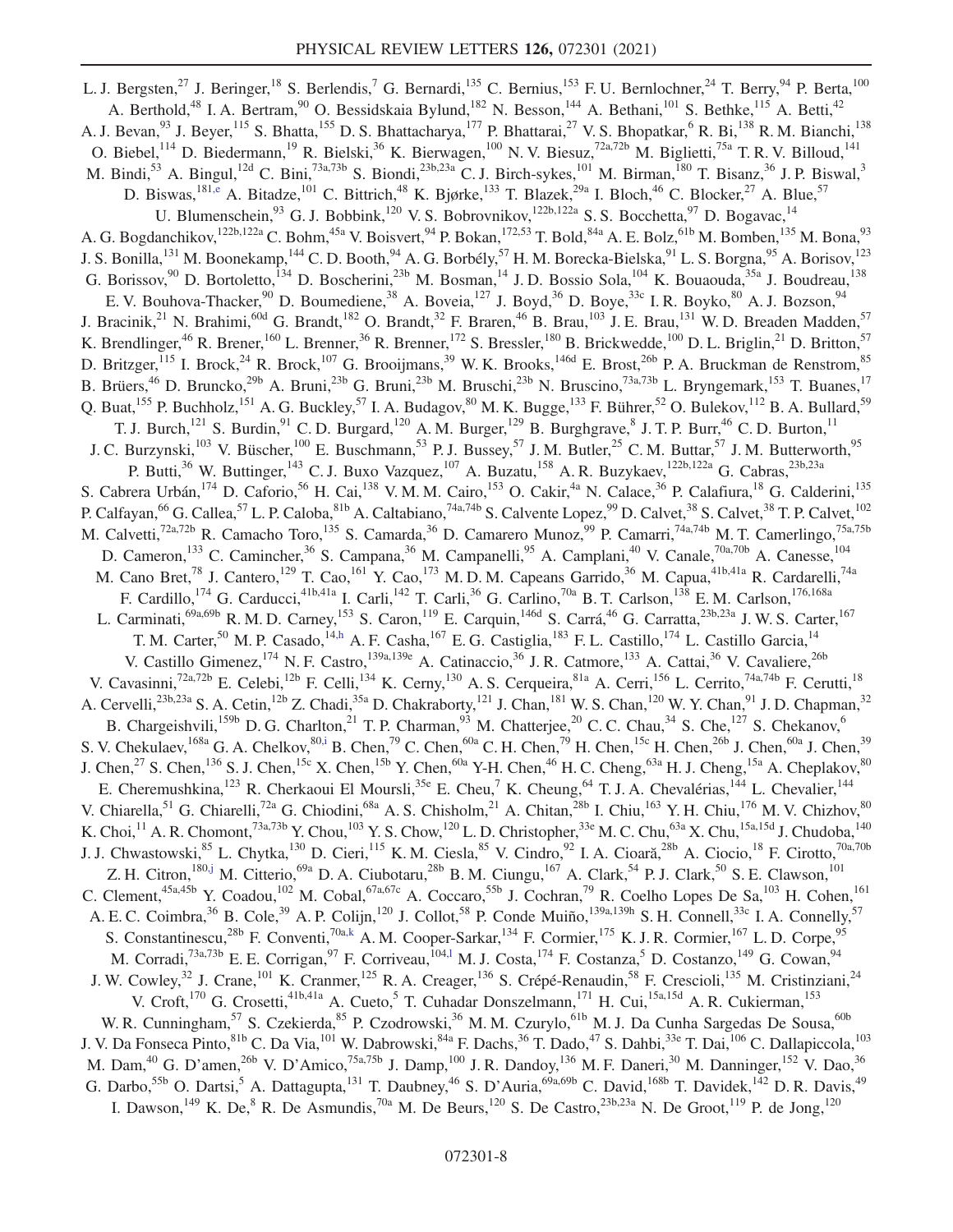<span id="page-9-4"></span><span id="page-9-3"></span><span id="page-9-2"></span><span id="page-9-1"></span><span id="page-9-0"></span>H. De la Torre,<sup>107</sup> A. De Maria,<sup>15c</sup> D. De Pedis,<sup>73a</sup> A. De Salvo,<sup>73a</sup> U. De Sanctis,<sup>74a,74b</sup> M. De Santis,<sup>74a,74b</sup> A. De Santo,<sup>156</sup> J. B. De Vivie De Regie,<sup>65</sup> D. V. Dedovich,<sup>80</sup> A. M. Deiana,<sup>42</sup> J. Del Peso,<sup>99</sup> Y. Delabat Diaz,<sup>46</sup> D. Delgove,<sup>65</sup> F. Deliot,<sup>144</sup> C. M. Delitzsch,<sup>7</sup> M. Della Pietra,<sup>70a,70b</sup> D. Della Volpe,<sup>54</sup> A. Dell'Acqua,<sup>36</sup> L. Dell'Asta,<sup>74a,74b</sup> M. Delmastro,<sup>5</sup> C. Delporte,<sup>65</sup> P. A. Delsart,<sup>58</sup> S. Demers,<sup>183</sup> M. Demichev,<sup>80</sup> G. Demontigny,<sup>110</sup> S. P. Denisov,<sup>123</sup> L. D'Eramo,<sup>121</sup> D. Derendarz,<sup>85</sup> J. E. Derkaoui,<sup>35d</sup> F. Derue,<sup>135</sup> P. Dervan,<sup>91</sup> K. Desch,<sup>24</sup> K. Dette,<sup>167</sup> C. Deutsch,<sup>24</sup> M. R. Devesa,<sup>30</sup> P. O. Deviveiros,<sup>36</sup> F. A. Di Bello,<sup>73a,73b</sup> A. Di Ciaccio,<sup>74a,74b</sup> L. Di Ciaccio,<sup>5</sup> W. K. Di Clemente,<sup>136</sup> C. Di Donato,<sup>70a,70b</sup> A. Di Girolamo,<sup>36</sup> G. Di Gregorio,<sup>72a,72b</sup> A. Di Luca,<sup>76a,76b</sup> B. Di Micco,<sup>75a,75b</sup> R. Di Nardo,<sup>75a,75b</sup> K. F. Di Petrillo,<sup>59</sup> R. Di Sipio,<sup>167</sup> C. Diaconu,<sup>102</sup> F. A. Dias,<sup>120</sup> T. Dias Do Vale,<sup>139a</sup> M. A. Diaz,<sup>146a</sup> F. G. Diaz Capriles,<sup>24</sup> J. Dickinson,<sup>18</sup> M. Didenko,<sup>166</sup> E. B. Diehl,<sup>106</sup> J. Dietrich,<sup>19</sup> S. Díez Cornell,<sup>46</sup> C. Diez Pardos,<sup>151</sup> A. Dimitrievska,<sup>18</sup> W. Ding,<sup>15b</sup> J. Dingfelder,<sup>24</sup> S. J. Dittmeier,<sup>61b</sup> F. Dittus,<sup>36</sup> F. Djama,<sup>102</sup> T. Djobava,<sup>159b</sup> J. I. Djuvsland,<sup>17</sup> M. A. B. Do Vale,<sup>147</sup> M. Dobre,<sup>28b</sup> D. Dodsworth,<sup>27</sup> C. Doglioni,<sup>97</sup> J. Dolejsi,<sup>142</sup> Z. Dolezal,<sup>142</sup> M. Donadelli,<sup>81c</sup> B. Dong,<sup>60c</sup> J. Donini,<sup>38</sup> A. D'onofrio,<sup>15c</sup> M. D'Onofrio,<sup>91</sup> J. Dopke,<sup>143</sup> A. Doria,<sup>70a</sup> M. T. Dova,<sup>89</sup> A. T. Doyle,<sup>57</sup> E. Drechsler,<sup>152</sup> E. Dreyer,<sup>152</sup> T. Dreyer,<sup>53</sup> A. S. Drobac,<sup>170</sup> D. Du,<sup>60b</sup> T. A. du Pree,<sup>120</sup> Y. Duan,<sup>60d</sup> F. Dubinin,<sup>111</sup> M. Dubovsky,<sup>29a</sup> A. Dubreuil,<sup>54</sup> E. Duchovni,<sup>180</sup> G. Duckeck,<sup>114</sup> O. A. Ducu,<sup>36</sup> D. Duda,<sup>115</sup> A. Dudarev,<sup>36</sup> A. C. Dudder,<sup>100</sup> E. M. Duffield,<sup>18</sup> M. D'uffizi,<sup>101</sup> L. Duflot,<sup>65</sup> M. Dührssen,<sup>36</sup> C. Dülsen,<sup>182</sup> M. Dumancic,<sup>180</sup> A. E. Dumitriu,<sup>28b</sup> M. Dunford,<sup>61a</sup> S. Dungs,<sup>47</sup> A. Duperrin,<sup>102</sup> H. Duran Yildiz,<sup>4a</sup> M. Düren,<sup>56</sup> A. Durglishvili,<sup>159b</sup> D. Duschinger,<sup>48</sup> B. Dutta,<sup>46</sup> D. Duvnjak,<sup>1</sup> G. I. Dyckes,<sup>136</sup> M. Dyndal,<sup>36</sup> S. Dysch,<sup>101</sup> B. S. Dziedzic,<sup>85</sup> M. G. Eggleston,<sup>49</sup> T. Eifert,<sup>8</sup> G. Eigen,<sup>17</sup> K. Einsweiler,<sup>18</sup> T. Ekelof,<sup>172</sup> H. El Jarrari,<sup>35e</sup> V. Ellajosyula,<sup>172</sup> M. Ellert,<sup>172</sup> F. Ellinghaus,<sup>182</sup> A. A. Elliot,<sup>93</sup> N. Ellis,<sup>36</sup> J. Elmsheuser,<sup>26b</sup> M. Elsing,<sup>36</sup> D. Emeliyanov,<sup>143</sup> A. Emerman,<sup>39</sup> Y. Enari,<sup>163</sup> M. B. Epland,<sup>49</sup> J. Erdmann,<sup>47</sup> A. Ereditato,<sup>20</sup> P. A. Erland,<sup>85</sup> M. Errenst,<sup>182</sup> M. Escalier,<sup>65</sup> C. Escobar,<sup>174</sup> O. Estrada Pastor,<sup>174</sup> E. Etzion,<sup>161</sup> G. E. Evans,<sup>139a</sup> H. Evans,<sup>66</sup> M. O. Evans,<sup>156</sup> A. Ezhilov,<sup>137</sup> F. Fabbri,<sup>57</sup> L. Fabbri,<sup>23b,23a</sup> V. Fabiani,<sup>119</sup> G. Facini,<sup>178</sup> R.M. Fakhrutdinov,<sup>123</sup> S. Falciano,<sup>73a</sup> P.J. Falke,<sup>24</sup> S. Falke,<sup>36</sup> J. Faltova,<sup>142</sup> Y. Fang,<sup>15a</sup> Y. Fang,<sup>15a</sup> G. Fanourakis,<sup>44</sup> M. Fanti,<sup>69a,69b</sup> M. Faraj,<sup>67a,67c</sup> A. Farbin,<sup>8</sup> A. Farilla,<sup>75a</sup> E.M. Farina,<sup>71a,71b</sup> T. Farooque,<sup>107</sup> S.M. Farrington,<sup>50</sup> P. Farthouat,<sup>36</sup> F. Fassi,<sup>35e</sup> P. Fassnacht,<sup>36</sup> D. Fassouliotis,<sup>9</sup> M. Faucci Giannelli,<sup>50</sup> W. J. Fawcett,<sup>32</sup> L. Fayard,<sup>65</sup> O. L. Fedin,<sup>13[7,m](#page-19-11)</sup> W. Fedorko,<sup>175</sup> A. Fehr,<sup>20</sup> M. Feickert,<sup>173</sup> L. Feligioni,<sup>102</sup> A. Fell,<sup>149</sup> C. Feng,<sup>60b</sup> M. Feng,<sup>49</sup> M. J. Fenton,<sup>171</sup> A. B. Fenyuk,<sup>123</sup> S. W. Ferguson,<sup>43</sup> J. Ferrando,<sup>46</sup> A. Ferrari,<sup>172</sup> P. Ferrari,<sup>120</sup> R. Ferrari,<sup>71a</sup> D. E. Ferreira de Lima,<sup>61b</sup> A. Ferrer,<sup>174</sup> D. Ferrere,<sup>54</sup> C. Ferretti,<sup>106</sup> F. Fiedler,<sup>100</sup> A. Filipčič,<sup>92</sup> F. Filthaut,<sup>119</sup> K. D. Finelli,<sup>25</sup> M. C. N. Fiolhais,<sup>139a,139c[,n](#page-20-0)</sup> L. Fiorini,<sup>174</sup> F. Fischer,<sup>114</sup> J. Fischer,<sup>100</sup> W. C. Fisher,<sup>107</sup> T. Fitschen,<sup>21</sup> I. Fleck,<sup>151</sup> P. Fleischmann,<sup>106</sup> T. Flick,<sup>182</sup> B. M. Flierl,<sup>114</sup> L. Flores,<sup>136</sup> L. R. Flores Castillo,<sup>63a</sup> F. M. Follega,<sup>76a,76b</sup> N. Fomin,<sup>17</sup> J. H. Foo,  $^{167}$  G. T. Forcolin,  $^{76a,76b}$  B. C. Forland,  $^{66}$  A. Formica,  $^{144}$  F. A. Förster,  $^{14}$  A. C. Forti,  $^{101}$  E. Fortin,  $^{102}$  M. G. Foti,  $^{134}$ D. Fournier,<sup>65</sup> H. Fox,<sup>90</sup> P. Francavilla,<sup>72a,72b</sup> S. Francescato,<sup>73a,73b</sup> M. Franchini,<sup>23b,23a</sup> S. Franchino,<sup>61a</sup> D. Francis,<sup>36</sup> L. Franco,<sup>5</sup> L. Franconi,<sup>20</sup> M. Franklin,<sup>59</sup> G. Frattari,<sup>73a,73b</sup> A. N. Fray,<sup>93</sup> P. M. Freeman,<sup>21</sup> B. Freund,<sup>110</sup> W. S. Freund,<sup>81b</sup> E. M. Freundlich,<sup>47</sup> D. C. Frizzell,<sup>128</sup> D. Froidevaux,<sup>36</sup> J. A. Frost,<sup>134</sup> M. Fujimoto,<sup>126</sup> C. Fukunaga,<sup>164</sup> E. Fullana Torregrosa,<sup>174</sup> T. Fusayasu,<sup>116</sup> J. Fuster,<sup>174</sup> A. Gabrielli,<sup>23b,23a</sup> A. Gabrielli,<sup>36</sup> S. Gadatsch,<sup>54</sup> P. Gadow,<sup>115</sup> G. Gagliardi,<sup>55b,55a</sup> L. G. Gagnon,<sup>110</sup> G. E. Gallardo,<sup>134</sup> E. J. Gallas,<sup>134</sup> B. J. Gallop,<sup>143</sup> R. Gamboa Goni,<sup>93</sup> K. K. Gan,<sup>127</sup> S. Ganguly,<sup>180</sup> J. Gao,<sup>60a</sup> Y. Gao,<sup>50</sup> Y. S. Gao,<sup>31,0</sup> F. M. Garay Walls,<sup>146a</sup> C. García,<sup>174</sup> J. E. García Navarro,<sup>174</sup> J. A. García Pascual,<sup>15a</sup> C. Garcia-Argos,<sup>52</sup> M. Garcia-Sciveres,<sup>18</sup> R. W. Gardner,<sup>37</sup> N. Garelli,<sup>153</sup> S. Gargiulo,<sup>52</sup> C. A. Garner,<sup>167</sup> V. Garonne,<sup>133</sup> S. J. Gasiorowski,<sup>148</sup> P. Gaspar,<sup>81b</sup> A. Gaudiello,<sup>55b,55a</sup> G. Gaudio,<sup>71a</sup> P. Gauzzi,<sup>73a,73b</sup> I. L. Gavrilenko,<sup>111</sup> A. Gavrilyuk,<sup>124</sup> C. Gay,<sup>175</sup> G. Gaycken,<sup>46</sup> E. N. Gazis,<sup>10</sup> A. A. Geanta,<sup>28b</sup> C. M. Gee,<sup>145</sup> C. N. P. Gee,<sup>143</sup> J. Geisen,<sup>97</sup> M. Geisen,<sup>100</sup> C. Gemme,<sup>55b</sup> M. H. Genest,<sup>58</sup> C. Geng,<sup>106</sup> S. Gentile,<sup>73a,73b</sup> S. George,<sup>94</sup> T. Geralis,<sup>44</sup> L. O. Gerlach,<sup>53</sup> P. Gessinger-Befurt,<sup>100</sup> G. Gessner,<sup>47</sup> S. Ghasemi,<sup>151</sup> M. Ghasemi Bostanabad,<sup>176</sup> M. Ghneimat,<sup>151</sup> A. Ghosh,<sup>65</sup> A. Ghosh,<sup>78</sup> B. Giacobbe,<sup>23b</sup> S. Giagu,<sup>73a,73b</sup> N. Giangiacomi,<sup>23b,23a</sup> P. Giannetti,<sup>72a</sup> A. Giannini,<sup>70a,70b</sup> G. Giannini,<sup>14</sup> S. M. Gibson,<sup>94</sup> M. Gignac,<sup>145</sup> D. T. Gil,<sup>84b</sup> B. J. Gilbert,<sup>39</sup> D. Gillberg,<sup>34</sup> G. Gilles,<sup>182</sup> N. E. K. Gillwald,<sup>46</sup> D. M. Gingrich,<sup>[3,d](#page-19-2)</sup> M. P. Giordani,<sup>67a,67c</sup> P. F. Giraud,<sup>144</sup> G. Giugliarelli,<sup>67a,67c</sup> D. Giugni,<sup>69a</sup> F. Giuli,<sup>74a,74b</sup> S. Gkaitatzis,<sup>162</sup> I. Gkialas,<sup>9[,p](#page-20-2)</sup> E. L. Gkougkousis,<sup>14</sup> P. Gkountoumis,<sup>10</sup> L. K. Gladilin,<sup>113</sup> C. Glasman,<sup>99</sup> J. Glatzer,<sup>14</sup> P. C. F. Glaysher,<sup>46</sup> A. Glazov,<sup>46</sup> G. R. Gledhill,<sup>131</sup> I. Gnesi,<sup>41[b,q](#page-20-3)</sup> M. Goblirsch-Kolb,<sup>27</sup> D. Godin,<sup>110</sup> S. Goldfarb,<sup>105</sup> T. Golling,<sup>54</sup> D. Golubkov,<sup>123</sup> A. Gomes,<sup>139a,139b</sup> R. Goncalves Gama,<sup>53</sup> R. Gonçalo,<sup>139a,139c</sup> G. Gonella,<sup>131</sup> L. Gonella,<sup>21</sup> A. Gongadze,<sup>80</sup> F. Gonnella,<sup>21</sup> J. L. Gonski,<sup>39</sup> S. González de la Hoz,<sup>174</sup> S. Gonzalez Fernandez,<sup>14</sup> R. Gonzalez Lopez,<sup>91</sup> C. Gonzalez Renteria,<sup>18</sup> R. Gonzalez Suarez,<sup>172</sup> S. Gonzalez-Sevilla,<sup>54</sup> G. R. Gonzalvo Rodriguez,<sup>174</sup> L. Goossens,<sup>36</sup> N. A. Gorasia, <sup>21</sup> P. A. Gorbounov,<sup>124</sup> H. A. Gordon, <sup>26b</sup> B. Gorini, <sup>36</sup> E. Gorini, <sup>68a,68b</sup> A. Gorišek, <sup>92</sup> A. T. Goshaw, <sup>49</sup>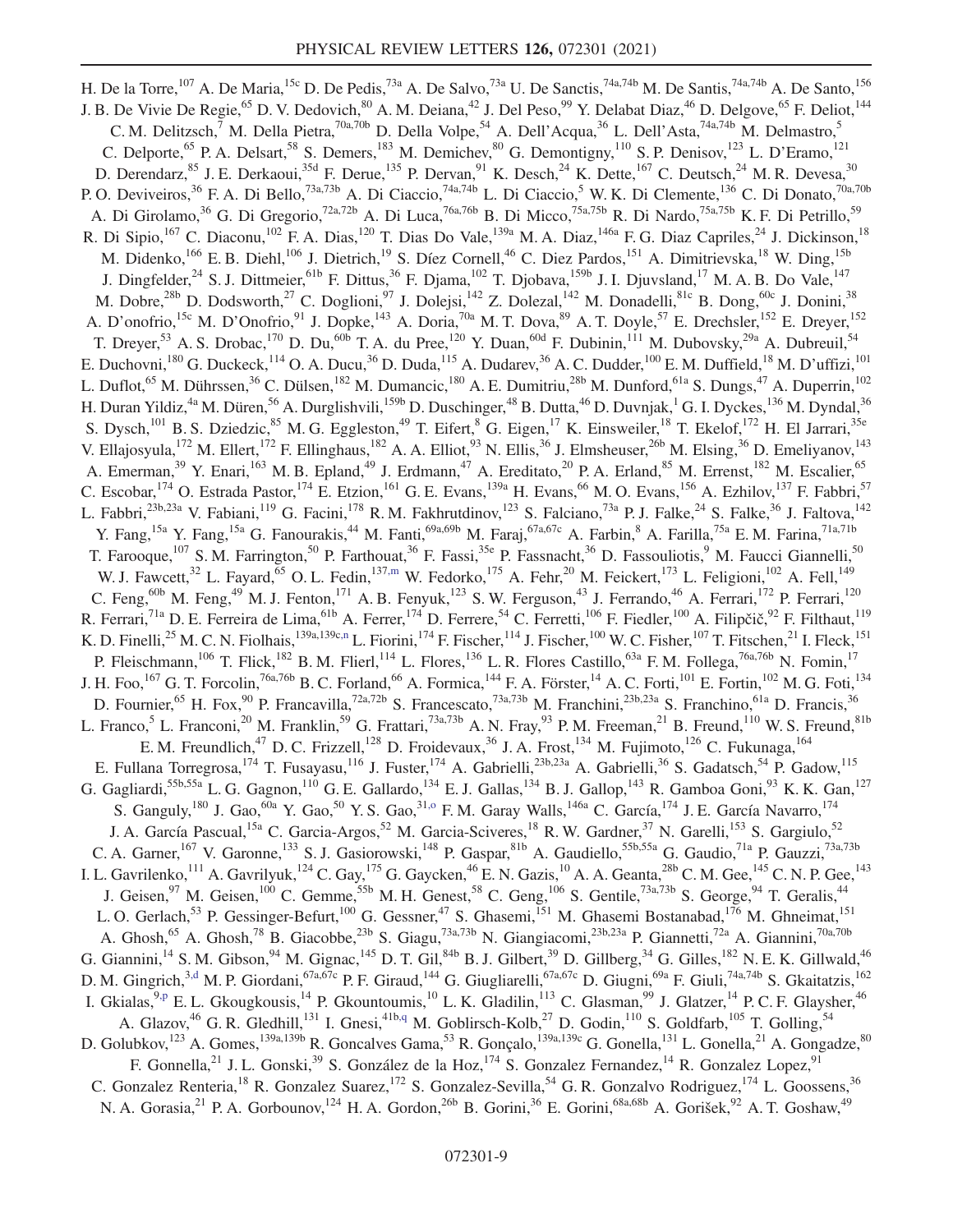<span id="page-10-6"></span><span id="page-10-5"></span><span id="page-10-4"></span><span id="page-10-3"></span><span id="page-10-2"></span><span id="page-10-1"></span><span id="page-10-0"></span>M. I. Gostkin, <sup>80</sup> C. A. Gottardo, <sup>119</sup> M. Gouighri, <sup>35b</sup> A. G. Goussiou, <sup>148</sup> N. Govender, <sup>33c</sup> C. Goy, <sup>5</sup> I. Grabowska-Bold, <sup>84a</sup> E. C. Graham, <sup>91</sup> J. Gramling, <sup>171</sup> E. Gramstad, <sup>133</sup> S. Grancagnolo, <sup>19</sup> M. Grandi, <sup>156</sup> V. Gratchev, <sup>137</sup> P. M. Gravila, <sup>28f</sup> F. G. Gravili,<sup>68a,68b</sup> C. Gray,<sup>57</sup> H. M. Gray,<sup>18</sup> C. Grefe,<sup>24</sup> K. Gregersen,<sup>97</sup> I. M. Gregor,<sup>46</sup> P. Grenier,<sup>153</sup> K. Grevtsov,<sup>46</sup> C. Grieco,<sup>14</sup> N. A. Grieser,<sup>128</sup> A. A. Grillo,<sup>145</sup> K. Grimm,<sup>31[,r](#page-20-4)</sup> S. Grinstein,<sup>14[,s](#page-20-5)</sup> J.-F. Grivaz,<sup>65</sup> S. Groh,<sup>100</sup> E. Gross,<sup>180</sup> J. Grosse-Knetter,<sup>53</sup> Z. J. Grout,<sup>95</sup> C. Grud,<sup>106</sup> A. Grummer,<sup>118</sup> J. C. Grundy,<sup>134</sup> L. Guan,<sup>106</sup> W. Guan,<sup>181</sup> C. Gubbels,<sup>175</sup> J. Guenther,<sup>77</sup> A. Guerguichon,<sup>65</sup> J. G. R. Guerrero Rojas,<sup>174</sup> F. Guescini,<sup>115</sup> D. Guest,<sup>77</sup> R. Gugel,<sup>100</sup> A. Guida,<sup>46</sup> T. Guillemin,<sup>5</sup> S. Guindon,<sup>36</sup> J. Guo,<sup>60c</sup> W. Guo,<sup>106</sup> Y. Guo,<sup>60a</sup> Z. Guo,<sup>102</sup> R. Gupta,<sup>46</sup> S. Gurbuz,<sup>12c</sup> G. Gustavino,<sup>128</sup> M. Guth, <sup>52</sup> P. Gutierrez, <sup>128</sup> C. Gutschow, <sup>95</sup> C. Guyot, <sup>144</sup> C. Gwenlan, <sup>134</sup> C. B. Gwilliam, <sup>91</sup> E. S. Haaland, <sup>133</sup> A. Haas, <sup>125</sup> C. Haber,<sup>18</sup> H. K. Hadavand, <sup>8</sup> A. Hadef,<sup>60a</sup> M. Haleem,<sup>177</sup> J. Haley,<sup>129</sup> J. J. Hall,<sup>149</sup> G. Halladjian,<sup>107</sup> G. D. Hallewell,<sup>102</sup> K. Hamano,  $^{176}$  H. Hamdaoui,  $^{35e}$  M. Hamer,  $^{24}$  G. N. Hamity,  $^{50}$  K. Han,  $^{60a}$  L. Han,  $^{15c}$  L. Han,  $^{60a}$  S. Han,  $^{18}$  Y. F. Han,  $^{167}$ K. Hanagaki, $82, t$  M. Hance, $145$  D. M. Handl, $114$  M. D. Hank, $37$  R. Hankache, $135$  E. Hansen, $97$  J. B. Hansen, $40$  J. D. Hansen, $40$ M. C. Hansen,<sup>24</sup> P. H. Hansen,<sup>40</sup> E. C. Hanson,<sup>101</sup> K. Hara,<sup>169</sup> T. Harenberg,<sup>182</sup> S. Harkusha,<sup>108</sup> P. F. Harrison,<sup>178</sup> N. M. Hartman,<sup>153</sup> N. M. Hartmann,<sup>114</sup> Y. Hasegawa,<sup>150</sup> A. Hasib,<sup>50</sup> S. Hassani,<sup>144</sup> S. Haug,<sup>20</sup> R. Hauser,<sup>107</sup> M. Havranek,<sup>141</sup> C. M. Hawkes,  $^{21}$  R. J. Hawkings,  $^{36}$  S. Hayashida,  $^{117}$  D. Hayden,  $^{107}$  C. Hayes,  $^{106}$  R. L. Hayes,  $^{175}$  C. P. Hays,  $^{134}$  J. M. Hays,  $^{93}$ H. S. Hayward, <sup>91</sup> S. J. Haywood, <sup>143</sup> F. He, <sup>60a</sup> Y. He, <sup>165</sup> M. P. Heath, <sup>50</sup> V. Hedberg, <sup>97</sup> A. L. Heggelund, <sup>133</sup> C. Heidegger, <sup>52</sup> K. K. Heidegger,<sup>52</sup> W. D. Heidorn,<sup>79</sup> J. Heilman,<sup>34</sup> S. Heim,<sup>46</sup> T. Heim,<sup>18</sup> B. Heinemann,<sup>46[,u](#page-20-7)</sup> J. G. Heinlein,<sup>136</sup> J. J. Heinrich,<sup>131</sup> L. Heinrich,<sup>36</sup> J. Hejbal,<sup>140</sup> L. Helary,<sup>46</sup> A. Held,<sup>125</sup> S. Hellesund,<sup>133</sup> C. M. Helling,<sup>145</sup> S. Hellman,<sup>45a,45b</sup> C. Helsens,  $36$  R. C. W. Henderson,  $90$  L. Henkelmann,  $32$  A. M. Henriques Correia,  $36$  H. Herde,  $27$  Y. Hernández Jiménez,  $33$ e H. Herr,<sup>100</sup> M. G. Herrmann,<sup>114</sup> T. Herrmann,<sup>48</sup> G. Herten,<sup>52</sup> R. Hertenberger,<sup>114</sup> L. Hervas,<sup>36</sup> T. C. Herwig,<sup>136</sup> G. G. Hesketh,<sup>95</sup> N. P. Hessey,<sup>168a</sup> H. Hibi,<sup>83</sup> S. Higashino,<sup>82</sup> E. Higón-Rodriguez,<sup>174</sup> K. Hildebrand,<sup>37</sup> J. C. Hill,<sup>32</sup> K. K. Hill,<sup>26b</sup> K. H. Hiller,<sup>46</sup> S. J. Hillier,<sup>21</sup> M. Hils,<sup>48</sup> I. Hinchliffe,<sup>18</sup> F. Hinterkeuser,<sup>24</sup> M. Hirose,<sup>132</sup> S. Hirose,<sup>169</sup> D. Hirschbuehl,<sup>182</sup> B. Hiti,<sup>92</sup> O. Hladik,<sup>140</sup> J. Hobbs,<sup>155</sup> R. Hobincu,<sup>28e</sup> N. Hod,<sup>180</sup> M. C. Hodgkinson,<sup>149</sup> A. Hoecker,<sup>36</sup> D. Hohn,<sup>52</sup> D. Hohov,<sup>65</sup> T. Holm,<sup>24</sup> T. R. Holmes,<sup>37</sup> M. Holzbock,<sup>115</sup> L. B. A. H. Hommels,<sup>32</sup> T. M. Hong,<sup>138</sup> J. C. Honig,<sup>52</sup> A. Hönle,<sup>115</sup> B. H. Hooberman,<sup>173</sup> W. H. Hopkins,<sup>6</sup> Y. Horii,<sup>117</sup> P. Horn,<sup>48</sup> L. A. Horyn,<sup>37</sup> S. Hou,<sup>158</sup> A. Hoummada,<sup>35a</sup> J. Howarth,<sup>57</sup> J. Hoya,<sup>89</sup> M. Hrabovsky,<sup>130</sup> J. Hrivnac,<sup>65</sup> A. Hrynevich,<sup>109</sup> T. Hryn'ova,<sup>5</sup> P. J. Hsu,<sup>64</sup> S.-C. Hsu,<sup>148</sup> Q. Hu,<sup>39</sup> S. Hu,<sup>60c</sup> Y. F. Hu,<sup>15a,15[d,v](#page-20-8)</sup> D. P. Huang,<sup>95</sup> X. Huang,<sup>15c</sup> Y. Huang,<sup>60a</sup> Y. Huang,<sup>15a</sup> Z. Hubacek,<sup>141</sup> F. Hubaut,<sup>102</sup> M. Huebner,<sup>24</sup> F. Huegging,<sup>24</sup> T. B. Huffman,<sup>134</sup> M. Huhtinen,<sup>36</sup> R. Hulsken,<sup>58</sup> R. F. H. Hunter,<sup>34</sup> N. Huseynov,<sup>8[0,w](#page-20-9)</sup> J. Huston,<sup>107</sup> J. Huth,<sup>59</sup> R. Hyneman,<sup>153</sup> S. Hyrych,<sup>29a</sup> G. Iacobucci,<sup>54</sup> G. Iakovidis,<sup>26b</sup> I. Ibragimov,<sup>151</sup> L. Iconomidou-Fayard,<sup>65</sup> P. Iengo,<sup>36</sup> R. Ignazzi,<sup>40</sup> R. Iguchi,<sup>163</sup> T. Iizawa,<sup>54</sup> Y. Ikegami,<sup>82</sup> M. Ikeno,<sup>82</sup> N. Ilic,<sup>119,167,1</sup> F. Iltzsche,<sup>48</sup> H. Imam,<sup>35a</sup> G. Introzzi,<sup>71a,71b</sup> M. Iodice,<sup>75a</sup> K. Iordanidou,<sup>168a</sup> V. Ippolito,<sup>73a,73b</sup> M. F. Isacson,<sup>172</sup> M. Ishino,<sup>163</sup> W. Islam,<sup>129</sup> C. Issever,<sup>19,46</sup> S. Istin,<sup>160</sup> J. M. Iturbe Ponce,<sup>63a</sup> R. Iuppa,<sup>76a,76b</sup> A. Ivina,<sup>180</sup> J. M. Izen,<sup>43</sup> V. Izzo,<sup>70a</sup> P. Jacka,<sup>140</sup> P. Jackson,<sup>1</sup> R. M. Jacobs,<sup>46</sup> B. P. Jaeger,<sup>152</sup> V. Jain,<sup>2</sup> G. Jäkel,<sup>182</sup> K. B. Jakobi,<sup>100</sup> K. Jakobs,<sup>52</sup> T. Jakoubek,<sup>180</sup> J. Jamieson,<sup>57</sup> K. W. Janas,<sup>84a</sup> R. Jansky,<sup>54</sup> M. Janus,<sup>53</sup> P. A. Janus,<sup>84a</sup> G. Jarlskog,<sup>97</sup> A. E. Jaspan,<sup>91</sup> N. Javadov,<sup>80[,w](#page-20-9)</sup> T. Javůrek,<sup>36</sup> M. Javurkova,<sup>103</sup> F. Jeanneau,<sup>144</sup> L. Jeanty,<sup>131</sup> J. Jejelava,<sup>159a</sup> P. Jenni,<sup>5[2,x](#page-20-10)</sup> N. Jeong,<sup>46</sup> S. Jézéquel,<sup>5</sup> J. Jia,<sup>155</sup> Z. Jia,<sup>15c</sup> H. Jiang,<sup>79</sup> Y. Jiang,<sup>60a</sup> Z. Jiang,<sup>153</sup> S. Jiggins,<sup>52</sup> F. A. Jimenez Morales,<sup>38</sup> J. Jimenez Pena,<sup>115</sup> S. Jin,<sup>15c</sup> A. Jinaru,<sup>28b</sup> O. Jinnouchi,<sup>165</sup> H. Jivan,<sup>33e</sup> P. Johansson,<sup>149</sup> K. A. Johns,<sup>7</sup> C. A. Johnson,<sup>66</sup> E. Jones,<sup>178</sup> R. W. L. Jones,<sup>90</sup> S. D. Jones,<sup>156</sup> T. J. Jones,<sup>91</sup> J. Jongmanns,<sup>61a</sup> J. Jovicevic,<sup>36</sup> X. Ju,<sup>18</sup> J. J. Junggeburth,<sup>115</sup> A. Juste Rozas,<sup>1[4,s](#page-20-5)</sup> A. Kaczmarska,<sup>85</sup> M. Kado,<sup>73a,73b</sup> H. Kagan,<sup>127</sup> M. Kagan,<sup>153</sup> A. Kahn,<sup>39</sup> C. Kahra,<sup>100</sup> T. Kaji,<sup>179</sup> E. Kajomovitz, <sup>160</sup> C. W. Kalderon,<sup>26b</sup> A. Kaluza,<sup>100</sup> A. Kamenshchikov,<sup>123</sup> M. Kaneda,<sup>163</sup> N. J. Kang, <sup>145</sup> S. Kang, <sup>79</sup> Y. Kano, <sup>117</sup> J. Kanzaki, <sup>82</sup> L. S. Kaplan, <sup>181</sup> D. Kar, <sup>33e</sup> K. Karava, <sup>134</sup> M. J. Kareem, <sup>168b</sup> I. Karkanias, <sup>162</sup> S. N. Karpov, <sup>80</sup> Z. M. Karpova, <sup>80</sup> V. Kartvelishvili, <sup>90</sup> A. N. Karyukhin, <sup>123</sup> E. Kasimi, <sup>162</sup> A. Kastanas, <sup>45a, 45b</sup> C. Kato,<sup>60d</sup> J. Katzy,<sup>46</sup> K. Kawade,<sup>150</sup> K. Kawagoe,<sup>88</sup> T. Kawaguchi,<sup>117</sup> T. Kawamoto,<sup>144</sup> G. Kawamura,<sup>53</sup> E. F. Kay,<sup>176</sup> F. I. Kaya,<sup>170</sup> S. Kazakos,<sup>14</sup> V. F. Kazanin,<sup>122b,122a</sup> J. M. Keaveney,<sup>33a</sup> R. Keeler,<sup>176</sup> J. S. Keller,<sup>34</sup> E. Kellermann,<sup>97</sup> D. Kelsey,<sup>156</sup> J. J. Kempster,<sup>21</sup> J. Kendrick,<sup>21</sup> K. E. Kennedy,<sup>39</sup> O. Kepka,<sup>140</sup> S. Kersten,<sup>182</sup> B. P. Kerševan,<sup>92</sup> S. Ketabchi Haghighat,<sup>167</sup> F. Khalil-Zada,<sup>13</sup> M. Khandoga,<sup>144</sup> A. Khanov,<sup>129</sup> A. G. Kharlamov,<sup>122b,122a</sup> T. Kharlamova,<sup>122b,122a</sup> E. E. Khoda,<sup>175</sup> T. J. Khoo,<sup>77</sup> G. Khoriauli,<sup>177</sup> E. Khramov,<sup>80</sup> J. Khubua,<sup>159b</sup> S. Kido,<sup>83</sup> M. Kiehn,<sup>36</sup> E. Kim,  $^{165}$  Y. K. Kim,  $^{37}$  N. Kimura,  $^{95}$  A. Kirchhoff,  $^{53}$  D. Kirchmeier,  $^{48}$  J. Kirk,  $^{143}$  A. E. Kiryunin,  $^{115}$  T. Kishimoto,  $^{163}$ D. P. Kisliuk,<sup>167</sup> V. Kitali,<sup>46</sup> C. Kitsaki,<sup>10</sup> O. Kivernyk,<sup>24</sup> T. Klapdor-Kleingrothaus,<sup>52</sup> M. Klassen,<sup>61a</sup> C. Klein,<sup>34</sup> M. H. Klein,<sup>106</sup> M. Klein,<sup>91</sup> U. Klein,<sup>91</sup> K. Kleinknecht,<sup>100</sup> P. Klimek,<sup>36</sup> A. Klimentov,<sup>26b</sup> T. Klingl,<sup>24</sup> T. Klioutchnikova,<sup>36</sup> F. F. Klitzner, <sup>114</sup> P. Kluit, <sup>120</sup> S. Kluth, <sup>115</sup> E. Kneringer, <sup>77</sup> E. B. F. G. Knoops, <sup>102</sup> A. Knue, <sup>52</sup> D. Kobayashi, <sup>88</sup> M. Kobel, <sup>48</sup>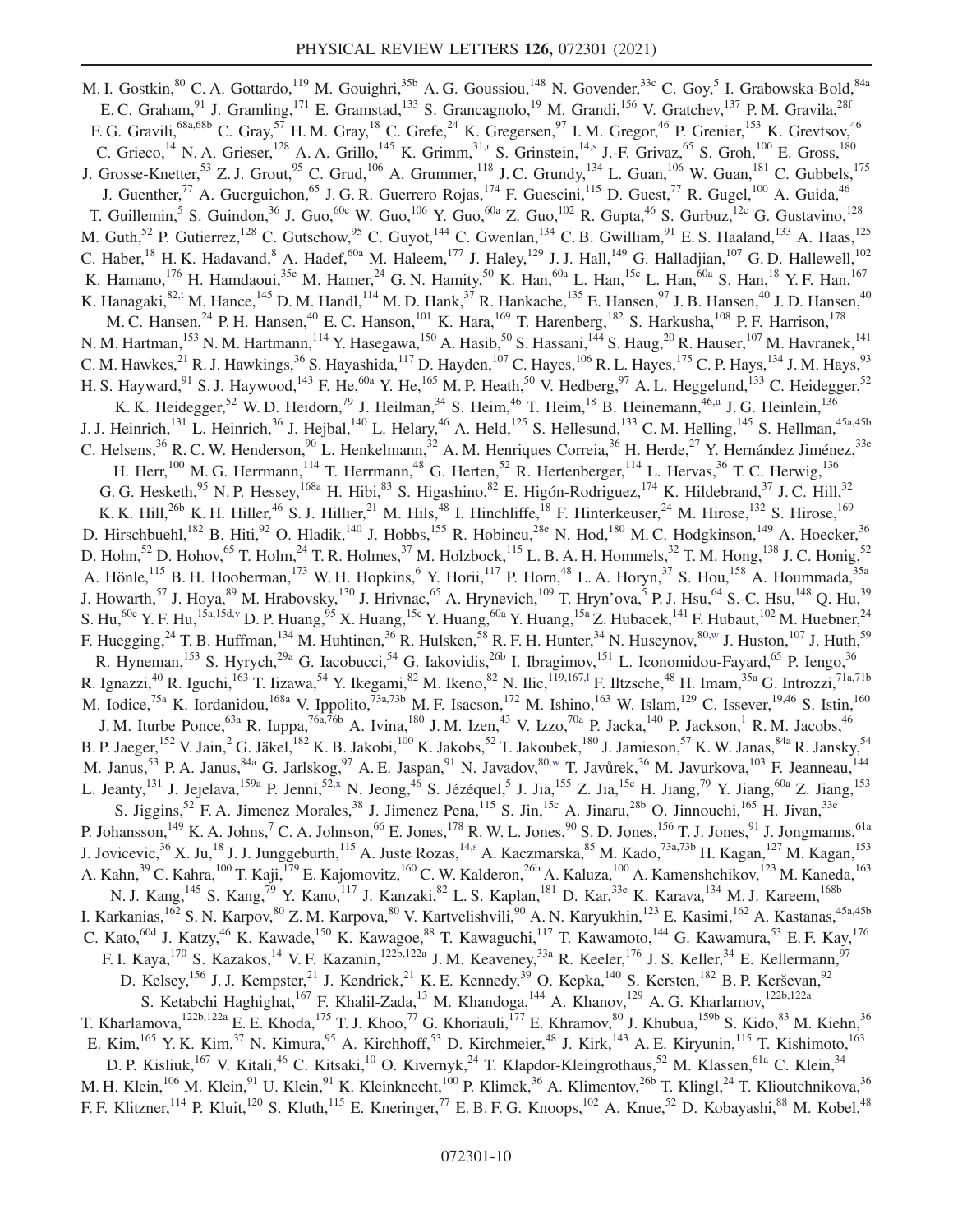<span id="page-11-3"></span><span id="page-11-2"></span><span id="page-11-1"></span><span id="page-11-0"></span>M. Kocian, <sup>153</sup> T. Kodama, <sup>163</sup> P. Kodys, <sup>142</sup> D. M. Koeck, <sup>156</sup> P. T. Koenig, <sup>24</sup> T. Koffas, <sup>34</sup> N. M. Köhler, <sup>36</sup> M. Kolb, <sup>144</sup> I. Koletsou,<sup>5</sup> T. Komarek,<sup>130</sup> T. Kondo,<sup>82</sup> K. Köneke,<sup>52</sup> A. X. Y. Kong,<sup>1</sup> A. C. König,<sup>119</sup> T. Kono,<sup>126</sup> V. Konstantinides,<sup>95</sup> N. Konstantinidis,<sup>95</sup> B. Konya,<sup>97</sup> R. Kopeliansky,<sup>66</sup> S. Koperny,<sup>84a</sup> K. Korcyl,<sup>85</sup> K. Kordas,<sup>162</sup> G. Koren,<sup>161</sup> A. Korn,<sup>95</sup> I. Korolkov,<sup>14</sup> E. V. Korolkova,<sup>149</sup> N. Korotkova,<sup>113</sup> O. Kortner,<sup>115</sup> S. Kortner,<sup>115</sup> V. V. Kostyukhin,<sup>149,166</sup> A. Kotsokechagia,<sup>65</sup> A. Kotwal,<sup>49</sup> A. Koulouris,<sup>10</sup> A. Kourkoumeli-Charalampidi,<sup>71a,71b</sup> C. Kourkoumelis,<sup>9</sup> E. Kourlitis,<sup>6</sup> V. Kouskoura,<sup>26b</sup> R. Kowalewski,<sup>176</sup> W. Kozanecki,<sup>101</sup> A. S. Kozhin,<sup>123</sup> V. A. Kramarenko,<sup>113</sup> G. Kramberger,<sup>92</sup> D. Krasnopevtsev,<sup>60a</sup> M. W. Krasny,<sup>135</sup> A. Krasznahorkay,<sup>36</sup> D. Krauss,<sup>115</sup> J. A. Kremer,<sup>100</sup> J. Kretzschmar,<sup>91</sup> P. Krieger,<sup>167</sup> F. Krieter,<sup>114</sup> S. Krishnamurthy,<sup>103</sup> A. Krishnan,<sup>61b</sup> M. Krivos,<sup>142</sup> K. Krizka,<sup>18</sup> K. Kroeninger,<sup>47</sup> H. Kroha,<sup>115</sup> J. Kroll,<sup>140</sup> J. Kroll,<sup>136</sup> K. S. Krowpman,<sup>107</sup> U. Kruchonak,<sup>80</sup> H. Krüger,<sup>24</sup> N. Krumnack,<sup>79</sup> M. C. Kruse,<sup>49</sup> J. A. Krzysiak,<sup>85</sup> A. Kubota, <sup>165</sup> O. Kuchinskaia, <sup>166</sup> S. Kuday, <sup>4b</sup> D. Kuechler, <sup>46</sup> J. T. Kuechler, <sup>46</sup> S. Kuehn, <sup>36</sup> T. Kuhl, <sup>46</sup> V. Kukhtin, <sup>80</sup> Y. Kulchitsky,<sup>108[,y](#page-20-11)</sup> S. Kuleshov,<sup>146b</sup> Y. P. Kulinich,<sup>173</sup> M. Kuna,<sup>58</sup> A. Kupco,<sup>140</sup> T. Kupfer,<sup>47</sup> O. Kuprash,<sup>52</sup> H. Kurashige,<sup>83</sup> L. L. Kurchaninov, <sup>168a</sup> Y. A. Kurochkin, <sup>108</sup> A. Kurova, <sup>112</sup> M. G. Kurth, <sup>15a, 15d</sup> E. S. Kuwertz, <sup>36</sup> M. Kuze, <sup>165</sup> A. K. Kvam, <sup>148</sup> J. Kvita,<sup>130</sup> T. Kwan,<sup>104</sup> F. La Ruffa,<sup>41b,41a</sup> C. Lacasta,<sup>174</sup> F. Lacava,<sup>73a,73b</sup> D. P. J. Lack,<sup>101</sup> H. Lacker,<sup>19</sup> D. Lacour,<sup>135</sup> E. Ladygin,  ${}^{80}$  R. Lafaye,  ${}^{5}$  B. Laforge,  ${}^{135}$  T. Lagouri,  ${}^{146c}$  S. Lai,  ${}^{53}$  I. K. Lakomiec,  ${}^{84a}$  J. E. Lambert,  ${}^{128}$  S. Lammers,  ${}^{66}$ W. Lampl,<sup>7</sup> C. Lampoudis,<sup>162</sup> E. Lançon,<sup>26b</sup> U. Landgraf,<sup>52</sup> M. P. J. Landon,<sup>93</sup> V. S. Lang,<sup>52</sup> J. C. Lange,<sup>53</sup> R. J. Langenberg,<sup>103</sup> A. J. Lankford,<sup>171</sup> F. Lanni,<sup>26b</sup> K. Lantzsch,<sup>24</sup> A. Lanza,<sup>71a</sup> A. Lapertosa,<sup>55b,55a</sup> J. F. Laporte,<sup>144</sup> T. Lari,<sup>69a</sup> F. Lasagni Manghi,<sup>23b,23a</sup> M. Lassnig,<sup>36</sup> V. Latonova,<sup>140</sup> T. S. Lau,<sup>63a</sup> A. Laudrain,<sup>100</sup> A. Laurier,<sup>34</sup> M. Lavorgna,<sup>70a,70b</sup> S. D. Lawlor,<sup>94</sup> M. Lazzaroni,<sup>69a,69b</sup> B. Le,<sup>101</sup> E. Le Guirriec,<sup>102</sup> A. Lebedev,<sup>79</sup> M. LeBlanc,<sup>7</sup> T. LeCompte,  $6$  F. Ledroit-Guillon,  $58$  A. C. A. Lee,  $95$  C. A. Lee,  $26$  G. R. Lee,  $17$  L. Lee,  $59$  S. C. Lee,  $158$  S. Lee,  $79$ B. Lefebvre,<sup>168a</sup> H. P. Lefebvre,<sup>94</sup> M. Lefebvre,<sup>176</sup> C. Leggett,<sup>18</sup> K. Lehmann,<sup>152</sup> N. Lehmann,<sup>20</sup> G. Lehmann Miotto,<sup>36</sup> W. A. Leight,<sup>46</sup> A. Leisos,<sup>162[,z](#page-20-12)</sup> M. A. L. Leite,<sup>81c</sup> C. E. Leitgeb,<sup>114</sup> R. Leitner,<sup>142</sup> K. J. C. Leney,<sup>42</sup> T. Lenz,<sup>24</sup> S. Leone,<sup>72a</sup> C. Leonidopoulos,<sup>50</sup> A. Leopold,<sup>135</sup> C. Leroy,<sup>110</sup> R. Les,<sup>107</sup> C. G. Lester,<sup>32</sup> M. Levchenko,<sup>137</sup> J. Levêque,<sup>5</sup> D. Levin,<sup>106</sup> L. J. Levinson, $^{180}$  D. J. Lewis, $^{21}$  B. Li, $^{15b}$  B. Li, $^{106}$  C-Q. Li, $^{60c,60d}$  F. Li, $^{60c}$  H. Li, $^{60a}$  H. Li, $^{60b}$  J. Li, $^{60c}$  K. Li, $^{148}$  L. Li, $^{60c}$ M. Li,<sup>15a,15d</sup> Q. Y. Li,<sup>60a</sup> S. Li,<sup>60d,60c</sup> X. Li,<sup>46</sup> Y. Li,<sup>46</sup> Z. Li,<sup>60b</sup> Z. Li,<sup>134</sup> Z. Li,<sup>104</sup> Z. Li,<sup>91</sup> Z. Liang,<sup>15a</sup> M. Liberatore,<sup>46</sup> B. Liberti,<sup>74a</sup> K. Lie,<sup>63c</sup> S. Lim,<sup>26b</sup> C. Y. Lin,<sup>32</sup> K. Lin,<sup>107</sup> R. A. Linck,<sup>66</sup> R. E. Lindley,<sup>7</sup> J. H. Lindon,<sup>21</sup> A. Linss,<sup>46</sup> A. L. Lionti,<sup>54</sup> E. Lipeles,<sup>136</sup> A. Lipniacka,<sup>17</sup> T. M. Liss,<sup>17[3,aa](#page-20-13)</sup> A. Lister,<sup>175</sup> J. D. Little,<sup>8</sup> B. Liu,<sup>79</sup> B. X. Liu,<sup>152</sup> H. B. Liu,<sup>26b</sup> J. B. Liu,<sup>60a</sup> J. K. K. Liu,<sup>37</sup> K. Liu,<sup>60d</sup> M. Liu,<sup>60a</sup> M. Y. Liu,<sup>60a</sup> P. Liu,<sup>15a</sup> X. Liu,<sup>60a</sup> Y. Liu,<sup>46</sup> Y. Liu,<sup>15a,15d</sup> Y. L. Liu,<sup>106</sup> Y. W. Liu,<sup>60a</sup> M. Livan,<sup>71a,71b</sup> A. Lleres,<sup>58</sup> J. Llorente Merino,<sup>152</sup> S. L. Lloyd,<sup>93</sup> C. Y. Lo,<sup>63b</sup> E. M. Lobodzinska,<sup>46</sup> P. Loch,<sup>7</sup> S. Loffredo,<sup>74a,74b</sup> T. Lohse,<sup>19</sup> K. Lohwasser,<sup>149</sup> M. Lokajicek,<sup>140</sup> J. D. Long,<sup>173</sup> R. E. Long,<sup>90</sup> I. Longarini,<sup>73a,73b</sup> L. Longo,<sup>36</sup> K. A. Looper,<sup>127</sup> I. Lopez Paz,<sup>101</sup> A. Lopez Solis,<sup>149</sup> J. Lorenz,<sup>114</sup> N. Lorenzo Martinez,<sup>5</sup> A. M. Lory,<sup>114</sup> P. J. Lösel,<sup>114</sup> A. Lösle,<sup>52</sup> X. Lou,<sup>45a,45b</sup> X. Lou,<sup>15a</sup> A. Lounis,<sup>65</sup> J. Love,<sup>6</sup> P. A. Love,<sup>90</sup> J. J. Lozano Bahilo,<sup>174</sup> M. Lu,<sup>60a</sup> Y. J. Lu,<sup>64</sup> H. J. Lubatti,<sup>148</sup> C. Luci,<sup>73a,73b</sup> F. L. Lucio Alves,<sup>15c</sup> A. Lucotte,<sup>58</sup> F. Luehring,<sup>66</sup> I. Luise,<sup>155</sup> L. Luminari,<sup>73a</sup> B. Lund-Jensen,<sup>154</sup> N. A. Luongo,<sup>131</sup> M. S. Lutz,<sup>161</sup> D. Lynn,<sup>26b</sup> H. Lyons,<sup>91</sup> R. Lysak,<sup>140</sup> E. Lytken,<sup>97</sup> F. Lyu,<sup>15a</sup> V. Lyubushkin,  $80$  T. Lyubushkina,  $80$  H. Ma,  $26$  L. L. Ma,  $60$  Y. Ma,  $95$  D. M. Mac Donell,  $176$  G. Maccarrone,  $51$ C. M. Macdonald,<sup>149</sup> J. C. MacDonald,<sup>149</sup> J. Machado Miguens,<sup>136</sup> D. Madaffari,<sup>174</sup> R. Madar,<sup>38</sup> W. F. Mader,<sup>48</sup> M. Madugoda Ralalage Don,<sup>129</sup> N. Madysa,<sup>48</sup> J. Maeda,<sup>83</sup> T. Maeno,<sup>26b</sup> M. Maerker,<sup>48</sup> V. Magerl,<sup>52</sup> N. Magini,<sup>79</sup> J. Magro,<sup>67a,67c[,bb](#page-20-14)</sup> D. J. Mahon,<sup>39</sup> C. Maidantchik,<sup>81b</sup> T. Maier,<sup>114</sup> A. Maio,<sup>139a,139b,139d</sup> K. Maj,<sup>84a</sup> O. Majersky,<sup>29a</sup> S. Majewski,<sup>131</sup> Y. Makida,<sup>82</sup> N. Makovec,<sup>65</sup> B. Malaescu,<sup>135</sup> Pa. Malecki,<sup>85</sup> V. P. Maleev,<sup>137</sup> F. Malek,<sup>58</sup> D. Malito,<sup>41b,41a</sup> U. Mallik,<sup>78</sup> C. Malone,<sup>32</sup> S. Maltezos,<sup>10</sup> S. Malyukov,<sup>80</sup> J. Mamuzic,<sup>174</sup> G. Mancini,<sup>51</sup> J. P. Mandalia,<sup>93</sup> I. Mandić,<sup>92</sup> L. Manhaes de Andrade Filho,<sup>81a</sup> I. M. Maniatis,<sup>162</sup> J. Manjarres Ramos,<sup>48</sup> K. H. Mankinen,<sup>97</sup> A. Mann,<sup>114</sup> A. Manousos,<sup>77</sup> B. Mansoulie, <sup>144</sup> I. Manthos, <sup>162</sup> S. Manzoni, <sup>120</sup> A. Marantis, <sup>162</sup> G. Marceca, <sup>30</sup> L. Marchese, <sup>134</sup> G. Marchiori, <sup>135</sup> M. Marcisovsky,<sup>140</sup> L. Marcoccia,<sup>74a,74b</sup> C. Marcon,<sup>97</sup> M. Marjanovic,<sup>128</sup> Z. Marshall,<sup>18</sup> M. U. F. Martensson,<sup>172</sup> S. Marti-Garcia,<sup>174</sup> C. B. Martin,<sup>127</sup> T. A. Martin,<sup>178</sup> V. J. Martin,<sup>50</sup> B. Martin dit Latour,<sup>17</sup> L. Martinelli,<sup>75a,75b</sup> M. Martinez,<sup>14[,s](#page-20-5)</sup> P. Martinez Agullo,<sup>174</sup> V. I. Martinez Outschoorn,<sup>103</sup> S. Martin-Haugh,<sup>143</sup> V. S. Martoiu,<sup>28b</sup> A. C. Martyniuk,<sup>95</sup> A. Marzin,<sup>36</sup> S. R. Maschek,<sup>115</sup> L. Masetti,<sup>100</sup> T. Mashimo,<sup>163</sup> R. Mashinistov,<sup>111</sup> J. Masik,<sup>101</sup> A. L. Maslennikov, <sup>122b,122a</sup> L. Massa, <sup>23b,23a</sup> P. Massarotti, <sup>70a,70b</sup> P. Mastrandrea, <sup>72a,72b</sup> A. Mastroberardino, <sup>41b,41a</sup> T. Masubuchi,  $^{163}$  D. Matakias,  $^{26b}$  A. Matic,  $^{114}$  N. Matsuzawa,  $^{163}$  P. Mättig,  $^{24}$  J. Maurer,  $^{28b}$  B. Maček,  $^{92}$ D. A. Maximov,<sup>122b,122a</sup> R. Mazini,<sup>158</sup> I. Maznas,<sup>162</sup> S. M. Mazza,<sup>145</sup> C. Mc Ginn,<sup>26a</sup> J. P. Mc Gowan,<sup>104</sup> S. P. Mc Kee,<sup>106</sup> T. G. McCarthy,<sup>115</sup> W. P. McCormack,<sup>18</sup> E. F. McDonald,<sup>105</sup> A. E. McDougall,<sup>120</sup> J. A. Mcfayden,<sup>18</sup> G. Mchedlidze,<sup>159b</sup>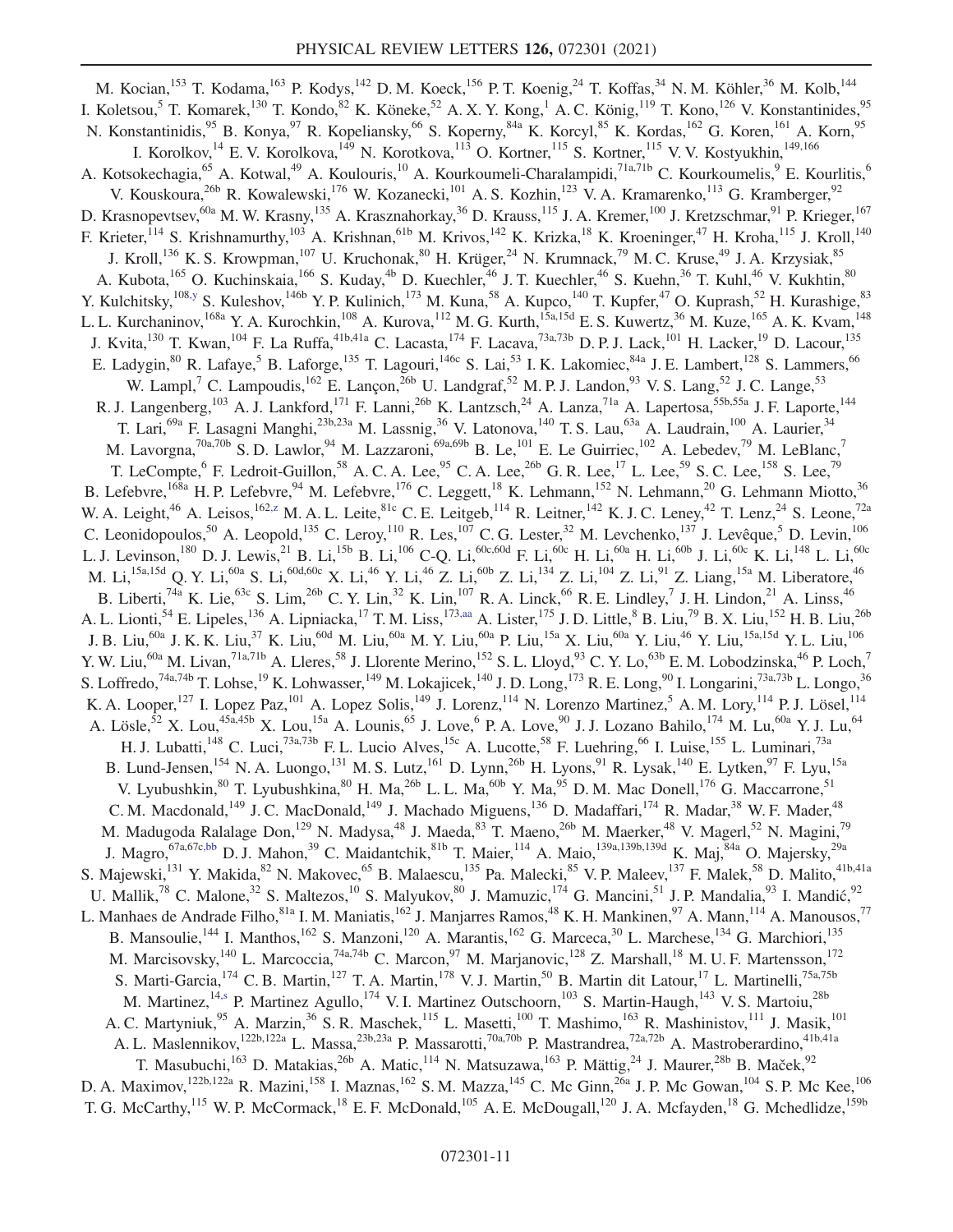<span id="page-12-2"></span><span id="page-12-1"></span><span id="page-12-0"></span>M. A. McKay,<sup>42</sup> K. D. McLean,<sup>176</sup> S. J. McMahon,<sup>143</sup> P. C. McNamara,<sup>105</sup> C. J. McNicol,<sup>178</sup> R. A. McPherson,<sup>176,1</sup> J. E. Mdhluli,<sup>33e</sup> Z. A. Meadows,<sup>103</sup> S. Meehan,<sup>36</sup> T. Megy,<sup>38</sup> S. Mehlhase,<sup>114</sup> A. Mehta,<sup>91</sup> B. Meirose,<sup>43</sup> D. Melini,<sup>160</sup> B. R. Mellado Garcia,<sup>33e</sup> J. D. Mellenthin,<sup>53</sup> M. Melo,<sup>29a</sup> F. Meloni,<sup>46</sup> A. Melzer,<sup>24</sup> E. D. Mendes Gouveia,<sup>139a,139e</sup> A. M. Mendes Jacques Da Costa,  $^{21}$  H. Y. Meng,  $^{167}$  L. Meng,  $^{36}$  X. T. Meng,  $^{106}$  S. Menke,  $^{115}$  E. Meoni,  $^{41b,41a}$ S. Mergelmeyer,<sup>19</sup> S. A. M. Merkt,<sup>138</sup> C. Merlassino,<sup>134</sup> P. Mermod,<sup>54</sup> L. Merola,<sup>70a,70b</sup> C. Meroni,<sup>69a</sup> G. Merz,<sup>106</sup> O. Meshkov,<sup>113,111</sup> J. K. R. Meshreki,<sup>151</sup> J. Metcalfe,<sup>6</sup> A. S. Mete,<sup>6</sup> C. Meyer,<sup>66</sup> J-P. Meyer,<sup>144</sup> M. Michetti,<sup>19</sup> R. P. Middleton, <sup>143</sup> L. Mijović, <sup>50</sup> G. Mikenberg, <sup>180</sup> M. Mikestikova, <sup>140</sup> M. Mikuž, <sup>92</sup> H. Mildner, <sup>149</sup> A. Milic, <sup>167</sup> C. D. Milke,<sup>42</sup> D. W. Miller,<sup>37</sup> L. S. Miller,<sup>34</sup> A. Milov,<sup>180</sup> D. A. Milstead,<sup>45a,45b</sup> A. A. Minaenko,<sup>123</sup> I. A. Minashvili,<sup>159b</sup> L. Mince,<sup>57</sup> A. I. Mincer,<sup>125</sup> B. Mindur, <sup>84a</sup> M. Mineev, <sup>80</sup> Y. Minegishi, <sup>163</sup> Y. Mino, <sup>86</sup> L. M. Mir, <sup>14</sup> M. Mironova, <sup>134</sup> K. P. Mistry,<sup>136</sup> T. Mitani,<sup>179</sup> J. Mitrevski,<sup>114</sup> V. A. Mitsou,<sup>174</sup> M. Mittal,<sup>60c</sup> O. Miu,<sup>167</sup> A. Miucci,<sup>20</sup> P. S. Miyagawa,<sup>93</sup> A. Mizukami,<sup>82</sup> J. U. Mjörnmark,<sup>97</sup> T. Mkrtchyan,<sup>61a</sup> M. Mlynarikova,<sup>121</sup> T. Moa,<sup>45a,45b</sup> S. Mobius,<sup>53</sup> K. Mochizuki,<sup>110</sup> P. Moder,<sup>46</sup> P. Mogg,<sup>114</sup> S. Mohapatra,<sup>39</sup> R. Moles-Valls,<sup>24</sup> K. Mönig,<sup>46</sup> E. Monnier,<sup>102</sup> A. Montalbano,<sup>152</sup> J. Montejo Berlingen,<sup>36</sup> M. Montella,<sup>95</sup> F. Monticelli,<sup>89</sup> S. Monzani,<sup>69a</sup> N. Morange,<sup>65</sup> A. L. Moreira De Carvalho,<sup>139a</sup> D. Moreno,<sup>22a</sup> M. Moreno Llácer,<sup>174</sup> C. Moreno Martinez,<sup>14</sup> P. Morettini,<sup>55b</sup> M. Morgenstern,<sup>160</sup> S. Morgenstern,<sup>48</sup> D. Mori,<sup>152</sup> M. Morii,<sup>59</sup> M. Morinaga,<sup>179</sup> V. Morisbak,<sup>133</sup> A. K. Morley,<sup>36</sup> G. Mornacchi,<sup>36</sup> A. P. Morris,<sup>95</sup> L. Morvaj,<sup>36</sup> P. Moschovakos,<sup>36</sup> B. Moser,<sup>120</sup> M. Mosidze,<sup>159b</sup> T. Moskalets,<sup>144</sup> P. Moskvitina,<sup>119</sup> J. Moss,<sup>31[,cc](#page-20-15)</sup> E. J. W. Moyse,<sup>103</sup> S. Muanza,  $^{102}$  J. Mueller,  $^{138}$  R. S. P. Mueller,  $^{114}$  D. Muenstermann,  $^{90}$  G. A. Mullier,  $^{97}$  D. P. Mungo,  $^{69a,69b}$ J. L. Munoz Martinez,<sup>14</sup> F. J. Munoz Sanchez,<sup>101</sup> P. Murin,<sup>29b</sup> W. J. Murray,<sup>178,143</sup> A. Murrone,<sup>69a,69b</sup> J. M. Muse,<sup>128</sup> M. Muškinja, $^{18}$  C. Mwewa, $^{33a}$  A. G. Myagkov, $^{123,i}$  $^{123,i}$  $^{123,i}$  A. A. Myers, $^{138}$  G. Myers, $^{66}$  J. Myers, $^{131}$  M. Myska, $^{141}$  B. P. Nachman, $^{18}$ O. Nackenhorst,<sup>47</sup> A. Nag Nag,<sup>48</sup> K. Nagai,<sup>134</sup> K. Nagano,<sup>82</sup> Y. Nagasaka,<sup>62</sup> J. L. Nagle,<sup>26b</sup> E. Nagy,<sup>102</sup> A. M. Nairz,<sup>36</sup> Y. Nakahama,<sup>117</sup> K. Nakamura,<sup>82</sup> T. Nakamura,<sup>163</sup> H. Nanjo,<sup>132</sup> F. Napolitano,<sup>61a</sup> R. F. Naranjo Garcia,<sup>46</sup> R. Narayan,<sup>42</sup> I. Naryshkin,<sup>137</sup> M. Naseri,<sup>34</sup> T. Naumann,<sup>46</sup> G. Navarro,<sup>22a</sup> P. Y. Nechaeva,<sup>111</sup> F. Nechansky,<sup>46</sup> T. J. Neep,<sup>21</sup> A. Negri,<sup>71a,71b</sup> M. Negrini,<sup>23b</sup> C. Nellist,<sup>119</sup> C. Nelson,<sup>104</sup> M. E. Nelson,<sup>45a,45b</sup> S. Nemecek,<sup>140</sup> M. Nessi,<sup>36[,dd](#page-20-16)</sup> M. S. Neubauer,<sup>173</sup> F. Neuhaus,<sup>100</sup> M. Neumann,<sup>182</sup> R. Newhouse,<sup>175</sup> P. R. Newman,<sup>21</sup> C. W. Ng,<sup>138</sup> Y. S. Ng,<sup>19</sup> Y. W. Y. Ng,<sup>171</sup> B. Ngair,<sup>35e</sup> H. D. N. Nguyen,<sup>102</sup> T. Nguyen Manh,<sup>110</sup> E. Nibigira,<sup>38</sup> R. B. Nickerson,<sup>134</sup> R. Nicolaidou,<sup>144</sup> D. S. Nielsen,<sup>40</sup> J. Nielsen,<sup>145</sup> M. Niemeyer,<sup>53</sup> N. Nikiforou,<sup>11</sup> V. Nikolaenko,<sup>12[3,i](#page-19-7)</sup> I. Nikolic-Audit,<sup>135</sup> K. Nikolopoulos,<sup>21</sup> P. Nilsson,<sup>26b</sup> H. R. Nindhito,<sup>54</sup> A. Nisati,<sup>73a</sup> N. Nishu,<sup>60c</sup> R. Nisius,<sup>115</sup> I. Nitsche,<sup>47</sup> T. Nitta,<sup>179</sup> T. Nobe,<sup>163</sup> D. L. Noel,<sup>32</sup> Y. Noguchi,<sup>86</sup> I. Nomidis,<sup>135</sup> M. A. Nomura,<sup>26b</sup> M. Nordberg,<sup>36</sup> J. Novak,<sup>92</sup> T. Novak,<sup>92</sup> O. Novgorodova,<sup>48</sup> R. Novotny,<sup>118</sup> L. Nozka,<sup>130</sup> K. Ntekas,<sup>171</sup> E. Nurse, <sup>95</sup> F. G. Oakham,  $34, d$  J. Ocariz,  $135$  A. Ochi,  $83$  I. Ochoa,  $39$  J. P. Ochoa-Ricoux,  $146a$  K. O'Connor,  $27$  S. Oda,  $88$ S. Odaka, <sup>82</sup> S. Oerdek, <sup>53</sup> A. Ogrodnik, <sup>84a</sup> A. Oh, <sup>101</sup> C. C. Ohm, <sup>154</sup> H. Oide, <sup>165</sup> M. L. Ojeda, <sup>167</sup> H. Okawa, <sup>169</sup> Y. Okazaki, <sup>86</sup> M. W. O'Keefe,<sup>91</sup> Y. Okumura,<sup>163</sup> A. Olariu,<sup>28b</sup> L. F. Oleiro Seabra,<sup>139a</sup> S. A. Olivares Pino,<sup>146a</sup> D. Oliveira Damazio,<sup>26b</sup> J. L. Oliver,<sup>1</sup> M. J. R. Olsson,<sup>171</sup> A. Olszewski,<sup>85</sup> J. Olszowska,<sup>85</sup> Ö. O. Öncel,<sup>24</sup> D. C. O'Neil,<sup>152</sup> A. P. O'neill,<sup>134</sup> A. Onofre,<sup>139a,139e</sup> P. U. E. Onyisi,<sup>11</sup> H. Oppen,<sup>133</sup> R. G. Oreamuno Madriz,<sup>121</sup> M. J. Oreglia,<sup>37</sup> G. E. Orellana,<sup>89</sup> D. Orestano,<sup>75a,75b</sup> N. Orlando,<sup>14</sup> R. S. Orr,<sup>167</sup> V. O'Shea,<sup>57</sup> R. Ospanov,<sup>60a</sup> G. Otero y Garzon,<sup>30</sup> H. Otono,<sup>88</sup> P. S. Ott,<sup>61a</sup> G. J. Ottino,<sup>18</sup> M. Ouchrif,<sup>35d</sup> J. Ouellette,<sup>26b</sup> F. Ould-Saada,<sup>133</sup> A. Ouraou,<sup>144[,a](#page-19-12)</sup> Q. Ouyang,<sup>15a</sup> M. Owen,<sup>57</sup> R. E. Owen,<sup>143</sup> V. E. Ozcan, <sup>12c</sup> N. Ozturk, <sup>8</sup> J. Pacalt, <sup>130</sup> H. A. Pacey, <sup>32</sup> K. Pachal, <sup>49</sup> A. Pacheco Pages, <sup>14</sup> C. Padilla Aranda, <sup>14</sup> S. Pagan Griso,<sup>18</sup> G. Palacino,<sup>66</sup> S. Palazzo,<sup>50</sup> S. Palestini,<sup>36</sup> M. Palka,<sup>84b</sup> P. Palni,<sup>84a</sup> C. E. Pandini,<sup>54</sup> J. G. Panduro Vazquez, <sup>94</sup> P. Pani, <sup>46</sup> G. Panizzo, <sup>67a, 67c</sup> L. Paolozzi, <sup>54</sup> C. Papadatos, <sup>110</sup> K. Papageorgiou, <sup>9[,p](#page-20-2)</sup> S. Parajuli, <sup>42</sup> A. Paramonov,<sup>6</sup> C. Paraskevopoulos,<sup>10</sup> D. Paredes Hernandez,<sup>63b</sup> S. R. Paredes Saenz,<sup>134</sup> B. Parida,<sup>180</sup> T. H. Park,<sup>167</sup> A. J. Parker,<sup>31</sup> M. A. Parker,<sup>32</sup> F. Parodi,<sup>55b,55a</sup> E. W. Parrish,<sup>121</sup> J. A. Parsons,<sup>39</sup> U. Parzefall,<sup>52</sup> L. Pascual Dominguez,<sup>135</sup> V. R. Pascuzzi,<sup>18</sup> J. M. P. Pasner,<sup>145</sup> F. Pasquali,<sup>120</sup> E. Pasqualucci,<sup>73a</sup> S. Passaggio,<sup>55b</sup> F. Pastore,<sup>94</sup> P. Pasuwan,<sup>45a,45b</sup> S. Pataraia,<sup>100</sup> J. R. Pater,<sup>101</sup> A. Pathak,<sup>181[,e](#page-19-3)</sup> J. Patton,<sup>91</sup> T. Pauly,<sup>36</sup> J. Pearkes,<sup>153</sup> M. Pedersen,<sup>133</sup> L. Pedraza Diaz,<sup>119</sup> R. Pedro, <sup>139a</sup> T. Peiffer,<sup>53</sup> S. V. Peleganchuk, <sup>122b,122a</sup> O. Penc, <sup>140</sup> C. Peng, <sup>63b</sup> H. Peng, <sup>60a</sup> B. S. Peralva, <sup>81a</sup> M. M. Perego, <sup>65</sup> A. P. Pereira Peixoto,<sup>139a</sup> L. Pereira Sanchez,<sup>45a,45b</sup> D. V. Perepelitsa,<sup>26b</sup> E. Perez Codina,<sup>168a</sup> F. Peri,<sup>19</sup> L. Perini,<sup>69a,69b</sup> H. Pernegger,<sup>36</sup> S. Perrella,<sup>36</sup> A. Perrevoort,<sup>120</sup> K. Peters,<sup>46</sup> R. F. Y. Peters,<sup>101</sup> B. A. Petersen,<sup>36</sup> T. C. Petersen,<sup>40</sup> E. Petit,<sup>102</sup> V. Petousis,<sup>141</sup> C. Petridou,<sup>162</sup> F. Petrucci,<sup>75a,75b</sup> M. Pettee,<sup>183</sup> N. E. Pettersson,<sup>103</sup> K. Petukhova,<sup>142</sup> A. Peyaud,<sup>144</sup> R. Pezoa, <sup>146d</sup> L. Pezzotti, <sup>71a,71b</sup> T. Pham, <sup>105</sup> P. W. Phillips, <sup>143</sup> M. W. Phipps, <sup>173</sup> G. Piacquadio, <sup>155</sup> E. Pianori, <sup>18</sup> A. Picazio, <sup>103</sup> R. H. Pickles,<sup>101</sup> R. Piegaia,<sup>30</sup> D. Pietreanu,<sup>28b</sup> J. E. Pilcher,<sup>37</sup> A. D. Pilkington,<sup>101</sup> M. Pinamonti,<sup>67a,67c</sup> J. L. Pinfold,<sup>3</sup> C. Pitman Donaldson,<sup>95</sup> M. Pitt,<sup>161</sup> L. Pizzimento,<sup>74a,74b</sup> A. Pizzini,<sup>120</sup> M.-A. Pleier,<sup>26b</sup> V. Plesanovs,<sup>52</sup> V. Pleskot,<sup>142</sup>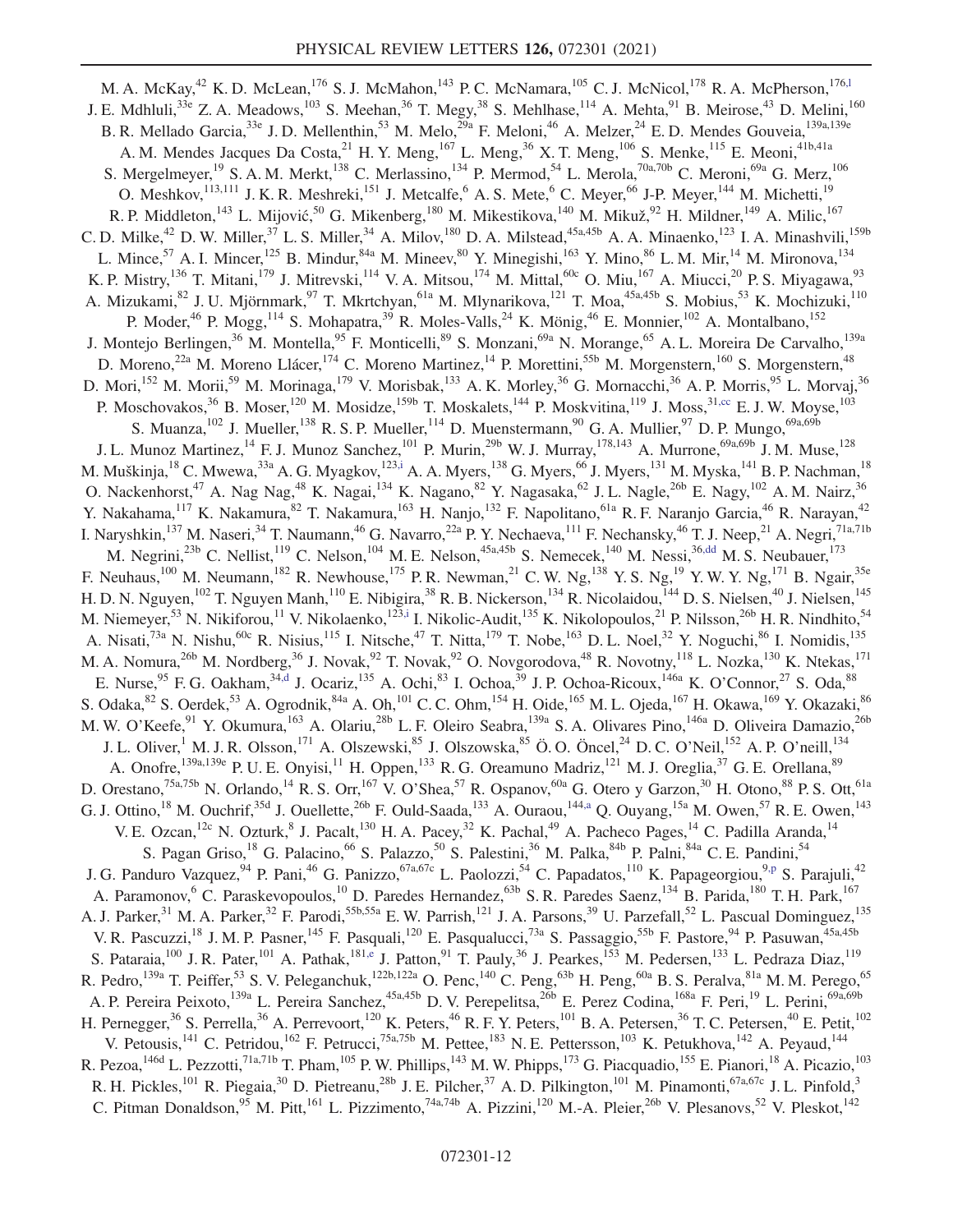<span id="page-13-0"></span>E. Plotnikova, <sup>80</sup> P. Podberezko, <sup>122b,122a</sup> R. Poettgen, <sup>97</sup> R. Poggi, <sup>54</sup> L. Poggioli, <sup>135</sup> I. Pogrebnyak, <sup>107</sup> D. Pohl, <sup>24</sup> I. Pokharel, <sup>53</sup> G. Polesello,<sup>71a</sup> A. Poley,<sup>152,168a</sup> A. Policicchio,<sup>73a,73b</sup> R. Polifka,<sup>142</sup> A. Polini,<sup>23b</sup> C. S. Pollard,<sup>46</sup> V. Polychronakos,<sup>26b</sup> D. Ponomarenko, <sup>112</sup> L. Pontecorvo, <sup>36</sup> S. Popa, <sup>28a</sup> G. A. Popeneciu, <sup>28d</sup> L. Portales, <sup>5</sup> D. M. Portillo Quintero, <sup>58</sup> S. Pospisil, <sup>141</sup> K. Potamianos,<sup>46</sup> I. N. Potrap,<sup>80</sup> C. J. Potter,<sup>32</sup> H. Potti,<sup>11</sup> T. Poulsen,<sup>97</sup> J. Poveda,<sup>174</sup> T. D. Powell,<sup>149</sup> G. Pownall,<sup>46</sup> M. E. Pozo Astigarraga,<sup>36</sup> A. Prades Ibanez,<sup>174</sup> P. Pralavorio,<sup>102</sup> M. M. Prapa,<sup>44</sup> S. Prell,<sup>79</sup> D. Price,<sup>101</sup> M. Primavera,<sup>68a</sup> M. L. Proffitt,<sup>148</sup> N. Proklova,<sup>112</sup> K. Prokofiev,<sup>63c</sup> F. Prokoshin,<sup>80</sup> S. Protopopescu,<sup>26b</sup> J. Proudfoot,<sup>6</sup> M. Przybycien,<sup>84a</sup> D. Pudzha,<sup>137</sup> A. Puri,<sup>173</sup> P. Puzo,<sup>65</sup> D. Pyatiizbyantseva,<sup>112</sup> J. Qian,<sup>106</sup> Y. Qin,<sup>101</sup> A. Quadt,<sup>53</sup> M. Queitsch-Maitland,<sup>36</sup> M. Racko,<sup>29a</sup> F. Ragusa,<sup>69a,69b</sup> G. Rahal,<sup>98</sup> J. A. Raine,<sup>54</sup> S. Rajagopalan,<sup>26b</sup> A. Ramirez Morales,<sup>93</sup> K. Ran,<sup>15a,15d</sup> D. M. Rauch,<sup>46</sup> F. Rauscher,<sup>114</sup> S. Rave,<sup>100</sup> B. Ravina,<sup>57</sup> I. Ravinovich,<sup>180</sup> J. H. Rawling,<sup>101</sup> M. Raymond,<sup>36</sup> A. L. Read,<sup>133</sup> N. P. Readioff,<sup>149</sup> M. Reale,<sup>68a,68b</sup> D. M. Rebuzzi,<sup>71a,71b</sup> G. Redlinger,<sup>26b</sup> K. Reeves,<sup>43</sup> D. Reikher,<sup>161</sup> A. Reiss,<sup>100</sup> A. Rej,<sup>151</sup> C. Rembser,  $36$  A. Renardi,  $46$  M. Renda,  $28b$  M. B. Rendel,  $115$  A. G. Rennie,  $57$  S. Resconi,  $69a$  E. D. Resseguie,  $18$  S. Rettie,  $95$ B. Reynolds,<sup>127</sup> E. Reynolds,<sup>21</sup> O. L. Rezanova,<sup>122b,122a</sup> P. Reznicek,<sup>142</sup> E. Ricci,<sup>76a,76b</sup> R. Richter,<sup>115</sup> S. Richter,<sup>46</sup> E. Richter-Was, <sup>84b</sup> M. Ridel, <sup>135</sup> P. Rieck, <sup>115</sup> O. Rifki, <sup>46</sup> M. Rijssenbeek, <sup>155</sup> A. Rimoldi, <sup>71a,71b</sup> M. Rimoldi, <sup>46</sup> L. Rinaldi, <sup>23b</sup> T. T. Rinn,<sup>173</sup> G. Ripellino,<sup>154</sup> I. Riu,<sup>14</sup> P. Rivadeneira,<sup>46</sup> J. C. Rivera Vergara,<sup>176</sup> F. Rizatdinova,<sup>129</sup> E. Rizvi,<sup>93</sup> C. Rizzi,<sup>36</sup> S. H. Robertson,<sup>10[4,l](#page-19-10)</sup> M. Robin,<sup>46</sup> D. Robinson,<sup>32</sup> C. M. Robles Gajardo,<sup>146d</sup> M. Robles Manzano,<sup>100</sup> A. Robson,<sup>57</sup> A. Rocchi,<sup>74a,74b</sup> C. Roda,<sup>72a,72b</sup> S. Rodriguez Bosca,<sup>174</sup> A. Rodriguez Rodriguez,<sup>52</sup> A. M. Rodríguez Vera,<sup>168b</sup> S. Roe,<sup>36</sup> J. Roggel,<sup>182</sup> O. Røhne,<sup>133</sup> R. Röhrig,<sup>115</sup> R. A. Rojas,<sup>146d</sup> B. Roland,<sup>52</sup> C. P. A. Roland,<sup>66</sup> J. Roloff,<sup>26b</sup> A. Romaniouk,<sup>112</sup> M. Romano,<sup>23b,23a</sup> N. Rompotis,<sup>91</sup> M. Ronzani,<sup>125</sup> L. Roos,<sup>135</sup> S. Rosati,<sup>73a</sup> G. Rosin,<sup>103</sup> B. J. Rosser,<sup>136</sup> E. Rossi,<sup>46</sup> E. Rossi,<sup>75a,75b</sup> E. Rossi,<sup>70a,70b</sup> L. P. Rossi,<sup>55b</sup> L. Rossini,<sup>46</sup> R. Rosten,<sup>14</sup> M. Rotaru,<sup>28b</sup> B. Rottler,<sup>52</sup> D. Rousseau,<sup>65</sup> G. Rovelli,<sup>71a,71b</sup> A. Roy,<sup>11</sup> D. Roy,<sup>33e</sup> A. Rozanov,<sup>102</sup> Y. Rozen,<sup>160</sup> X. Ruan,<sup>33e</sup> T. A. Ruggeri,<sup>1</sup> F. Rühr,<sup>52</sup> A. Ruiz-Martinez,<sup>174</sup> A. Rummler,<sup>36</sup> Z. Rurikova,<sup>52</sup> N. A. Rusakovich,<sup>80</sup> H. L. Russell,<sup>104</sup> L. Rustige,<sup>38,47</sup> J. P. Rutherfoord,<sup>7</sup> E. M. Rüttinger,<sup>149</sup> M. Rybar,<sup>142</sup> G. Rybkin,<sup>65</sup> E. B. Rye,<sup>133</sup> A. Ryzhov,<sup>123</sup> J. A. Sabater Iglesias,<sup>46</sup> P. Sabatini,<sup>174</sup> L. Sabetta,<sup>73a,73b</sup> S. Sacerdoti,<sup>65</sup> H. F-W. Sadrozinski,<sup>145</sup> R. Sadykov,<sup>80</sup> F. Safai Tehrani,<sup>73a</sup> B. Safarzadeh Samani,<sup>156</sup> M. Safdari,<sup>153</sup> P. Saha,<sup>121</sup> S. Saha,<sup>104</sup> M. Sahinsoy,<sup>115</sup> A. Sahu,<sup>182</sup> M. Saimpert,<sup>36</sup> M. Saito,<sup>163</sup> T. Saito,<sup>163</sup> H. Sakamoto,<sup>163</sup> D. Salamani,<sup>54</sup> G. Salamanna,<sup>75a,75b</sup> A. Salnikov,<sup>153</sup> J. Salt,<sup>174</sup> A. Salvador Salas,<sup>14</sup> D. Salvatore,<sup>41b,41a</sup> F. Salvatore,<sup>156</sup> A. Salvucci,<sup>63a</sup> A. Salzburger,<sup>36</sup> J. Samarati,<sup>36</sup> D. Sammel,<sup>52</sup> D. Sampsonidis,<sup>162</sup> D. Sampsonidou,<sup>60d,60c</sup> J. Sánchez,<sup>174</sup> A. Sanchez Pineda, <sup>67a,36,67c</sup> H. Sandaker, <sup>133</sup> C. O. Sander, <sup>46</sup> I. G. Sanderswood, <sup>90</sup> M. Sandhoff, <sup>182</sup> C. Sandoval, <sup>22b</sup> D. P. C. Sankey, <sup>143</sup> M. Sannino, <sup>55b, 55a</sup> Y. Sano, <sup>117</sup> A. Sansoni, <sup>51</sup> C. Santoni, <sup>38</sup> H. Santos, <sup>139a, 139b</sup> S. N. Santpur, <sup>18</sup> A. Santra, <sup>174</sup> K. A. Saoucha,<sup>149</sup> A. Sapronov,<sup>80</sup> J. G. Saraiva,<sup>139a,139d</sup> O. Sasaki,<sup>82</sup> K. Sato,<sup>169</sup> F. Sauerburger,<sup>52</sup> E. Sauvan,<sup>5</sup> P. Savard,<sup>167[,d](#page-19-2)</sup> R. Sawada, <sup>163</sup> C. Sawyer, <sup>143</sup> L. Sawyer, <sup>96</sup> I. Sayago Galvan, <sup>174</sup> C. Sbarra, <sup>23b</sup> A. Sbrizzi, <sup>67a,67c</sup> T. Scanlon, <sup>95</sup> J. Schaarschmidt,<sup>148</sup> P. Schacht,<sup>115</sup> D. Schaefer,<sup>37</sup> L. Schaefer,<sup>136</sup> U. Schäfer,<sup>100</sup> A. C. Schaffer,<sup>65</sup> D. Schaile,<sup>114</sup> R. D. Schamberger,<sup>155</sup> E. Schanet,<sup>114</sup> C. Scharf,<sup>19</sup> N. Scharmberg,<sup>101</sup> V. A. Schegelsky,<sup>137</sup> D. Scheirich,<sup>142</sup> F. Schenck,<sup>19</sup> M. Schernau,<sup>171</sup> C. Schiavi,<sup>55b,55a</sup> L. K. Schildgen,<sup>24</sup> Z. M. Schillaci,<sup>27</sup> E. J. Schioppa,<sup>68a,68b</sup> M. Schioppa,<sup>41b,41a</sup> K. E. Schleicher,<sup>52</sup> S. Schlenker,<sup>36</sup> K. R. Schmidt-Sommerfeld,<sup>115</sup> K. Schmieden,<sup>100</sup> C. Schmitt,<sup>100</sup> S. Schmitt,<sup>46</sup> L. Schoeffel,<sup>144</sup> A. Schoening,<sup>61b</sup> P. G. Scholer,<sup>52</sup> E. Schopf,<sup>134</sup> M. Schott,<sup>100</sup> J. F. P. Schouwenberg,<sup>119</sup> J. Schovancova,<sup>36</sup> S. Schramm,<sup>54</sup> F. Schroeder,<sup>182</sup> A. Schulte,<sup>100</sup> H-C. Schultz-Coulon,<sup>61a</sup> M. Schumacher,<sup>52</sup> B. A. Schumm,<sup>145</sup> Ph. Schune,<sup>144</sup> A. Schwartzman,<sup>153</sup> T. A. Schwarz,<sup>106</sup> Ph. Schwemling,<sup>144</sup> R. Schwienhorst,<sup>107</sup> A. Sciandra,<sup>145</sup> G. Sciolla,<sup>27</sup> M. Scornajenghi,<sup>41b,41a</sup> F. Scuri,<sup>72a</sup> F. Scutti,<sup>105</sup> L. M. Scyboz,<sup>115</sup> C. D. Sebastiani,<sup>91</sup> K. Sedlaczek,<sup>47</sup> P. Seema,<sup>19</sup> S. C. Seidel,<sup>118</sup> A. Seiden,<sup>145</sup> B. D. Seidlitz,<sup>26b</sup> T. Seiss,<sup>37</sup> C. Seitz,<sup>46</sup> J. M. Seixas,<sup>81b</sup> G. Sekhniaidze,<sup>70a</sup> S. J. Sekula,<sup>42</sup> N. Semprini-Cesari,<sup>23b,23a</sup> S. Sen,<sup>49</sup> C. Serfon,<sup>26b</sup> L. Serin,<sup>65</sup> L. Serkin,<sup>67a,67b</sup> M. Sessa,<sup>60a</sup> H. Severini,<sup>128</sup> S. Sevova,<sup>153</sup> F. Sforza,<sup>55b,55a</sup> A. Sfyrla,<sup>54</sup> E. Shabalina,<sup>53</sup> J.D. Shahinian,<sup>136</sup> N.W. Shaikh,<sup>45a,45b</sup> D. Shaked Renous,<sup>180</sup> L.Y. Shan,<sup>15a</sup> M. Shapiro,<sup>18</sup> A. Sharma,<sup>36</sup> A. S. Sharma,<sup>1</sup> P. B. Shatalov,<sup>124</sup> K. Shaw,<sup>156</sup> S. M. Shaw,<sup>101</sup> M. Shehade,<sup>180</sup> Y. Shen,<sup>128</sup> A. D. Sherman,<sup>25</sup> P. Sherwood,<sup>95</sup> L. Shi,<sup>95</sup> C. O. Shimmin,<sup>183</sup> Y. Shimogama,<sup>179</sup> M. Shimojima,<sup>116</sup> J. D. Shinner,<sup>94</sup> I. P. J. Shipsey,<sup>134</sup> S. Shirabe,<sup>165</sup> M. Shiyakova,<sup>8[0,ee](#page-20-17)</sup> J. Shlomi,<sup>180</sup> A. Shmeleva,<sup>111</sup> M. J. Shochet,<sup>37</sup> J. Shojaii,<sup>105</sup> D. R. Shope,<sup>154</sup> S. Shrestha,<sup>127</sup> E. M. Shrif,<sup>33e</sup> M. J. Shroff,<sup>176</sup> E. Shulga,<sup>180</sup> P. Sicho,<sup>140</sup> A. M. Sickles,<sup>173</sup> E. Sideras Haddad,<sup>33e</sup> O. Sidiropoulou,<sup>36</sup> A. Sidoti,<sup>23b,23a</sup> F. Siegert,<sup>48</sup> Dj. Sijacki,<sup>16</sup> M. Silva Jr.,<sup>181</sup> M. V. Silva Oliveira,<sup>36</sup> S. B. Silverstein,<sup>45a</sup> S. Simion,<sup>65</sup> R. Simoniello,<sup>100</sup> C. J. Simpson-allsop,<sup>21</sup> S. Simsek,<sup>12b</sup> P. Sinervo,<sup>167</sup> V. Sinetckii,<sup>113</sup> S. Singh,<sup>152</sup> M. Sioli,<sup>23b,23a</sup> I. Siral,<sup>131</sup> S. Yu. Sivoklokov,<sup>113</sup> J. Sjölin,<sup>45a,45b</sup> A. Skaf,<sup>53</sup> E. Skorda,<sup>97</sup> P. Skubic,<sup>128</sup> M. Slawinska, <sup>85</sup> K. Sliwa, <sup>170</sup> V. Smakhtin, <sup>180</sup> B. H. Smart, <sup>143</sup> J. Smiesko, <sup>29b</sup> N. Smirnov, <sup>112</sup> S. Yu. Smirnov, <sup>112</sup>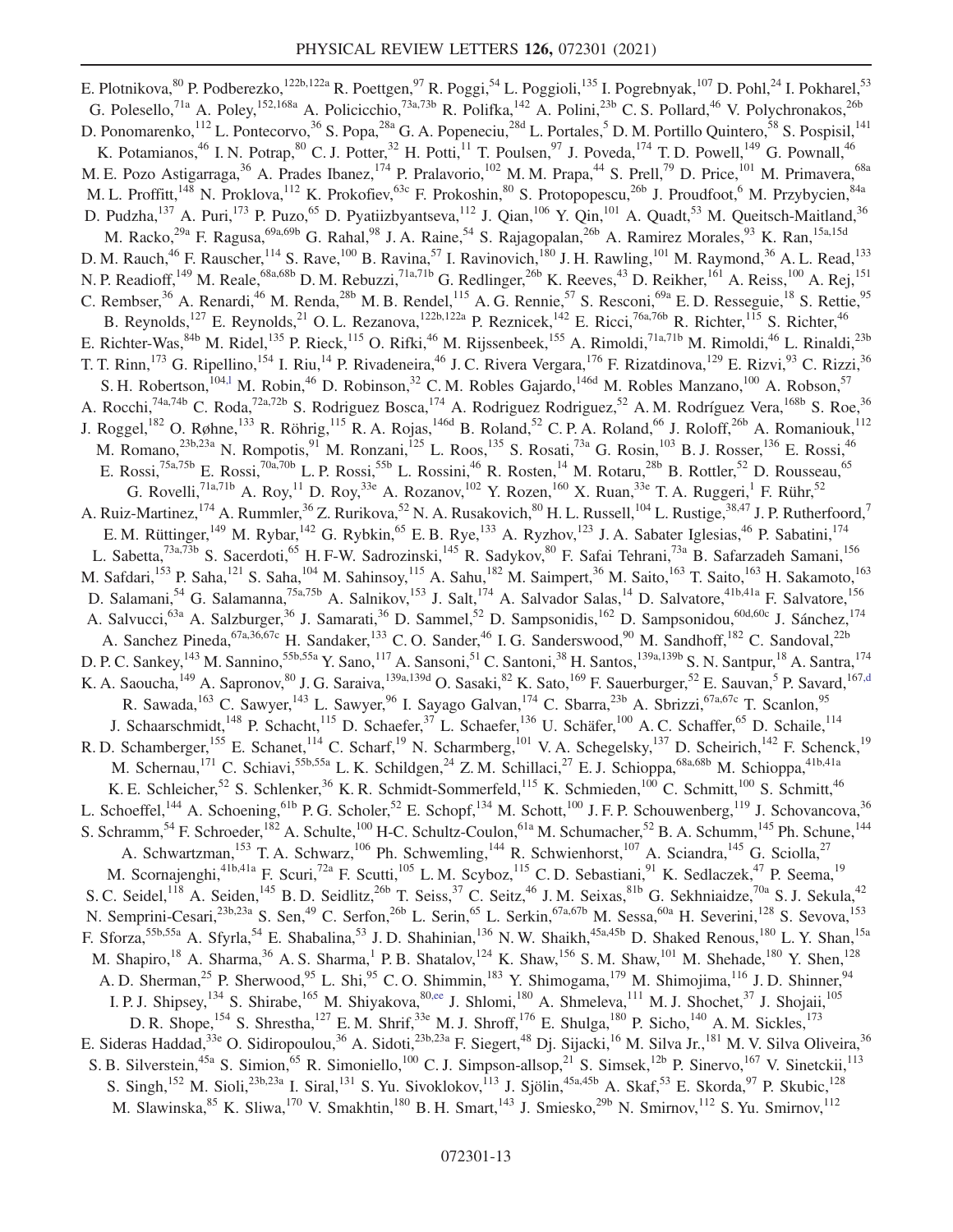<span id="page-14-5"></span><span id="page-14-4"></span><span id="page-14-3"></span><span id="page-14-2"></span><span id="page-14-1"></span><span id="page-14-0"></span>Y. Smirnov, <sup>112</sup> L. N. Smirnova, <sup>11[3,ff](#page-20-18)</sup> O. Smirnova,  $97$  E. A. Smith,  $37$  H. A. Smith,  $134$  M. Smizanska,  $90$  K. Smolek,  $141$ A. Smykiewicz,<sup>85</sup> A. A. Snesarev,<sup>111</sup> H. L. Snoek,<sup>120</sup> I. M. Snyder,<sup>131</sup> S. Snyder,<sup>26b</sup> R. Sobie,<sup>176,1</sup> A. Soffer,<sup>161</sup> A. Søgaard,<sup>50</sup> F. Sohns,<sup>53</sup> C. A. Solans Sanchez,<sup>36</sup> E. Yu. Soldatov,<sup>112</sup> U. Soldevila,<sup>174</sup> A. A. Solodkov,<sup>123</sup> A. Soloshenko,<sup>80</sup> O. V. Solovyanov,<sup>123</sup> V. Solovyev,<sup>137</sup> P. Sommer,<sup>149</sup> H. Son,<sup>170</sup> A. Sonay,<sup>14</sup> W. Song,<sup>143</sup> W. Y. Song,<sup>168b</sup> A. Sopczak,<sup>141</sup> A. L. Sopio,<sup>95</sup> F. Sopkova,<sup>29b</sup> S. Sottocornola,<sup>71a,71b</sup> R. Soualah,<sup>67a,67c</sup> A. M. Soukharev,<sup>122b,122a</sup> D. South,<sup>46</sup> S. Spagnolo,<sup>68a,68b</sup> M. Spalla,<sup>115</sup> M. Spangenberg,<sup>178</sup> F. Spanò,<sup>94</sup> D. Sperlich,<sup>52</sup> T. M. Spieker,<sup>61a</sup> G. Spigo,<sup>36</sup> M. Spina,<sup>156</sup> D. P. Spiteri,<sup>57</sup> M. Spousta,<sup>142</sup> A. Stabile,<sup>69a,69b</sup> B. L. Stamas,<sup>121</sup> R. Stamen,<sup>61a</sup> M. Stamenkovic,<sup>120</sup> A. Stampekis,<sup>21</sup> E. Stanecka, <sup>85</sup> B. Stanislaus, <sup>134</sup> M. M. Stanitzki, <sup>46</sup> M. Stankaityte, <sup>134</sup> B. Stapf, <sup>120</sup> E. A. Starchenko, <sup>123</sup> G. H. Stark, <sup>145</sup> J. Stark,<sup>58</sup> P. Staroba,<sup>140</sup> P. Starovoitov,<sup>61a</sup> S. Stärz,<sup>104</sup> R. Staszewski,<sup>85</sup> G. Stavropoulos,<sup>44</sup> M. Stegler,<sup>46</sup> P. Steinberg,<sup>26b</sup> A. L. Steinhebel,<sup>131</sup> B. Stelzer,<sup>152,168a</sup> H. J. Stelzer,<sup>138</sup> O. Stelzer-Chilton,<sup>168a</sup> H. Stenzel,<sup>56</sup> T. J. Stevenson,<sup>156</sup> G. A. Stewart,<sup>36</sup> M. C. Stockton,<sup>36</sup> G. Stoicea,<sup>28b</sup> M. Stolarski,<sup>139a</sup> S. Stonjek,<sup>115</sup> A. Straessner,<sup>48</sup> J. Strandberg,<sup>154</sup> S. Strandberg,<sup>45a,45b</sup> M. Strauss,<sup>128</sup> T. Strebler,<sup>102</sup> P. Strizenec,<sup>29b</sup> R. Ströhmer,<sup>177</sup> D. M. Strom,<sup>131</sup> R. Stroynowski,<sup>42</sup> A. Strubig,<sup>45a,45b</sup> S. A. Stucci,<sup>26b</sup> B. Stugu,<sup>17</sup> J. Stupak,<sup>128</sup> N. A. Styles,<sup>46</sup> D. Su,<sup>153</sup> W. Su,<sup>60d,148,60c</sup> X. Su,<sup>60a</sup> N. B. Suarez,<sup>138</sup> V. V. Sulin, <sup>111</sup> M. J. Sullivan, <sup>91</sup> D. M. S. Sultan, <sup>54</sup> S. Sultansoy, <sup>4c</sup> T. Sumida, <sup>86</sup> S. Sun, <sup>106</sup> X. Sun, <sup>101</sup> C. J. E. Suster, <sup>157</sup> M. R. Sutton,<sup>156</sup> S. Suzuki,<sup>82</sup> M. Svatos,<sup>140</sup> M. Swiatlowski,<sup>168a</sup> S. P. Swift,<sup>2</sup> T. Swirski,<sup>177</sup> A. Sydorenko,<sup>100</sup> I. Sykora,<sup>29a</sup> M. Sykora,<sup>142</sup> T. Sykora,<sup>142</sup> D. Ta,<sup>100</sup> K. Tackmann,<sup>46[,gg](#page-20-19)</sup> J. Taenzer,<sup>161</sup> A. Taffard,<sup>171</sup> R. Tafirout,<sup>168a</sup> E. Tagiev,<sup>123</sup> R. H. M. Taibah, <sup>135</sup> R. Takashima, <sup>87</sup> K. Takeda, <sup>83</sup> T. Takeshita, <sup>150</sup> E. P. Takeva, <sup>50</sup> Y. Takubo, <sup>82</sup> M. Talby, <sup>102</sup> A. A. Talyshev,<sup>122b,122a</sup> K. C. Tam,<sup>63b</sup> N. M. Tamir,<sup>161</sup> J. Tanaka,<sup>163</sup> R. Tanaka,<sup>65</sup> S. Tapia Araya,<sup>173</sup> S. Tapprogge,<sup>100</sup> A. Tarek Abouelfadl Mohamed,<sup>107</sup> S. Tarem,<sup>160</sup> K. Tariq,<sup>60b</sup> G. Tarna,<sup>28b[,hh](#page-20-20)</sup> G. F. Tartarelli,<sup>69a</sup> P. Tas,<sup>142</sup> M. Tasevsky,<sup>140</sup> E. Tassi,<sup>41b,41a</sup> G. Tateno,<sup>163</sup> A. Tavares Delgado,<sup>139a</sup> Y. Tayalati,<sup>35e</sup> A. J. Taylor,<sup>50</sup> G. N. Taylor,<sup>105</sup> W. Taylor,<sup>168b</sup> H. Teagle,<sup>91</sup> A. S. Tee,<sup>90</sup> R. Teixeira De Lima,<sup>153</sup> P. Teixeira-Dias,<sup>94</sup> H. Ten Kate,<sup>36</sup> J. J. Teoh,<sup>120</sup> K. Terashi,<sup>163</sup> J. Terron,<sup>99</sup> S. Terzo,<sup>14</sup> M. Testa,<sup>51</sup> R. J. Teuscher,<sup>167,1</sup> S. J. Thais,<sup>183</sup> N. Themistokleous,<sup>50</sup> T. Theveneaux-Pelzer,<sup>19</sup> F. Thiele,<sup>40</sup> D. W. Thomas,<sup>94</sup> J. O. Thomas,<sup>42</sup> J. P. Thomas,<sup>21</sup> E. A. Thompson,<sup>46</sup> P. D. Thompson,<sup>21</sup> E. Thomson,<sup>136</sup> E. J. Thorpe,<sup>93</sup> V. O. Tikhomirov,<sup>11[1,ii](#page-20-21)</sup> Yu. A. Tikhonov,  $^{122b,122a}$  S. Timoshenko,  $^{112}$  P. Tipton,  $^{183}$  S. Tisserant,  $^{102}$  K. Todome,  $^{23b,23a}$  S. Todorova-Nova,  $^{142}$  S. Todt,  $^{48}$ J. Tojo,<sup>88</sup> S. Tokár,<sup>29a</sup> K. Tokushuku,<sup>82</sup> E. Tolley,<sup>127</sup> R. Tombs,<sup>32</sup> K. G. Tomiwa,<sup>33e</sup> M. Tomoto,<sup>82,117</sup> L. Tompkins,<sup>153</sup> P. Tornambe,<sup>103</sup> E. Torrence,<sup>131</sup> H. Torres,<sup>48</sup> E. Torró Pastor,<sup>174</sup> M. Toscani,<sup>30</sup> C. Tosciri,<sup>134</sup> J. Toth,<sup>10[2,jj](#page-20-22)</sup> D. R. Tovey,<sup>149</sup> A. Traeet,<sup>17</sup> C. J. Treado,<sup>125</sup> T. Trefzger,<sup>177</sup> F. Tresoldi,<sup>156</sup> A. Tricoli,<sup>26b</sup> I. M. Trigger,<sup>168a</sup> S. Trincaz-Duvoid,<sup>135</sup> D. A. Trischuk,<sup>175</sup> W. Trischuk,<sup>167</sup> B. Trocmé,<sup>58</sup> A. Trofymov,<sup>65</sup> C. Troncon,<sup>69a</sup> F. Trovato,<sup>156</sup> L. Truong,<sup>33c</sup> M. Trzebinski,<sup>85</sup> A. Trzupek, <sup>85</sup> F. Tsai, <sup>46</sup> J. C-L. Tseng, <sup>134</sup> P. V. Tsiareshka, <sup>108[,y](#page-20-11)</sup> A. Tsirigotis, <sup>16[2,z](#page-20-12)</sup> V. Tsiskaridze, <sup>155</sup> E. G. Tskhadadze, <sup>159a</sup> M. Tsopoulou,<sup>162</sup> I. I. Tsukerman,<sup>124</sup> V. Tsulaia,<sup>18</sup> S. Tsuno,<sup>82</sup> D. Tsybychev,<sup>155</sup> Y. Tu,<sup>63b</sup> A. Tudorache,<sup>28b</sup> V. Tudorache,<sup>28b</sup> T. T. Tulbure,<sup>28a</sup> A. N. Tuna,<sup>59</sup> S. Turchikhin,<sup>80</sup> D. Turgeman,<sup>180</sup> I. Turk Cakir,<sup>4b[,kk](#page-20-23)</sup> R. J. Turner,<sup>21</sup> R. Turra,<sup>69a</sup> P. M. Tuts,<sup>39</sup> S. Tzamarias,  $^{162}$  E. Tzovara,  $^{100}$  K. Uchida,  $^{163}$  F. Ukegawa,  $^{169}$  G. Unal,  $^{36}$  M. Unal,  $^{11}$  A. Undrus,  $^{26b}$  G. Unel,  $^{171}$ F. C. Ungaro,<sup>105</sup> Y. Unno,<sup>82</sup> K. Uno,<sup>163</sup> J. Urban,<sup>29b</sup> P. Urquijo,<sup>105</sup> G. Usai,<sup>8</sup> Z. Uysal,<sup>12d</sup> V. Vacek,<sup>141</sup> B. Vachon,<sup>104</sup> K. O. H. Vadla,<sup>133</sup> T. Vafeiadis,<sup>36</sup> A. Vaidya,<sup>95</sup> C. Valderanis,<sup>114</sup> E. Valdes Santurio,<sup>45a,45b</sup> M. Valente,<sup>168a</sup> S. Valentinetti,<sup>23b,23a</sup> A. Valero,<sup>174</sup> L. Valéry,<sup>46</sup> R. A. Vallance,<sup>21</sup> A. Vallier,<sup>36</sup> J. A. Valls Ferrer,<sup>174</sup> T. R. Van Daalen,<sup>14</sup> P. Van Gemmeren, <sup>6</sup> S. Van Stroud, <sup>95</sup> I. Van Vulpen, <sup>120</sup> M. Vanadia, <sup>74a, 74b</sup> W. Vandelli, <sup>36</sup> M. Vandenbroucke, <sup>144</sup> E. R. Vandewall,<sup>129</sup> A. Vaniachine,<sup>166</sup> D. Vannicola,<sup>73a,73b</sup> R. Vari,<sup>73a</sup> E. W. Varnes,<sup>7</sup> C. Varni,<sup>55b,55a</sup> T. Varol,<sup>158</sup> D. Varouchas, <sup>65</sup> K. E. Varvell, <sup>157</sup> M. E. Vasile, <sup>28b</sup> G. A. Vasquez, <sup>176</sup> F. Vazeille, <sup>38</sup> D. Vazquez Furelos, <sup>14</sup> T. Vazquez Schroeder,<sup>36</sup> J. Veatch,<sup>53</sup> V. Vecchio,<sup>101</sup> M. J. Veen,<sup>120</sup> L. M. Veloce,<sup>167</sup> F. Veloso,<sup>139a,139c</sup> S. Veneziano,<sup>73a</sup> A. Ventura, <sup>68a, 68b</sup> A. Verbytskyi, <sup>115</sup> V. Vercesi, <sup>71a</sup> M. Verducci, <sup>72a, 72b</sup> C. M. Vergel Infante, <sup>79</sup> C. Vergis, <sup>24</sup> W. Verkerke, <sup>120</sup> A. T. Vermeulen,<sup>120</sup> J. C. Vermeulen,<sup>120</sup> C. Vernieri,<sup>153</sup> P. J. Verschuuren,<sup>94</sup> M. C. Vetterli,<sup>15[2,d](#page-19-2)</sup> N. Viaux Maira,<sup>146d</sup> T. Vickey,<sup>149</sup> O. E. Vickey Boeriu,<sup>149</sup> G. H. A. Viehhauser,<sup>134</sup> L. Vigani,<sup>61b</sup> M. Villa,<sup>23b,23a</sup> M. Villaplana Perez,<sup>3</sup> E. M. Villhauer,<sup>50</sup> E. Vilucchi,<sup>51</sup> M. G. Vincter,<sup>34</sup> G. S. Virdee,<sup>21</sup> A. Vishwakarma,<sup>50</sup> C. Vittori,<sup>23b,23a</sup> I. Vivarelli,<sup>156</sup> M. Vogel,<sup>182</sup> P. Vokac,<sup>141</sup> J. Von Ahnen,<sup>46</sup> S. E. von Buddenbrock,<sup>33e</sup> E. Von Toerne,<sup>24</sup> V. Vorobel,<sup>142</sup> K. Vorobev,<sup>112</sup> M. Vos,<sup>174</sup> J. H. Vossebeld,<sup>91</sup> M. Vozak,<sup>101</sup> N. Vranjes,<sup>16</sup> M. Vranjes Milosavljevic,<sup>16</sup> V. Vrba,<sup>141</sup> M. Vreeswijk,<sup>120</sup> N. K. Vu,<sup>102</sup> R. Vuillermet,<sup>36</sup> I. Vukotic,<sup>37</sup> S. Wada,<sup>169</sup> P. Wagner,<sup>24</sup> W. Wagner,<sup>182</sup> J. Wagner-Kuhr,<sup>114</sup> S. Wahdan,<sup>182</sup> H. Wahlberg, <sup>89</sup> R. Wakasa, <sup>169</sup> V. M. Walbrecht, <sup>115</sup> J. Walder, <sup>143</sup> R. Walker, <sup>114</sup> S. D. Walker, <sup>94</sup> W. Walkowiak, <sup>151</sup> V. Wallangen,<sup>45a,45b</sup> A. M. Wang,<sup>59</sup> A. Z. Wang,<sup>181</sup> C. Wang,<sup>60a</sup> C. Wang,<sup>60c</sup> H. Wang,<sup>18</sup> H. Wang,<sup>3</sup> J. Wang,<sup>63a</sup> P. Wang,<sup>42</sup> Q. Wang,  $^{128}$  R.-J. Wang,  $^{100}$  R. Wang,  $^{60a}$  R. Wang,  $^{6}$  S. M. Wang,  $^{158}$  W. T. Wang,  $^{60a}$  W. Wang,  $^{15c}$  W. X. Wang,  $^{60a}$  Y. Wang,  $^{60a}$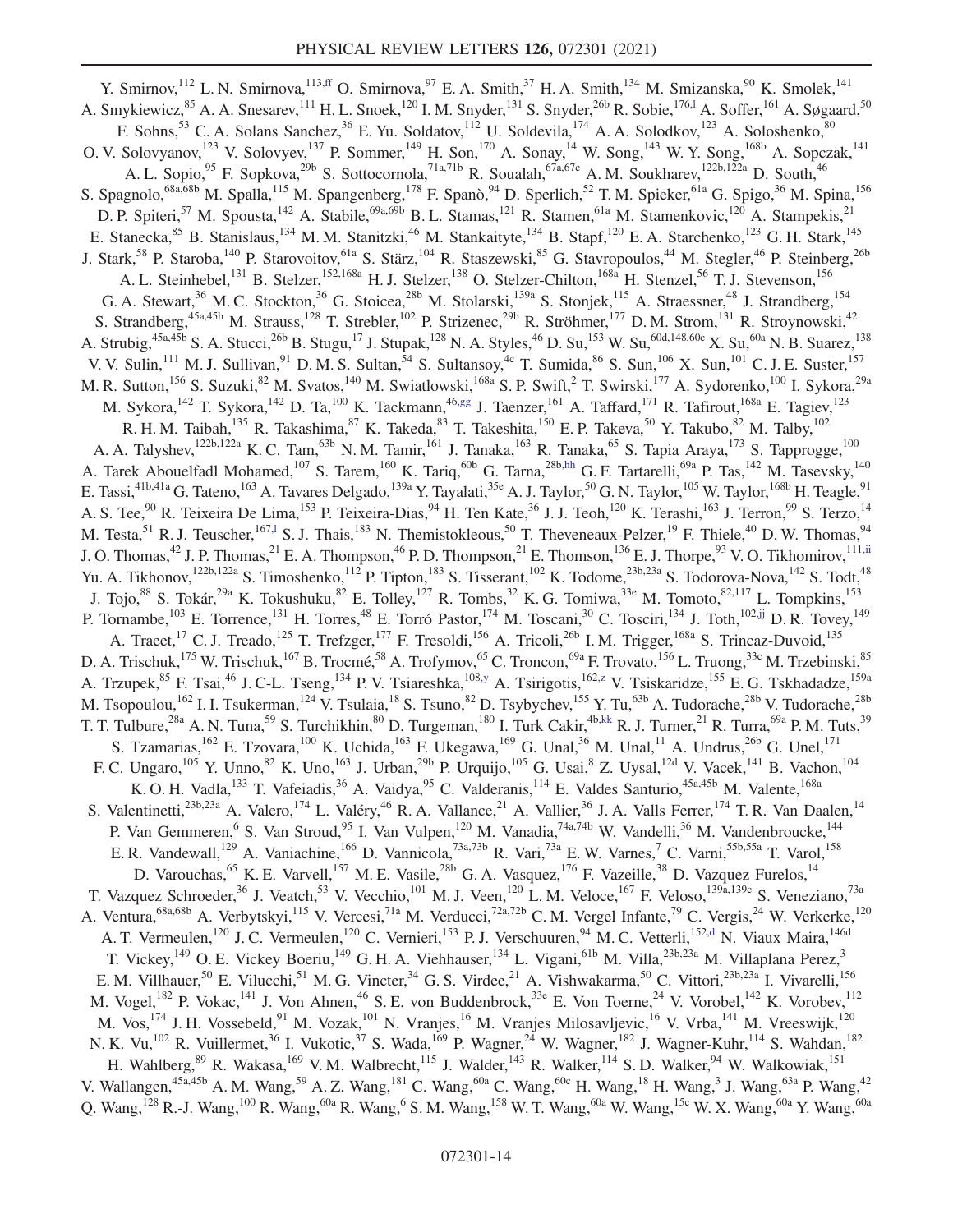<span id="page-15-0"></span>Z. Wang,  $^{106}$  C. Wanotayaroj,  $^{46}$  A. Warburton,  $^{104}$  C. P. Ward,  $^{32}$  R. J. Ward,  $^{21}$  N. Warrack,  $^{57}$  A. T. Watson,  $^{21}$  M. F. Watson,  $^{21}$ G. Watts, <sup>148</sup> B. M. Waugh, <sup>95</sup> A. F. Webb, <sup>11</sup> C. Weber, <sup>26b</sup> M. S. Weber, <sup>20</sup> S. A. Weber, <sup>34</sup> S. M. Weber, <sup>61a</sup> A. R. Weidberg, <sup>134</sup> J. Weingarten,<sup>47</sup> M. Weirich,<sup>100</sup> C. Weiser,<sup>52</sup> P. S. Wells,<sup>36</sup> T. Wenaus,<sup>26b</sup> B. Wendland,<sup>47</sup> T. Wengler,<sup>36</sup> S. Wenig,<sup>36</sup> N. Wermes,<sup>24</sup> M. Wessels,<sup>61a</sup> T.D. Weston,<sup>20</sup> K. Whalen,<sup>131</sup> A.M. Wharton,<sup>90</sup> A.S. White,<sup>106</sup> A. White,<sup>8</sup> M.J. White,<sup>1</sup> D. Whiteson,<sup>171</sup> B. W. Whitmore,<sup>90</sup> W. Wiedenmann,<sup>181</sup> C. Wiel,<sup>48</sup> M. Wielers,<sup>143</sup> N. Wieseotte,<sup>100</sup> C. Wiglesworth,<sup>40</sup> L. A. M. Wiik-Fuchs,<sup>52</sup> H. G. Wilkens,<sup>36</sup> L. J. Wilkins,<sup>94</sup> D. M. Williams,<sup>39</sup> H. H. Williams,<sup>136</sup> S. Williams,<sup>32</sup> S. Willocq,<sup>103</sup> P. J. Windischhofer,<sup>134</sup> I. Wingerter-Seez, E. Winkels, <sup>156</sup> F. Winklmeier, <sup>131</sup> B. T. Winter, <sup>52</sup> M. Wittgen, <sup>153</sup> M. Wobisch, <sup>96</sup> A. Wolf,<sup>100</sup> R. Wölker,<sup>134</sup> J. Wollrath,<sup>52</sup> M. W. Wolter,<sup>85</sup> H. Wolters,<sup>139a,139c</sup> V. W. S. Wong,<sup>175</sup> A. F. Wongel,<sup>46</sup> N. L. Woods,<sup>145</sup> S. D. Worm,<sup>46</sup> B. K. Wosiek,<sup>85</sup> K. W. Woźniak,<sup>85</sup> K. Wraight,<sup>57</sup> S. L. Wu,<sup>181</sup> X. Wu,<sup>54</sup> Y. Wu,<sup>60a</sup> J. Wuerzinger,<sup>134</sup> T. R. Wyatt,<sup>101</sup> B. M. Wynne,<sup>50</sup> S. Xella,<sup>40</sup> L. Xia,<sup>178</sup> J. Xiang,<sup>63c</sup> X. Xiao,<sup>106</sup> X. Xie,<sup>60a</sup> I. Xiotidis,<sup>156</sup> D. Xu,<sup>15a</sup> H. Xu,<sup>60a</sup> H. Xu,<sup>60a</sup> L. Xu,<sup>26b</sup> R. Xu,<sup>136</sup> T. Xu,<sup>144</sup> W. Xu,<sup>106</sup> Y. Xu,<sup>15b</sup> Z. Xu,<sup>60b</sup> Z. Xu,<sup>153</sup> B. Yabsley,<sup>157</sup> S. Yacoob,<sup>33a</sup> D. P. Yallup,<sup>95</sup> N. Yamaguchi,<sup>88</sup> Y. Yamaguchi,<sup>165</sup> A. Yamamoto,<sup>82</sup> M. Yamatani,<sup>163</sup> T. Yamazaki,<sup>163</sup> Y. Yamazaki,<sup>83</sup> J. Yan,<sup>60c</sup> Z. Yan,<sup>25</sup> H. J. Yang,<sup>60c,60d</sup> H. T. Yang,<sup>18</sup> S. Yang,<sup>60a</sup> T. Yang,<sup>63c</sup> X. Yang,<sup>60a</sup> X. Yang,<sup>60b,58</sup> Y. Yang,<sup>163</sup> Z. Yang,<sup>60a</sup> W-M. Yao,<sup>18</sup> Y. C. Yap,<sup>46</sup> E. Yatsenko,<sup>60c</sup> H. Ye,<sup>15c</sup> J. Ye,<sup>42</sup> S. Ye,<sup>26b</sup> I. Yeletskikh,<sup>80</sup> M. R. Yexley,<sup>90</sup> E. Yigitbasi,<sup>25</sup> P. Yin,<sup>39</sup> K. Yorita,<sup>179</sup> K. Yoshihara,<sup>79</sup> C. J. S. Young,<sup>36</sup> C. Young,<sup>153</sup> J. Yu,<sup>79</sup> R. Yuan,<sup>60b[,ll](#page-20-24)</sup> X. Yue,<sup>61a</sup> M. Zaazoua,<sup>35e</sup> B. Zabinski,<sup>85</sup> G. Zacharis,<sup>10</sup> E. Zaffaroni,<sup>54</sup> J. Zahreddine,<sup>135</sup> A. M. Zaitsev,<sup>12[3,i](#page-19-7)</sup> T. Zakareishvili,<sup>159b</sup> N. Zakharchuk,<sup>34</sup> S. Zambito,<sup>36</sup> D. Zanzi,<sup>36</sup> S. V. Zeißner,<sup>47</sup> C. Zeitnitz,<sup>182</sup> G. Zemaityte,<sup>134</sup> J. C. Zeng,<sup>173</sup> O. Zenin,<sup>123</sup> T. Ženiš,<sup>29a</sup> D. Zerwas,<sup>65</sup> M. Zgubič,<sup>134</sup> B. Zhang,<sup>15c</sup> D. F. Zhang,<sup>15b</sup> G. Zhang,<sup>15b</sup> J. Zhang,<sup>6</sup> K. Zhang,<sup>15a</sup> L. Zhang,<sup>15c</sup> L. Zhang,<sup>60a</sup> M. Zhang,<sup>173</sup> R. Zhang,<sup>181</sup> S. Zhang,<sup>106</sup> X. Zhang,<sup>60c</sup> X. Zhang,<sup>60b</sup> Y. Zhang,<sup>15a,15d</sup> Z. Zhang,<sup>63a</sup> Z. Zhang,<sup>65</sup> P. Zhao,<sup>49</sup> Y. Zhao,<sup>145</sup> Z. Zhao,<sup>60a</sup> A. Zhemchugov,<sup>80</sup> Z. Zheng,<sup>106</sup> D. Zhong,<sup>173</sup> B. Zhou,<sup>106</sup> C. Zhou,<sup>181</sup> H. Zhou,<sup>7</sup> M. S. Zhou, $^{15$ a,15d M. Zhou, $^{155}$  N. Zhou, $^{60\rm c}$  Y. Zhou, $^7$  C. G. Zhu, $^{60\rm b}$  C. Zhu, $^{15}$ a,15d H. L. Zhu, $^{60\rm a}$  H. Zhu, $^{15\rm a}$  J. Zhu, $^{106}$ Y. Zhu,<sup>60a</sup> X. Zhuang,<sup>15a</sup> K. Zhukov,<sup>111</sup> V. Zhulanov,<sup>122b,122a</sup> D. Zieminska,<sup>66</sup> N. I. Zimine,<sup>80</sup> S. Zimmermann,<sup>52</sup> Z. Zinonos,<sup>115</sup> M. Ziolkowski,<sup>151</sup> L. Živković,<sup>16</sup> G. Zobernig,<sup>181</sup> A. Zoccoli,<sup>23b,23a</sup> K. Zoch,<sup>53</sup> T. G. Zorbas,<sup>149</sup> R. Zou, $37$  and L. Zwalinski $36$ 

(ATLAS Collaboration)

<sup>1</sup>Department of Physics, University of Adelaide, Adelaide, Australia<br><sup>2</sup> Physics Department, SUNY Albany, Albany, New York, USA

 $^{2}$ Physics Department, SUNY Albany, Albany, New York, USA  $^{3}$ Department of Physics, University of Alberta, Edmonton AB, Canada

<sup>4a</sup>Department of Physics, Ankara University, Ankara, Turkey<br><sup>4b</sup>Istanbul Aydin University, Application and Research Center for Advanced Studies, Istanbul, Turkey<br><sup>4c</sup>Division of Physics, TOBB University of Economics and

 ${}^{5}$ LAPP, Université Grenoble Alpes, Université Savoie Mont Blanc, CNRS/IN2P3, Annecy, France

<sup>o</sup>High Energy Physics Division, Argonne National Laboratory, Argonne, Illinois, USA

 $\Omega$  Department of Physics, University of Arizona, Tucson, Arizona, USA

 ${}^{8}$ Department of Physics, University of Texas at Arlington, Arlington, Texas, USA

 $^{9}$ Physics Department, National and Kapodistrian University of Athens, Athens, Greece

<sup>10</sup>Physics Department, National Technical University of Athens, Zografou, Greece<br><sup>11</sup>Department of Physics, University of Texas at Austin, Austin, Texas, USA

<sup>12a</sup>Bahcesehir University, Faculty of Engineering and Natural Sciences, Istanbul, Turkey<br><sup>12b</sup>Istanbul Bilgi University, Faculty of Engineering and Natural Sciences, Istanbul, Turkey<br><sup>12c</sup>Department of Physics, Bogazici

<sup>14</sup>Institut de Física d'Altes Energies (IFAE), Barcelona Institute of Sciences, Baku, Azerbaijan<br><sup>14</sup>Institut de Física d'Altes Energies (IFAE), Barcelona Institute of Science and Technology, Barcelona, Spain<br><sup>15a</sup>Instit

<sup>16</sup>Institute of Physics, University of Belgrade, Belgrade, Serbia<br><sup>17</sup>Department for Physics and Technology, University of Bergen, Bergen, Norway<sup>18</sup>Physics Division, Lawrence Berkeley National Laboratory and University o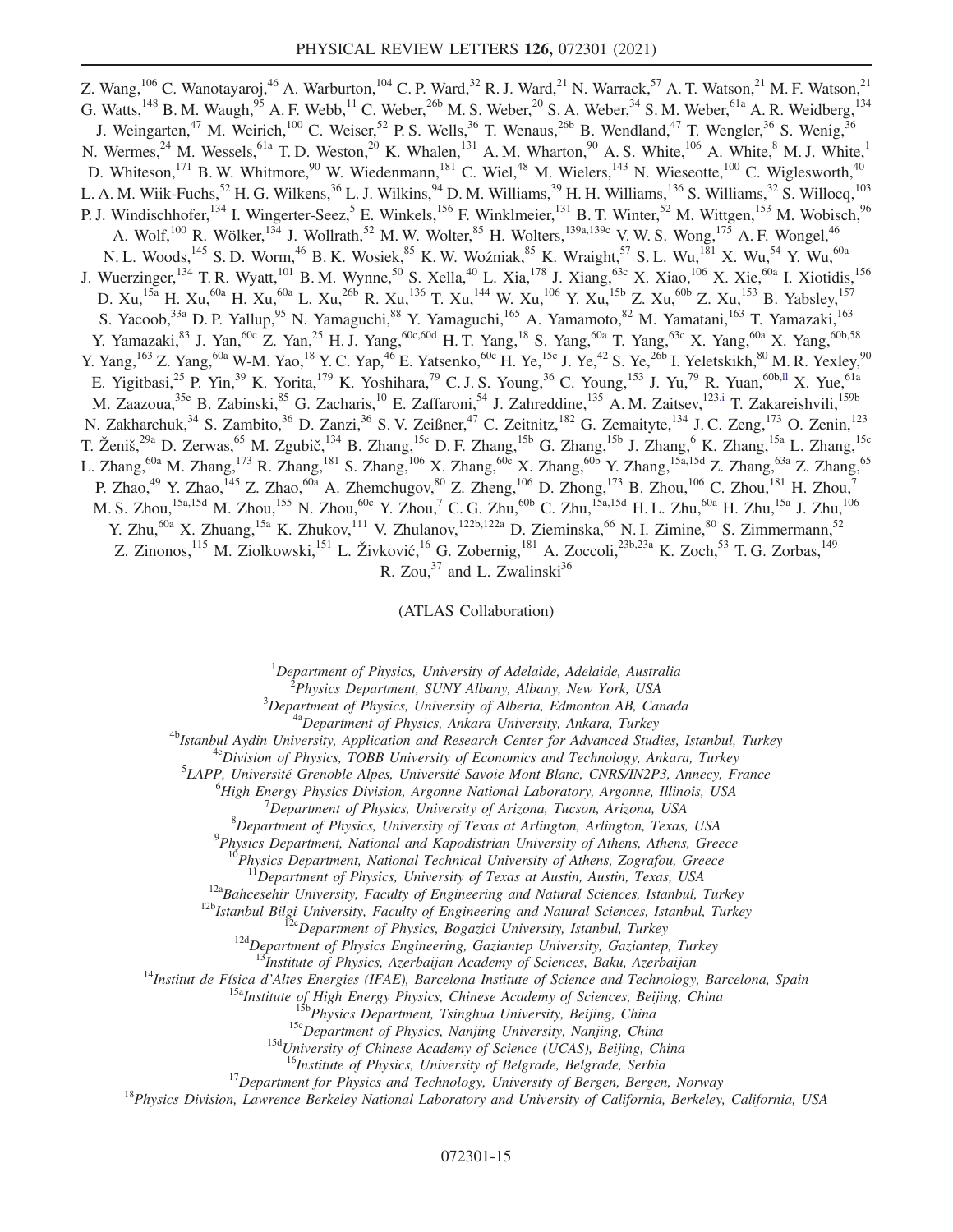#### PHYSICAL REVIEW LETTERS 126, 072301 (2021)

<sup>19</sup>Institut für Physik, Humboldt Universität zu Berlin, Berlin, Germany<br><sup>20</sup>Albert Einstein Center for Fundamental Physics and Laboratory for High Energy Physics, University of Bern, Bern, Switzerland<br><sup>21</sup>School of Physi

 $\begin{tabular}{c} \textbf{23a} \textbf{INFN} \textbf{Bologna} \textbf{and} \textbf{University} \textbf{d} \textbf{i} \textbf{Bologna, Dipartimento} \textbf{di} \textbf{Fisica, Italy} \\ \textbf{23b} \textbf{INFN} \textbf{Sezione} \textbf{di} \textbf{Bologna, Italy} \\ \textbf{24Physikalisches Institut, University Bonn, Bonn, Germany} \\ \textbf{25Department of Physics, Boston University, Boston, Massachusetts, USA \\ \textbf{26a} University \textbf{of Colorado Boulder, Department of Physics, Colorado, USA \\ \textbf{27Department, Brookhaven National Laboratory, Upton, New York, USA \\ \textbf$ 

<sup>28b</sup>Horia Hulubei National Institute of Physics and Nuclear Engineering, Bucharest, Romania<sup>28b</sup>Horia Hulubei National Institute of Physics and Nuclear Engineering, Bucharest, Romania<sup>28c</sup>Department of Physics, Alexandru

<sup>28e</sup>University Politehnica Bucharest, Bucharest, Romania<br><sup>286</sup>West University in Timisoara, Timisoara, Romania

 $^{29a}$ Faculty of Mathematics, Physics and Informatics, Comenius University, Bratislava, Slovak Republic

<sup>29b</sup>Department of Subnuclear Physics, Institute of Experimental Physics of the Slovak Academy of Sciences, Kosice, Slovak Republic<br><sup>30</sup>Departamento de Física, Universidad de Buenos Aires, Buenos Aires, Argentina<br><sup>31</sup>Cali

<sup>336</sup>Department of Mechanical Engineering Science, University of Johannesburg, Johannesburg, South Africa<br><sup>336</sup>Department of Mechanical Engineering Science, University of Johannesburg, Johannesburg, South Africa<br><sup>336</sup>Scho

 $\begin{array}{c} \text{Casablanca, \emph{Morocco}} \\ \text{35b} \text{Facult\'e des Sciences, Université Ibn-Tofail, Kénitra, \emph{Morocco}} \\ \text{35c} \text{Facult\'e des Sciences Semlalia, Université Cadi Ayyad, LPHEA-Marrakech, \emph{Morocco}} \\ \text{35d} \text{Facult\'e des Sciences, Université \emph{Wohamed Premier and LPTPM, Oujda, \emph{Morocco}} \\ \text{35c} \text{Facult\'e des sciences, Université \emph{Mohammed V, Rabat, \emph{Morocco}} \\ \text{37c} \text{Encu\'e des sciences, Université \emph{Mohammed$ 

<sup>43</sup>Physics Department, University of Texas at Dallas, Richardson, Texas, USA<br><sup>44</sup>National Centre for Scientific Research "Demokritos", Agia Paraskevi, Greece<br><sup>45a</sup>Department of Physics, Stockholm University, Sweden<br><sup>46</sup>D

<sup>48</sup>Institut für Kern- und Teilchenphysik, Technische Universität Dresden, Dresden, Germany<br><sup>49</sup>Department of Physics, Duke University, Durham, North Carolina, USA<br><sup>50</sup>SUPA—School of Physics and Astronomy, University of E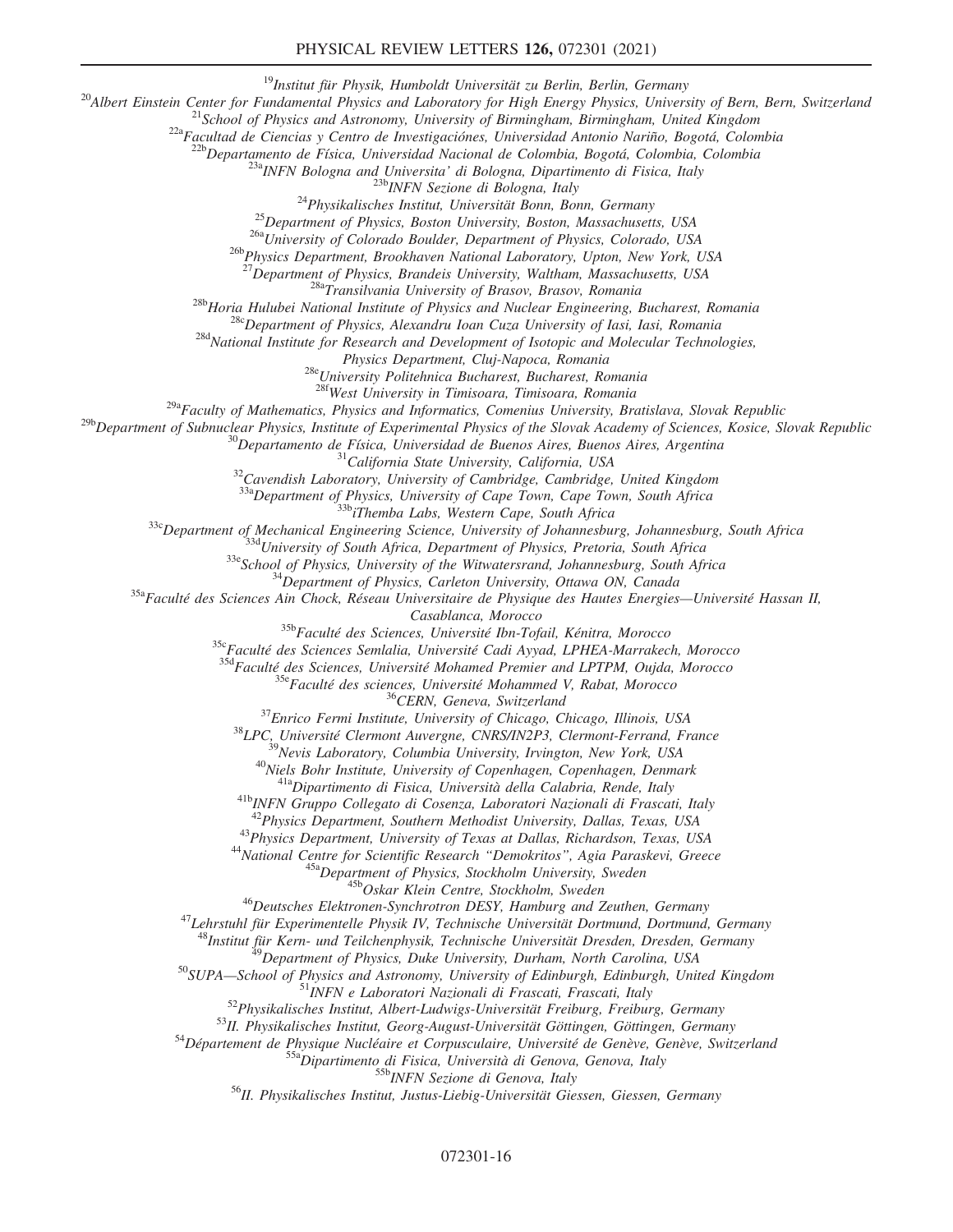<sup>57</sup>SUPA—School of Physics and Astronomy, University of Glasgow, Glasgow, United Kingdom <sup>58</sup>LPSC, Université Grenoble Alpes, CNRS/IN2P3, Grenoble INP, Grenoble, France <sup>59</sup>Laboratory for Particle Physics and Cosmology, H

 $^{60a}$ Department of Modern Physics and State Key Laboratory of Particle Detection and Electronics, University of Science and  $Technology$  of China, Hefei, China

 $^{60b}$ Institute of Frontier and Interdisciplinary Science and Key Laboratory of Particle Physics and Particle Irradiation (MOE),<br>Shandong University, Qingdao, China

<sup>60c</sup>School of Physics and Astronomy, Shanghai Jiao Tong University, KLPPAC-MoE, SKLPPC, Shanghai, China<br><sup>60d</sup>Tsung-Dao Lee Institute, Shanghai, China<br><sup>61a</sup>Kirchhoff-Institut für Physik, Ruprecht-Karls-Universität Heidelb

 $^{62}$ Faculty of Applied Information Science, Hiroshima Institute of Technology, Hiroshima, Japan<br> $^{63a}$ Department of Physics, Chinese University of Hong Kong, Shatin, N.T., Hong Kong, China

 $^{636}$ Department of Physics, University of Hong Kong, Hong Kong, China<br><sup>63c</sup>Department of Physics and Institute for Advanced Study, Hong Kong University of Science and Technology,

Clear Water Bay, Kowloon, Hong Kong, China<br><sup>64</sup>Department of Physics, National Tsing Hua University, Hsinchu, Taiwan<br><sup>65</sup>IJCLab, Université Paris-Saclay, CNRS/IN2P3, 91405, Orsay, France

<sup>66</sup>Department of Physics, Indiana University, Bloomington, Indiana, USA<br><sup>67a</sup>INFN Gruppo Collegato di Udine, Sezione di Trieste, Udine, Italy

<sup>67c</sup>Dipartimento Politecnico di Ingegneria e Architettura, Università di Udine, Udine, Italy<br><sup>68c</sup>Dipartimento di Matematica e Fisica, Università del Salento, Lecce, Italy<br><sup>68b</sup>Dipartimento di Matematica e Fisica, Univer

<sup>69a</sup>INFN Sezione di Milano, Italy<br><sup>69b</sup>Dipartimento di Fisica, Università di Milano, Milano, Italy

<sup>696</sup>Dipartimento di Fisica, Università di Malmo, Milano, Italy<br>
<sup>696</sup>Dipartimento di Fisica, Università di Napoli, Napoli, Italy<br>
<sup>766</sup>Dipartimento di Fisica, Università di Napoli, Napoli, Italy<br>
<sup>766</sup>Dipartimento di Fis

<sup>87</sup> Kyoto University of Education, Kyoto, Japan<br><sup>87</sup> Research Center for Advanced Particle Physics and Department of Physics, Kyushu University, Fukuoka, Japan<br><sup>89</sup> Instituto de Física La Plata, Universidad Nacional de L

Ljubljana, Slovenia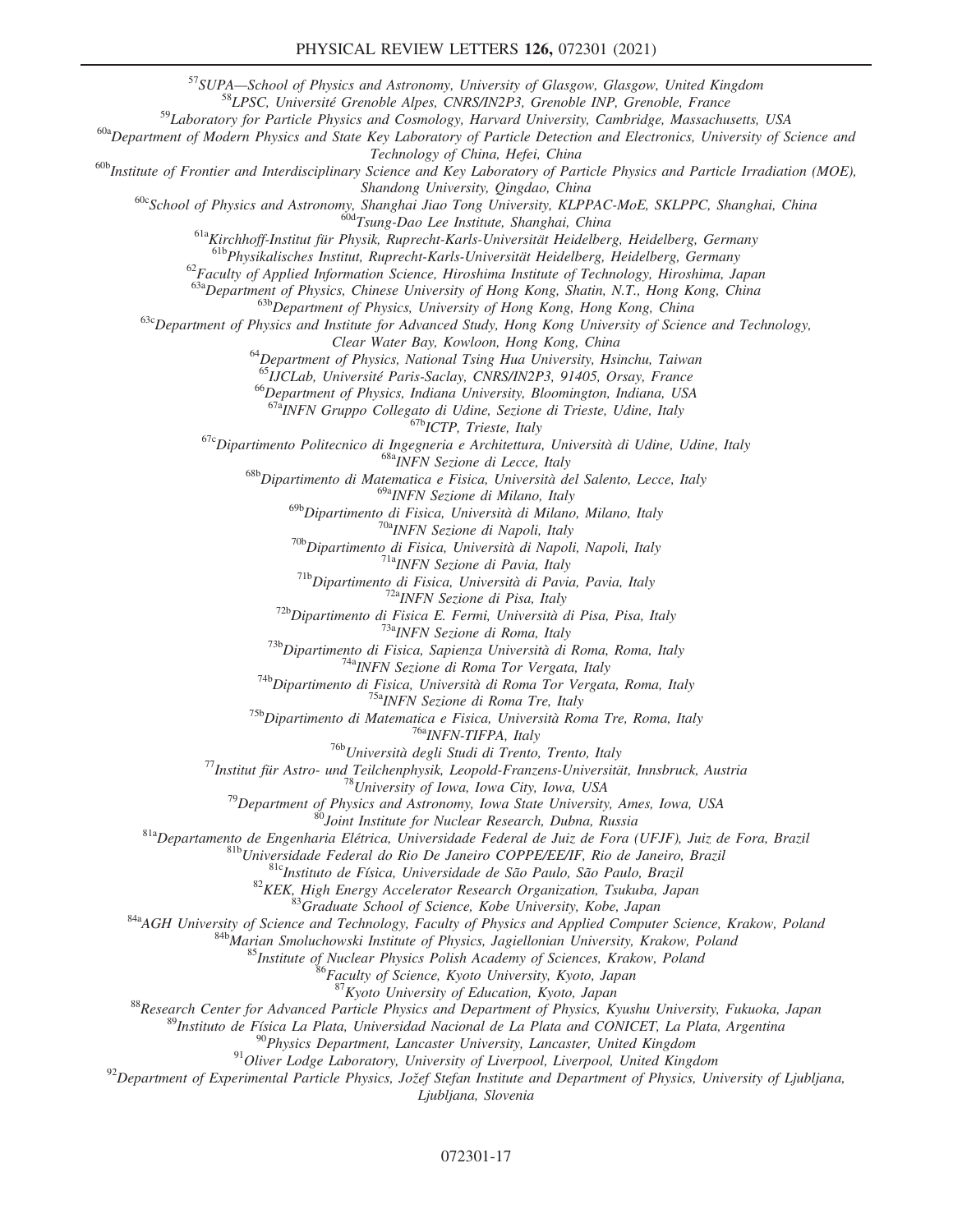<sup>93</sup>School of Physics and Astronomy, Queen Mary University of London, London, United Kingdom <sup>94</sup>Department of Physics, Royal Holloway University of London, Egham, United Kingdom

<sup>95</sup>Department of Physics and Astronomy, University College London, London, United Kingdom<br><sup>96</sup>Louisiana Tech University, Ruston, Louisiana, USA

<sup>97</sup> Fysiska institutionen, Lunds universitet, Lund, Sweden<br><sup>98</sup> Centre de Calcul de l'Institut National de Physique Nucléaire et de Physique des Particules (IN2P3), Villeurbanne, France<br><sup>99</sup> Departamento de Física Teoric

 $^{106}$ Department of Physics, University of Michigan, Ann Arbor, Michigan, USA<br><sup>107</sup>Department of Physics and Astronomy, Michigan State University, East Lansing, Michigan, USA

 $^{108}$ B.I. Stepanov Institute of Physics, National Academy of Sciences of Belarus, Minsk, Belarus<br> $^{109}$ Research Institute for Nuclear Problems of Byelorussian State University, Minsk, Belarus

<sup>110</sup>Group of Particle Physics, University of Montreal, Montreal QC, Canada<br><sup>111</sup>P.N. Lebedev Physical Institute of the Russian Academy of Sciences, Moscow, Russia<br><sup>112</sup>National Research Nuclear University MEPhI, Moscow,

<sup>116</sup>Nagasaki Institute of Applied Science, Nagasaki, Japan<br><sup>118</sup>Graduate School of Science and Kobayashi-Maskawa Institute, Nagoya University, Nagoya, Japan<br><sup>118</sup>Department of Physics and Astronomy, University of New Mex

<sup>125</sup>Department of Physics, New York University, New York, New York, USA<br><sup>126</sup>Ochanomizu University, Otsuka, Bunkyo-ku, Tokyo, Japan<br><sup>127</sup>Ohio State University, Columbus, Ohio, USA<br><sup>128</sup>Homer L. Dodge Department of Physic

<sup>131</sup>Institute for Fundamental Science, University of Oregon, Eugene, Oregon, USA<br><sup>132</sup>Graduate School of Science, Osaka University, Osaka, Japan<br><sup>133</sup>Department of Physics, University of Oslo, Oslo, Norway

<sup>134</sup>Department of Physics, Oxford University, Oxford, United Kingdom<br><sup>135</sup>LPNHE, Sorbonne Université, Université de Paris, CNRS/IN2P3, Paris, France<br><sup>136</sup>Department of Physics, University of Pennsylvania, Philadelphia, Pe

<sup>138</sup>Department of Physics and Astronomy, University of Pittsburgh, Pittsburgh, Pennsylvania, USA<br><sup>139a</sup>Laboratório de Instrumentação e Física Experimental de Partículas—LIP, Lisboa, Portugal

<sup>139b</sup>Departamento de Física, Faculdade de Ciências, Universidade de Lisboa, Lisboa, Portugal<br><sup>139c</sup>Departamento de Física, Universidade de Coimbra, Coimbra, Portugal

<sup>139d</sup>Centro de Física Nuclear da Universidade de Lisboa, Lisboa, Portugal

139eDepartamento de Física, Universidade do Minho, Braga, Portugal

<sup>139f</sup>Departamento de Física Teórica y del Cosmos, Universidad de Granada, Granada (Spain), Spain

<sup>139g</sup>Dep Física and CEFITEC of Faculdade de Ciências e Tecnologia, Universidade Nova de Lisboa, Caparica, Portugal<br><sup>139h</sup>Instituto Superior Técnico, Universidade de Lisboa, Lisboa, Portugal

<sup>140</sup>Institute of Physics of the Czech Academy of Sciences, Prague, Czech Republic<br><sup>141</sup>Czech Technical University in Prague, Prague, Czech Republic<br><sup>142</sup>Charles University, Faculty of Mathematics and Physics, Prague, Cze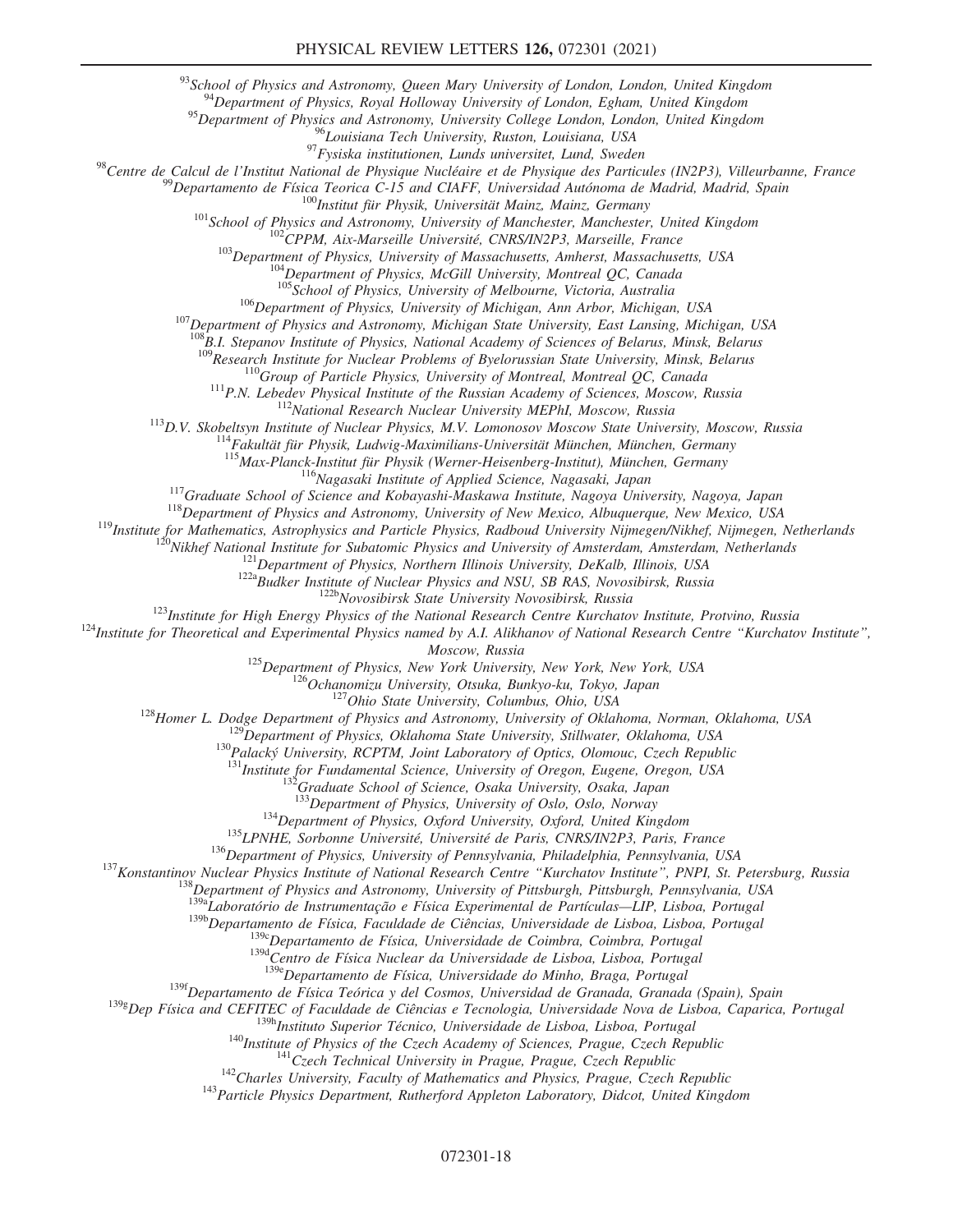<sup>144</sup>IRFU, CEA, Université Paris-Saclay, Gif-sur-Yvette, France<br><sup>145</sup>Santa Cruz, Institute for Particle Physics, University of California Santa Cruz, Santa Cruz, California, USA<br><sup>146</sup>0 Departamento de Física, Pontificia U

<sup>152</sup>Department of Physics, Simon Fraser University, Burnaby BC, Canada<br><sup>153</sup>SLAC National Accelerator Laboratory, Stanford, California, USA

<sup>154</sup>Physics Department, Royal Institute of Technology, Stockholm, Sweden<br><sup>155</sup>Departments of Physics and Astronomy, Stony Brook University, Stony Brook, New York, USA

<sup>6</sup>Department of Physics and Astronomy, University of Sussex, Brighton, United Kingdom  $^{157}$ School of Physics, University of Sydney, Sydney, Australia

<sup>158</sup>Institute of Physics, Academia Sinica, Taipei, Taiwan

<sup>159a</sup>E. Andronikashvili Institute of Physics, Iv. Javakhishvili Tbilisi State University, Tbilisi, Georgia<br><sup>159b</sup>High Energy Physics Institute, Tbilisi State University, Tbilisi, Georgia

<sup>160</sup>Department of Physics, Technion, Israel Institute of Technology, Haifa, Israel<br><sup>161</sup>Raymond and Beverly Sackler School of Physics and Astronomy, Tel Aviv University, Tel Aviv, Israel<br><sup>162</sup>Department of Physics, Arist

 $^{169}$ Division of Physics and Tomonaga Center for the History of the Universe, Faculty of Pure and Applied Sciences,<br>University of Tsukuba, Tsukuba, Japan

<sup>170</sup>Department of Physics and Astronomy, Tufts University, Medford, Massachusetts, USA<br>
<sup>171</sup>Department of Physics and Astronomy, University of California Irvine, Irvine, California, USA<br>
<sup>172</sup>Department of Physics and A

<span id="page-19-12"></span><sup>[a](#page-12-0)</sup>Deceased.

<span id="page-19-0"></span> $\mu^b$  $\mu^b$ Also at Department of Physi[c](#page-7-7)s, King's College London, London, United Kingdom.

<span id="page-19-1"></span>Also at Instituto de Fisica Teorica, IFT-UAM/CSIC, Madrid, Spain.

<span id="page-19-2"></span>[d](#page-7-8) Also at TRIUMF, Vancouver BC, Canada.

<span id="page-19-3"></span>[e](#page-7-9) Also at Department of Physics and Astronomy, University of Louisville, Louisville, Kentucky, USA.

<span id="page-19-4"></span>[f](#page-7-10) Also at Physics Department, An-Najah National University, Nablus, Palestine.

<span id="page-19-5"></span><sup>[g](#page-7-11)</sup> Also at Department of Physics, University of Fribourg, Fribourg, Switzerland.

<span id="page-19-6"></span><sup>[h](#page-8-0)</sup>Also at Departament de Fisica de la Universitat Autonoma de Barcelona, Barcelona, Spain.

<span id="page-19-7"></span><sup>[i](#page-8-1)</sup>Also at Moscow Institute of Physics and Technology State University, Dolgoprudny, Russia.

<span id="page-19-8"></span>[j](#page-8-2) Also at Department of Physics, Ben Gurion University of the Negev, Beer Sheva, Israel.

<span id="page-19-9"></span>[k](#page-8-3) Also at Universita di Napoli Parthenope, Napoli, Italy.

<span id="page-19-10"></span><sup>1</sup>A[l](#page-8-4)so at Institute of Particle Physics (IPP), Canada.

<span id="page-19-11"></span>[m](#page-9-0)Also at Department of Physics, St. Petersburg State Polytechnical University, St. Petersburg, Russia.